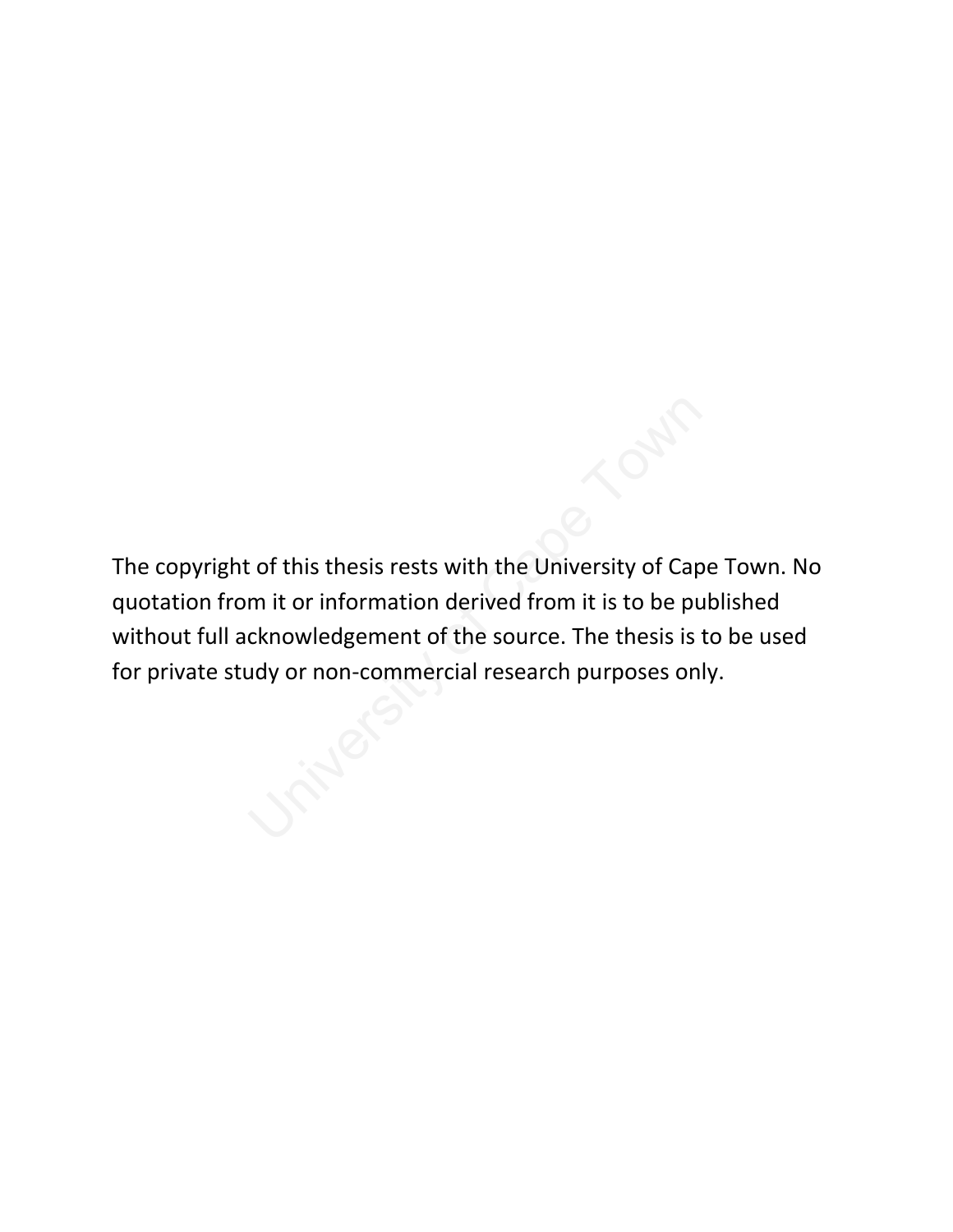# **Libertarian views on intellectual property law**

An analysis of laissez-faire theories applied on the modern day IP system

University of Cape Town

University of Cape Town School for Advanced Legal Studies Master Dissertation Commercial Law (CML6006W)

Mick Soepboer (SPBMIC001) Supervisor: D. Davis

July 2009

24351 words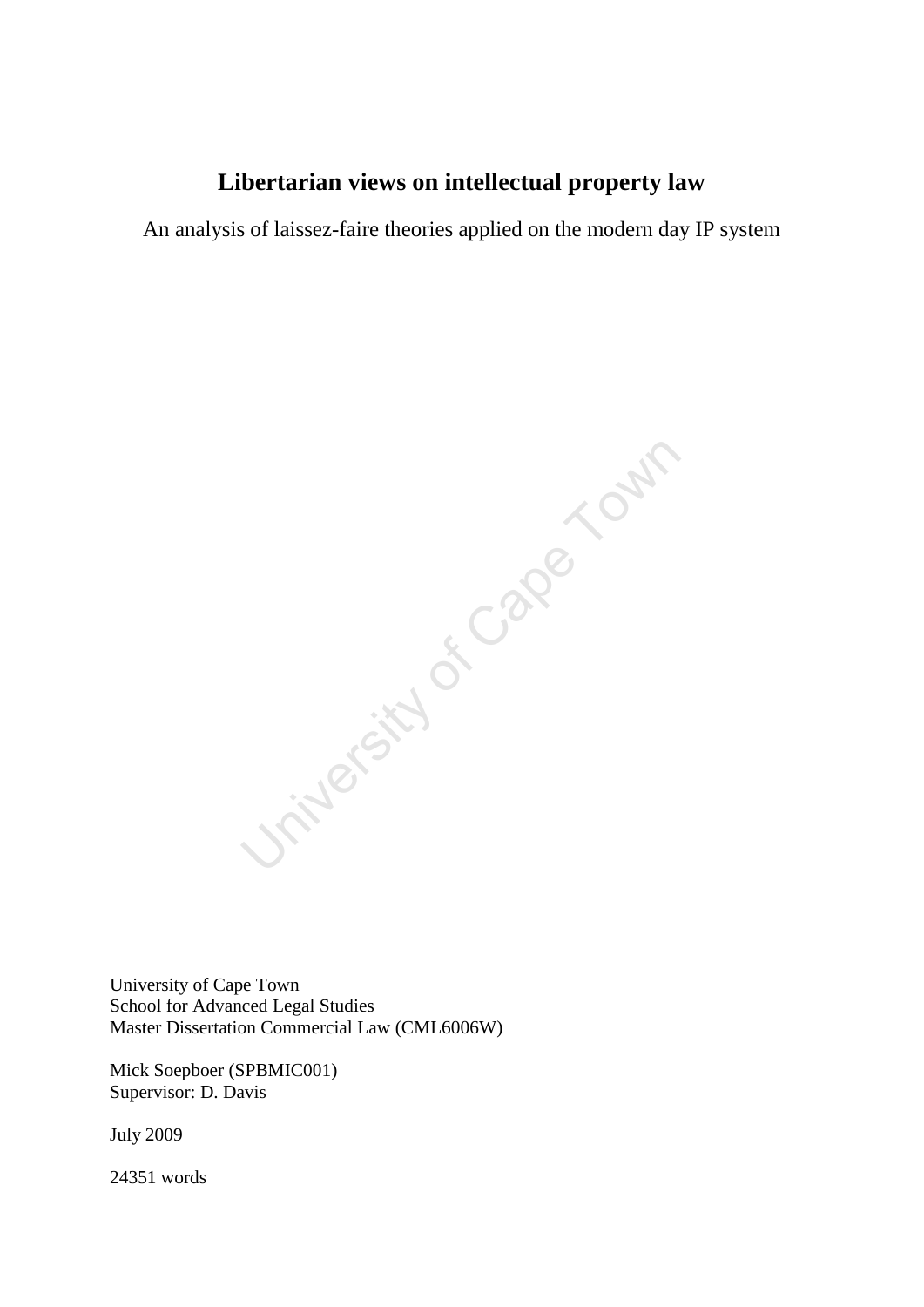University of Cape Town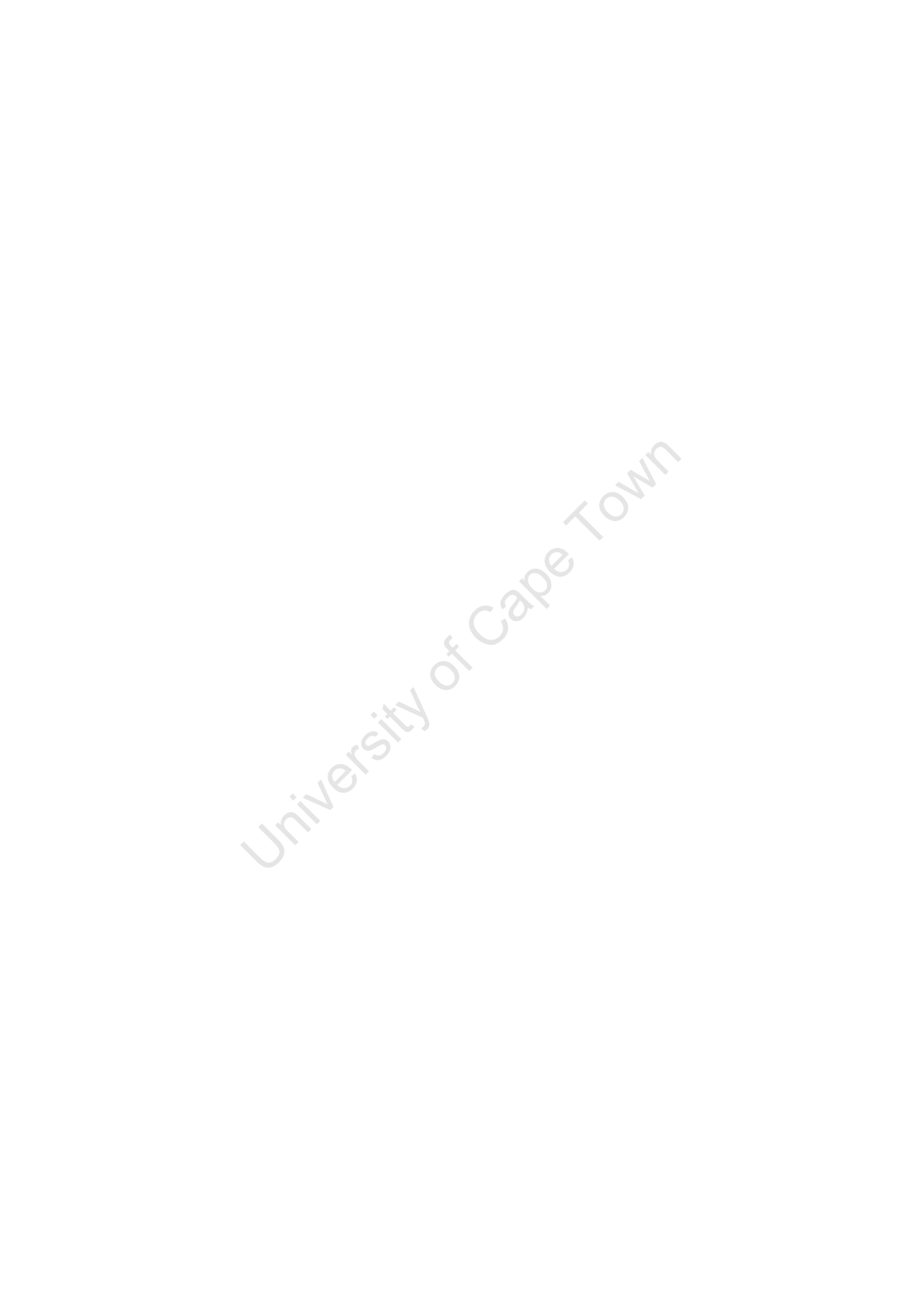## **Plagiarism declaration**

1. I know that plagiarism is wrong. Plagiarism is to use another's work and pretend that it is one's own.

2. I have used the footnote convention for citation and referencing. Each contribution to, and quotation in, this dissertation from the work(s) of other people has been attributed, and has been cited and referenced.

3. This dissertation is my own work.

4. I have not allowed, and will not allow, anyone to copy my work with the intention of passing it off as his or her own work.

Mick Soepboer SPBMIC001

University of Cape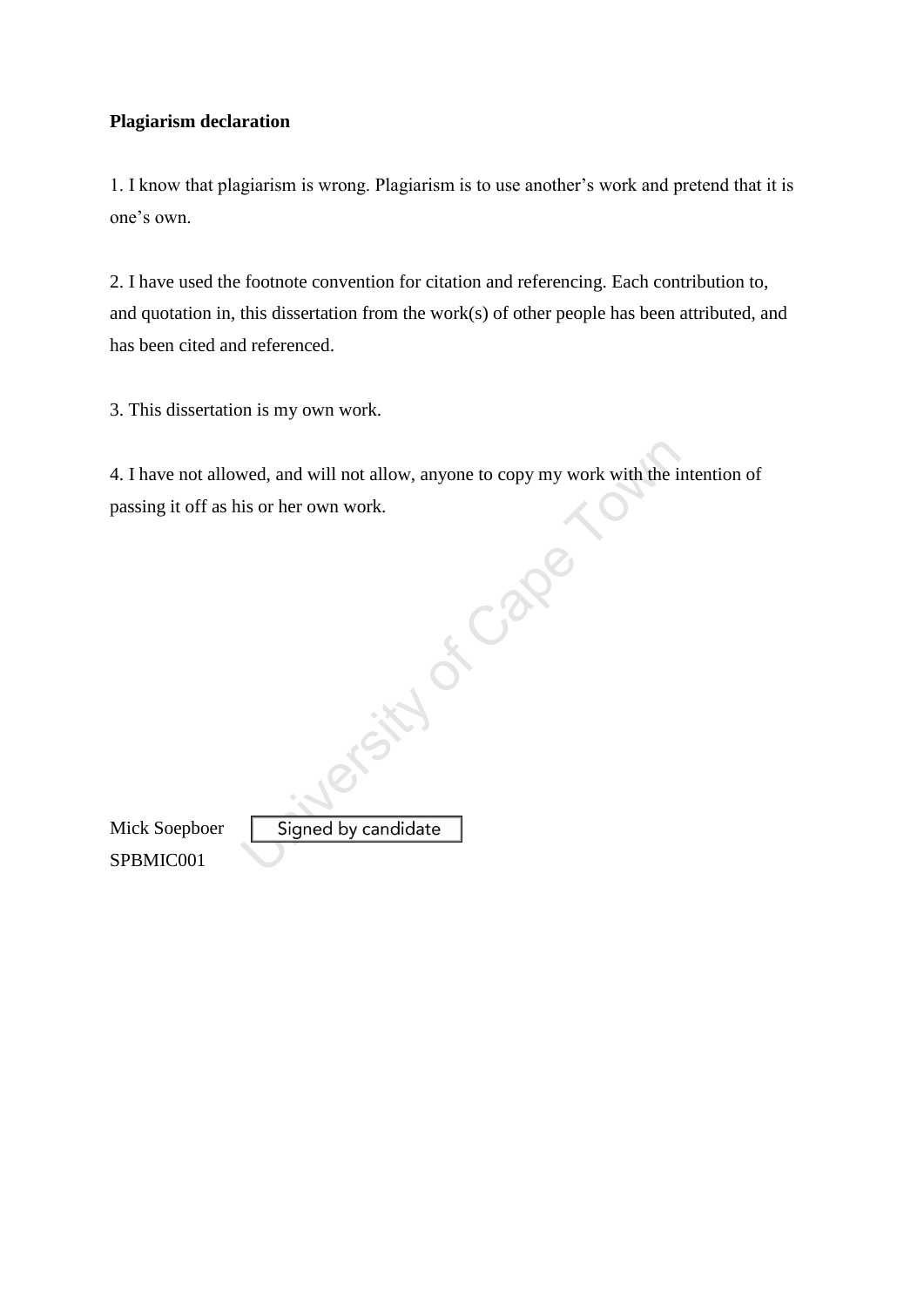## **Contents**

| Introduction                                                         | $\overline{2}$ |
|----------------------------------------------------------------------|----------------|
| 1 The libertarian theory                                             | 4              |
| 1.1 The basis of libertarianism                                      | $\overline{4}$ |
| 1.2 Libertarians and the government                                  | 7              |
| 1.3 Libertarians and the economy                                     | 10             |
| 1.4 Conclusion                                                       | 11             |
| 2 Libertarian views on property                                      | 12             |
| 2.1 Scarcity                                                         | 12             |
| 2.2 The libertarian property doctrine                                | 13             |
| 2.3 Practical issues of private property                             | 15             |
| 2.4 The classical approach: economics of private property            | 16             |
| 2.5 Comparison to the Chicago approach                               | 18             |
| 2.6 Conclusion                                                       | 20             |
| 3 Intellectual property law theories                                 | 22             |
| 3.1 Intellectual property regulation                                 | 22             |
| 3.2 The modes of intellectual property                               | 24             |
| 3.2.1 Patents                                                        | 24             |
| 3.2.2 Trade secrets                                                  | 25             |
| 3.2.3 Copyrights                                                     | 26             |
| 3.2.4 Trademarks                                                     | 27             |
| 3.3 Intellectual property theory                                     | 29             |
| 3.3.1 Utilitarian theory                                             | 30             |
| 3.3.2 Natural rights arguments                                       | 32             |
| 3.3.2.1 Hegel's personality doctrine                                 | 32             |
| 3.3.2.2 Locke's labor theory                                         | 34             |
| 3.4 Conclusion                                                       | 37             |
| 4 Libertarians on intellectual property                              | 39             |
| 4.1 Discussing the utilitarian theory                                | 40             |
| 4.1.1 Rewards and contracts                                          | 42             |
| 4.1.2 Monopolies                                                     | 46             |
| 4.2 Discussing the theory of natural rights                          | 47             |
| 4.3 Discussing scarcity                                              | 52             |
| 4.4 Conclusion                                                       | 55             |
| 5 Criticism of libertarians and their views on intellectual property | 57             |
| 5.1 The Rawlsian disagreement                                        | 57             |
| 5.2 Different approaches to intellectual property                    | 61             |
| 5.3 Conclusion                                                       | 66             |
| Conclusion                                                           | 68             |
| Bibliography                                                         | 71             |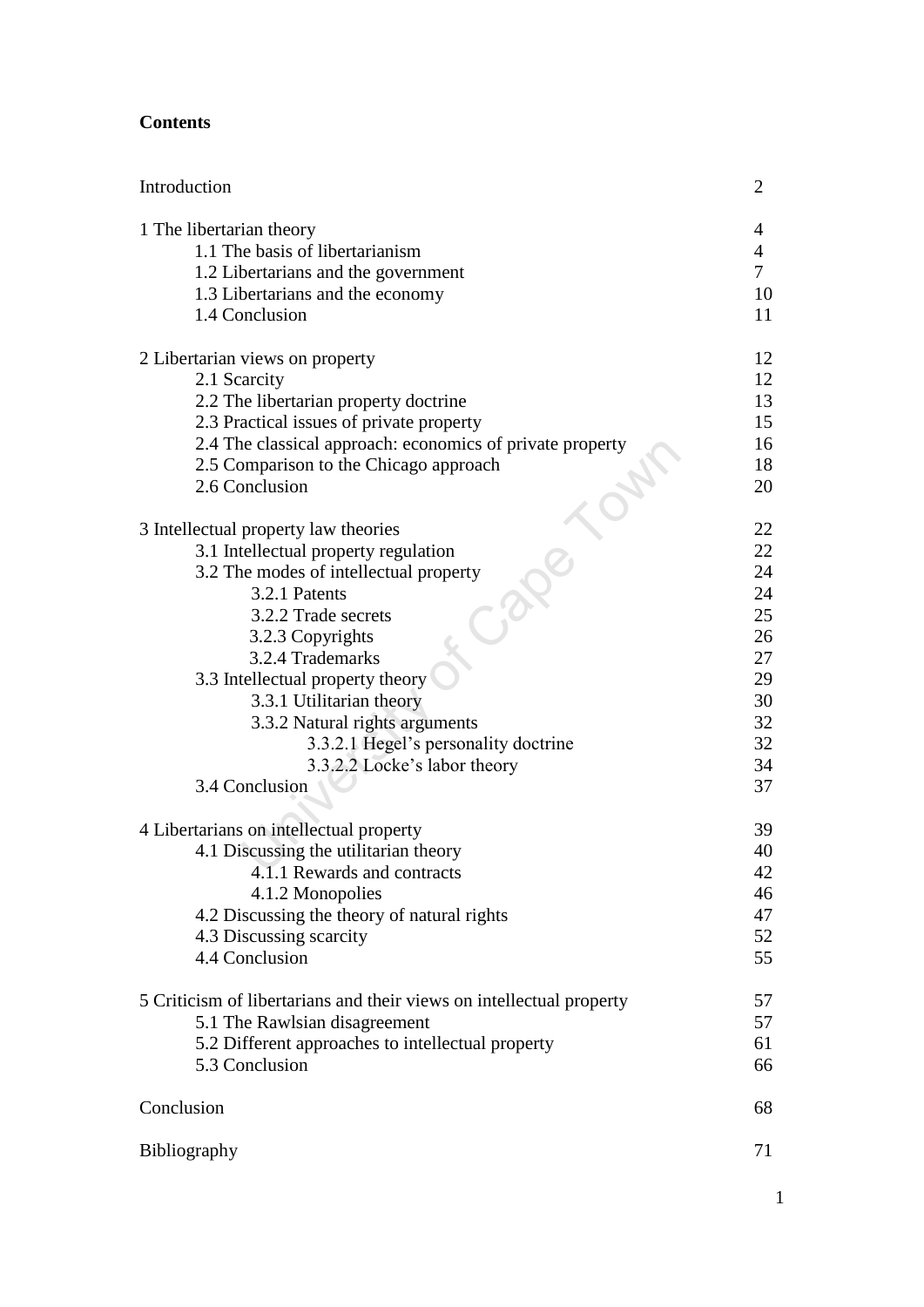#### **Introduction**

During the elections for the European Parliament in June 2009, an unknown party in Sweden turned out to be very successful. The Pirate Party, campaigning for patents to be scrapped and copyright to last just five years instead of 70, received 7% of the votes in the Scandinavian country, giving the party the right to a seat in the Parliament in Brussels. These modern day pirates are most successful in Sweden, but similar parties exist in the United States and a number of European countries as well.<sup>1</sup>

 In modern society, copyrights, patents, and other forms of intellectual property play a bigger role in normal life than they did one or two decades ago. This development makes people more aware of all the effects of intellectual property theory and policy cause. It also brings up the discussion concerning whether the original goals of the policies are still being pursued properly. Is the chosen path in IP law still a valid one in this digital age or is it time to rethink the structure?

 A political theory that widely assesses IP rights is libertarianism. This political philosophy, based on individual freedom through private property, has had my interest for some years now, and I have found out that whether one supports the doctrine or not, the link with private property creates an extremely wide range of interesting views on IP. A very convenient side effect is that the (significant amount of) libertarian theorists who do not believe in IP rights, publish their writings on the World Wide Web for free, which stimulates extensive research. makes people more aware of all the effects of intellectolicy cause. It also brings up the discussion concerning of the policies are still being pursued properly. Is the choid one in this digital age or is it time to rethin

 In this research project, besides fulfilling my desire to learn more about the libertarian philosophy, my goal is to show how within an apparently harmonious body of thought, much controversy can exist regarding one of the pillars of its theory (a form of property). First, I want to give sufficient analyses regarding libertarianism in general. Then, I shall discuss the libertarian views on property. In the third chapter I will focus on the theories of intellectual property theory, and chapter four will be dedicated to the complete range of libertarian opinions regarding these theories. In the last chapter I want to pay attention to critics who base their views on different (but still liberal) ideologies, with regard to the general libertarian philosophy and the practical elaboration of IP rights in the modern society.

<sup>&</sup>lt;sup>1</sup> 'Swedish Pirate Party Sails to Success in European Elections' available at http://www.guardian.co.uk/technology/2009/jun/11/pirate-party-sweden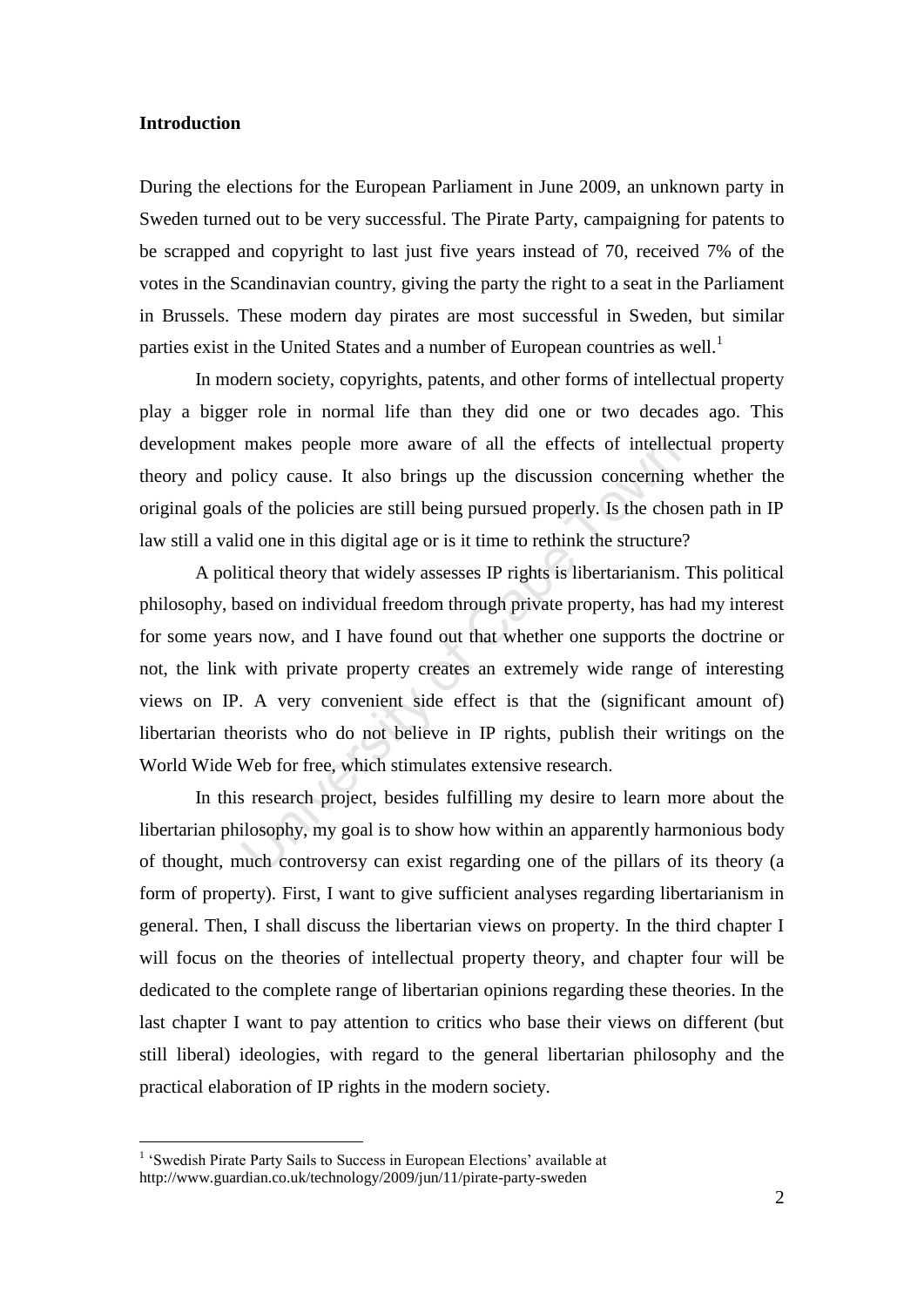The essay contains not only a legal basis, but deals with philosophy, economy, politics and technology as well. This diversity is in my opinion not only very interesting, but also necessary for legal research today, since nowadays one can lose oneself quite easily in extremely detailed legal issues, while the political and economical reasoning behind it is ignored.

It is not my goal to prove a certain theory, regulation or opinion right or wrong, although I shall intensively analyze and critically approach them while not hesitating to express my own opinion where I think it is necessary. The aim of this paper is to provide the reader with a clear overview of the similarities and differences in reasoning regarding the libertarian philosophy, with particular focus on intellectual property rights.

Construction of Cape Town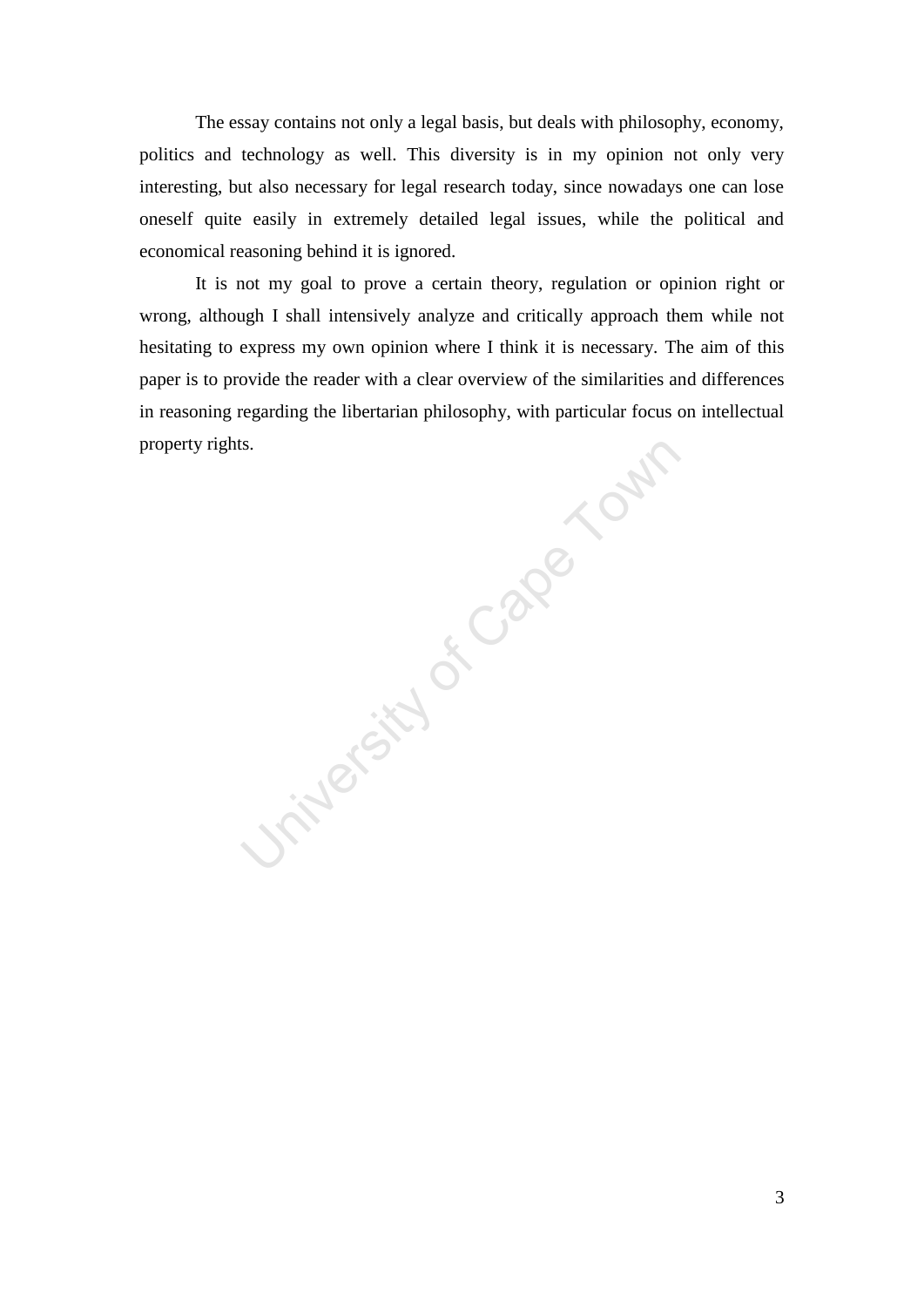#### **1. The libertarian theory**

The idea that most people have when they think about libertarianism is probably "an extreme form of liberalism." In some cases this might be true, but it does not give us any fundamental information regarding the thoughts of the liberal theorists. Ultimately, the aim of this paper is to critically assess the thoughts that libertarians (or laissez-faire theorists) have on intellectual property law. However, to understand these opinions, it is necessary to have a proper understanding of the background of the body of thought of these writers, theorists, economists and politicians. In the first chapter I wish to explain the roots of the libertarian idea, consider the visions of the main characters in libertarian history, and discuss the position that libertarianism has in the world today. In order to have a better understanding of the rest of this thesis, this chapter should make the reader aware of what libertarianism is, but also what libertarianism is not. In the last few centuries, an impressive amount of literature has been produced with regard to this topic. Many liberal philosophers, legalists and – above all – economists from all over the world have produced books and articles regarding this subject, all of them with a common, general liberal background, but with their own unique views too. It will be a challenge to filter the variations and come up with "the general libertarian theory," but the reader should keep in mind that it is simply a clarification of the foundations for the following chapters. libertarian history, and discuss the position that libertarian<br>In order to have a better understanding of the rest of th<br>Id make the reader aware of what libertarianism is, b<br>is not. In the last few centuries, an impressiv

## **1.1 The basis of libertarianism**

One could say that the only thing that really matters in the doctrine of libertarianism is individual liberty. Everyone has the right to do whatever he wants, and because that counts for every single person, there is a need for respect for the liberty of others. Jan Narveson starts his work "The libertarian Idea" with the following definition:

"[The doctrine is] that there is a delimitable sphere of action for each person, the person"s "rightful liberty," such that one may be forced to do or refrain from what one wants to do only if what one would do or not do would violate, or at least infringe, the rightful liberty of some other person(s). No other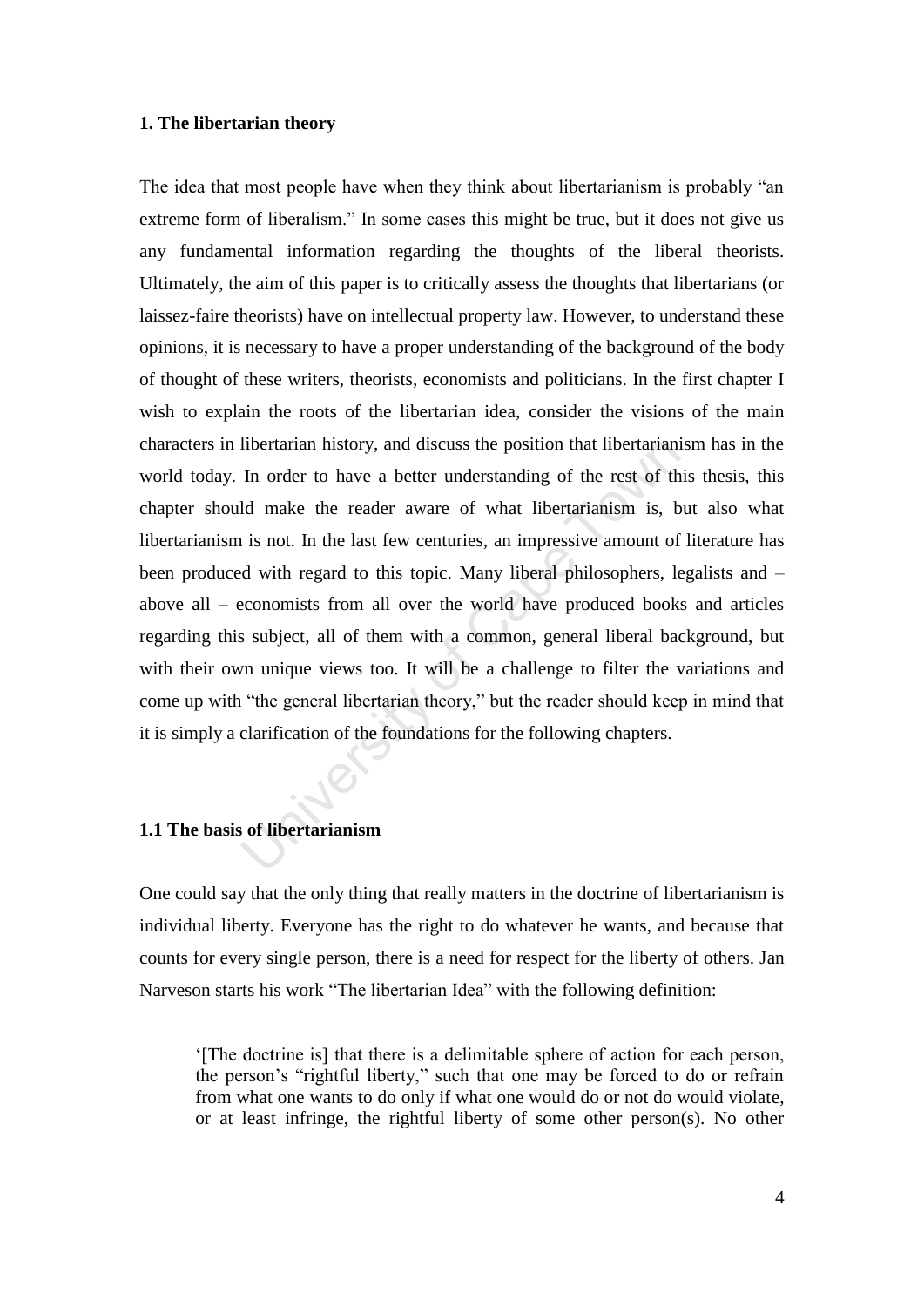reasons for compelling people are allowable: other actions touching on the life of that individual require his or her consent."<sup>2</sup>

Narveson adds that later on in his study, the idea will be refined, but it will only be a refinement of the particular idea, rather than some hybrid of evolutionary version.

Let us consider how different the belief in the single rule "other people are not your property" is from other visions that seem to have more support nowadays. Libertarianism is one form of liberalism, and by other parties often incorrectly generalized. Although many writers tend to think about libertarians as structural opponents in the political arena, it is impossible to call libertarians left- or rightwinged. One can take American politics as a simple example: the Right has completely different ideas than liberals regarding the war on drugs, prostitution, gambling, pornography and other vices and the way the government (in relation with the church) ought to deal with these subjects. The Left, on the other hand, wants the government to regulate the economy intensively using progressive taxation and efforts to equalize. This is in no way compatible with the liberal view. The main aspect that distinguishes Left and Right from libertarians (from a philosophical point of view) is that they want too much involvement of the government as far as libertarians are concerned. ifferent ideas than liberals regarding the war on drugs<br>rnography and other vices and the way the government (in<br>ught to deal with these subjects. The Left, on the other ha<br>o regulate the economy intensively using progress

In the  $20<sup>th</sup>$  century, several theorists – of which the majority was specialized in economics – developed their views on liberty and state. With ideas based on writers from earlier ages (like Aristotle, Adam Smith and John Locke) a new generation of libertarians arose, and continues to play a very important role in today"s views. Ludwig von Mises, Murray Rothbard, Robert Nozick and Friedich Hayek are some of the theorists whose ideas still form the basis of almost all of today"s publications in the libertarian context. These laissez-faire writers have in common that they criticize the political and economic situations of their time, and propose how more prosperity can be found by an increased attention and valuation of individual freedom. Nowadays, their visions are the basis of libertarian organizations such as The Mises Institute and The CATO Institute. These two examples of cooperating free market supporters play an important role in critically assessing world policy from a libertarian point of view.

<sup>&</sup>lt;sup>2</sup> Narveson 1988 p.7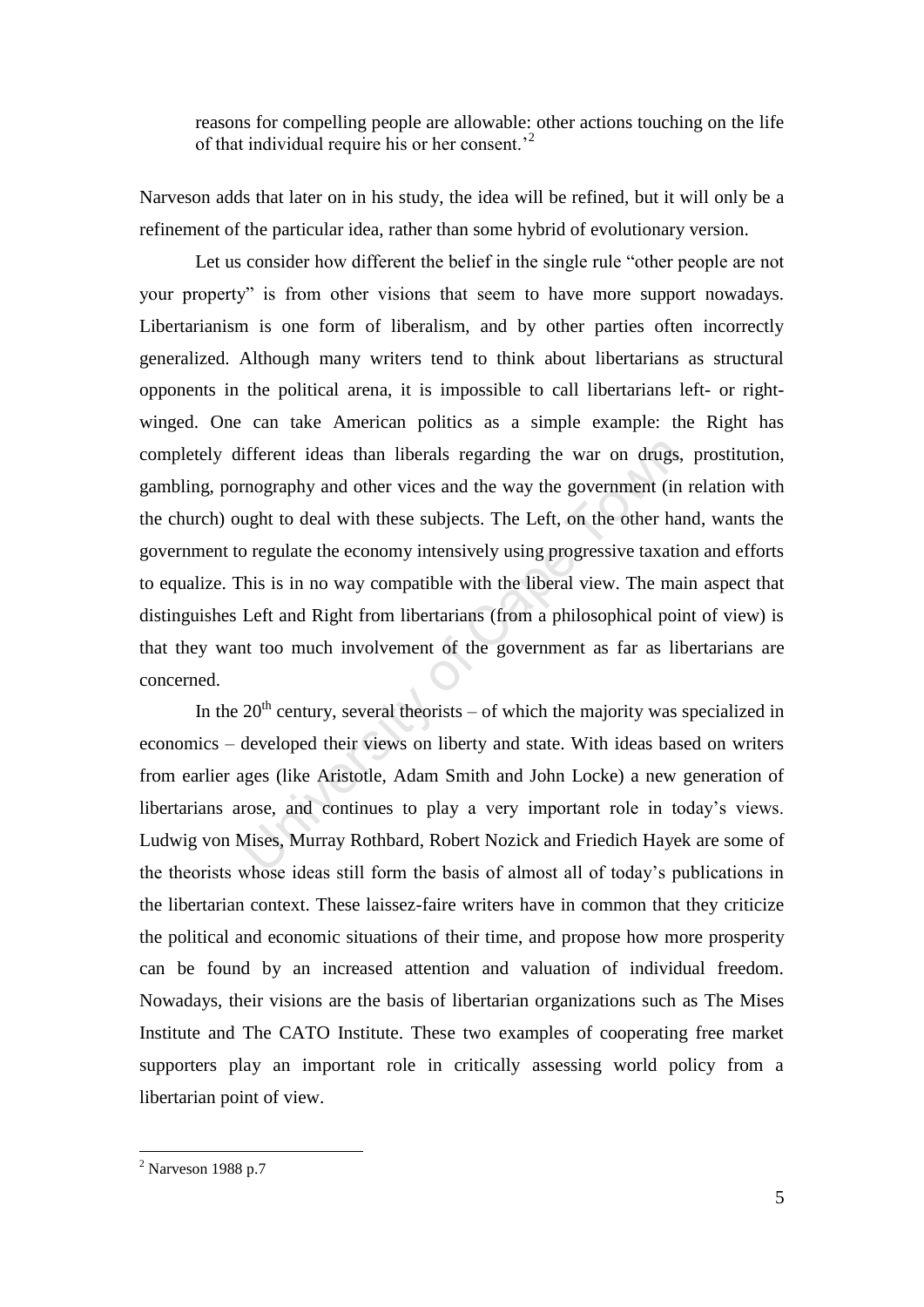Libertarians advocate a minimal state, an ultraminimal state, or even the absence of a state. Many people thus believe that libertarians are utopians who believe that all people are good, and that therefore state control is not necessary. If this were true, I would not have put in the effort to write a dissertation on this topic. In an article written in 1980, Murray Rothbard handles various – what he calls – myths about libertarianism. According to this specific misunderstanding he makes clear that there are no libertarian writers who have held this "romantic" view. "On the contrary, most libertarian writers hold that man is a mixture of good and evil and therefore that it is important for social institutions to encourage the good and discourage the bad."<sup>3</sup> However, it is a known fact that right now the only social institution able to gather income and wealth by coercion is the state. Everyone else can do this only by trade in goods or services, or by receiving voluntary gifts. Furthermore, the state is the only (possible) institution to use the revenue of this coercion to regulate the life and property of the people. To illustrate the problem about this power according to libertarians, Rothbard quotes economist Frank Knight: "The probability of the people in power being individuals who would dislike the possession and exercise of power is on a level with the probability that an extremely tenderhearted person would get the job of whipping master in a slave plantation.<sup>4</sup> Libertarians believe that the allocation of this power to the state is part of the problem of tyranny in society, and is exactly what should be changed: "Liberty and the free market discourage aggression and compulsion, and encourage the harmony and mutual benefit of voluntary interpersonal exchanges, economic, social, and cultural.<sup>5</sup> between the state. Everyone else can do this or<br>vices, or by receiving voluntary gifts. Furthermore, the statitution to use the revenue of this coercion to regulate<br>the people. To illustrate the problem about this power<br>Ro

I think these words are chosen to form an answer to the fear that exists in a world with unlimited liberty. This does make sense, because while many individuals are unhappy with certain choices and actions of governments, on the other hand the state gives them an overall feeling of safety and certainty. "It might not be perfect, but at least we know what we can expect." So the challenge for libertarians is to convince these people of the idea that safety and certainty will not vanish in a free market with a minimal state. Rothbard uses the following description for the philosophy:

 3 Rothbard 1980 p.9 4 Knight 1938 quoted in Hayek 1944 p.152 5 Rothbard 1980 p.9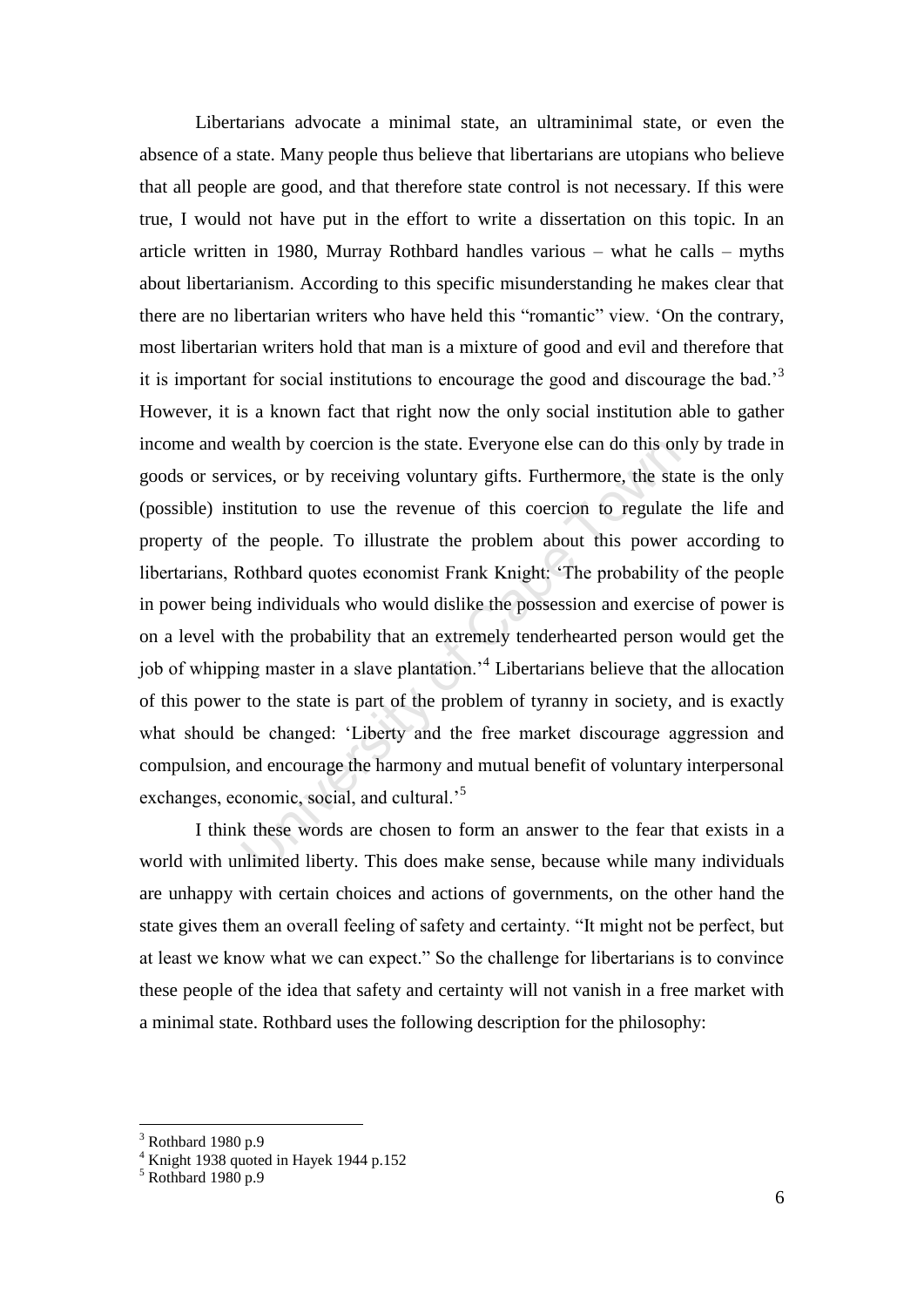"Libertarianism is a political philosophy which says: Given any existent human nature, liberty is the only moral and the most effective political system. Obviously, libertarianism – as well as any other social system – will work better the more individuals are peaceful and the less they are criminal or aggressive. And libertarians, along with most other people, would like to attain a world where more individuals are "good" and fewer are criminals. But this is not the doctrine of libertarianism *per se,* which says that *whatever* the mix of man's nature may be at any given time, liberty is best.<sup>56</sup>

Considering what the libertarian body of thought comprises, I want to stick with the aspects that matter for the subject of this thesis. This means I will discuss the basic libertarian vision on government, law and economy. The next chapter will deal with the views on property law.

## **1.2 Libertarians and the government**

The ultimate libertarian program would be the abolition of the public sector and a conversion of all governmental operations and services to voluntary-based activities undertaken by the private sector. It seems hard for many people to believe in the feasibility of a world without government interference, so libertarians owe us a more detailed explanation regarding the (ultra)minimal state. In 1973, Rothbard wrote *For a New Liberty: The libertarian Manifesto* in which he makes his (libertarian) view very clear. Using some examples, I wish to show how libertarians have established their case for a free market without a government. ans and the government<br>libertarian program would be the abolition of the public<br>f all governmental operations and services to voluntary-bay<br>the private sector. It seems hard for many people to la<br>a world without government

A very common first response to the libertarian idea is the question: who will provide us with roads and basic infrastructure when there is no government? Of course, the libertarian answer to this is "the free market" (in combination with private property). Abolition of the public sector means automatically that all the land (including roads) is owned privately. So everything is owned by individuals, companies or other groups of people and capital. It is not hard to imagine how railroads and airlines can work when privatized and unsubsidized, and highways with toll-gates are already used by governments, but when it comes to streets and roads Rothbard gives several examples of how private enterprises in combination with

<sup>6</sup> Rothbard 1980 p.9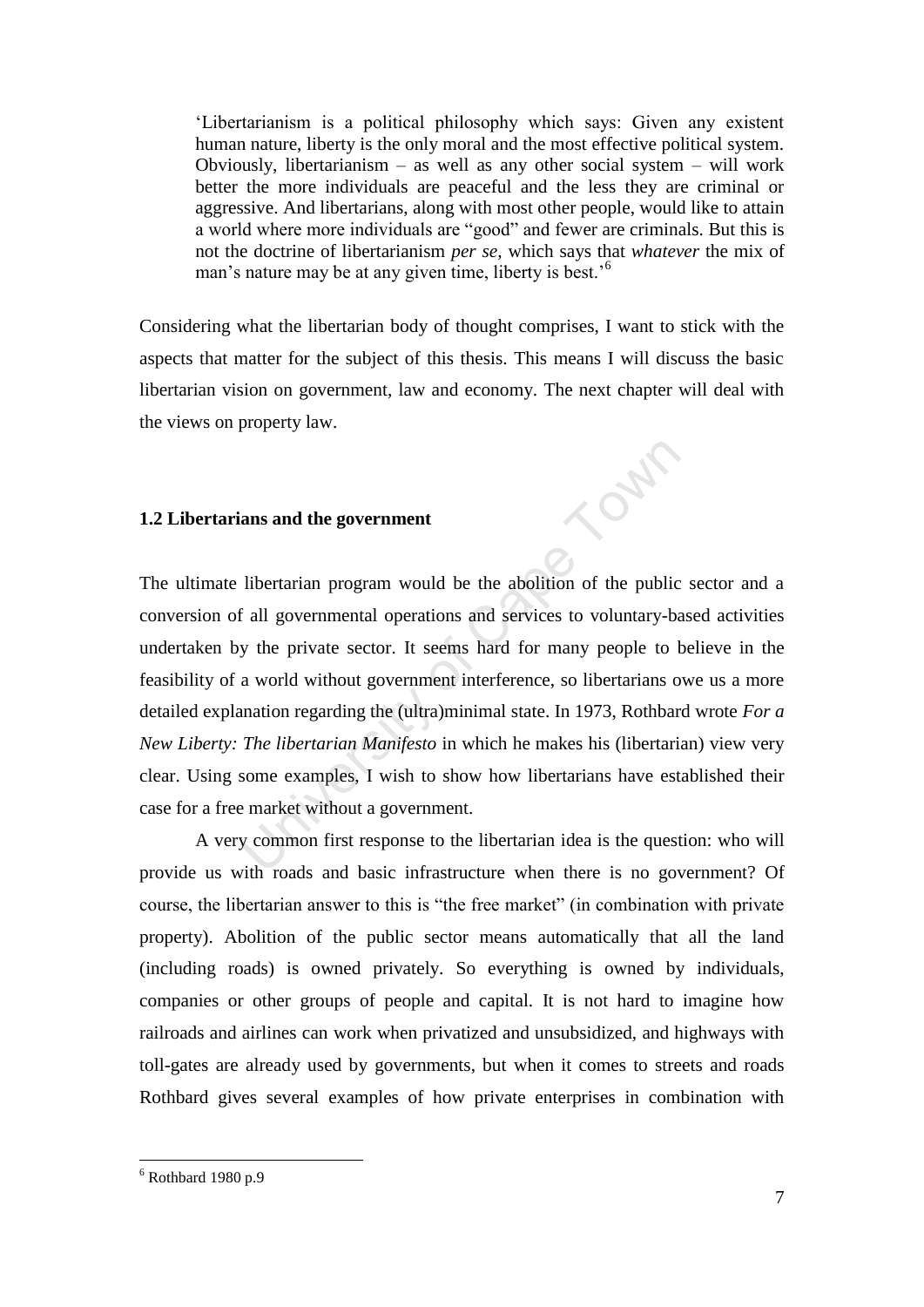modern technology can come up with rational, feasible solutions.<sup>7</sup> Not only the "street-owner," but also merchants along roads and in towns will have a vested interest in having proper streets and safe neighborhoods, which encourages them to invest and come up with modern, creative solutions.

Another important form of criticism, and probably the most important one, deals with the area where critics really think a government is essential: policy, law and courts. In his recent work *Deleting the State,* Aeon Skoble summarizes the different libertarian views and divides the laissez-faire theorists into anarcholibertarians and minimal-statists. Skoble explains that what separates the two is how the minimal statists are influenced in their liberal views by what he calls the Hobbesian Fear, after the views of  $17<sup>th</sup>$  century philosopher Thomas Hobbes.

"Simply stated, a Hobbesian Fear is the notion that political authority is necessary for society to exist; more specifically, that political authority is the only way to secure enforcement of contract and is therefore a necessary condition of the social cooperation that is essential for life. If we did not have a government, the argument has it, we would find ourselves at each others" throats<sup>3</sup>

Skoble thinks that minimal-statists are wrong, and that the true libertarian is the libertarian anarchist. He means that the Hobbesian Fear can be proven wrong by "game theory," and uses an example similar to the "prisoners dilemma."<sup>9</sup> The essence of this theory is that, according to Skoble, the Hobbesian Fear is an irrational one, because when it comes to disputes or dilemmas in society, it is most beneficial for the individuals involved to cooperate, instead of counteract each other"s interests. This way he means to prove Rothbard"s philosophy in a theoretical way. ar, after the views of  $17^{\omega}$  century philosopher Thomas Hob<br>ly stated, a Hobbesian Fear is the notion that politica and<br>ary for society to exist; more specifically, that political and<br>way to secure enforcement of contr

Anarcho-libertarians think a society without a government can still be safe and just. First, this means that according to libertarians, private protection services in a free market are a proper alternative to ensure safety and security for individuals. Rothbard gives examples of how these agencies should be seen in a modern society, and gives sensible arguments to support such a system over the current one.<sup>10</sup>

<sup>&</sup>lt;sup>7</sup> See Rothbard 1973 chapter 11

<sup>8</sup> Skoble 2008.p.39

<sup>&</sup>lt;sup>9</sup> Ibid. p.57

 $^{10}$  See Rothbard 1973 chapter 12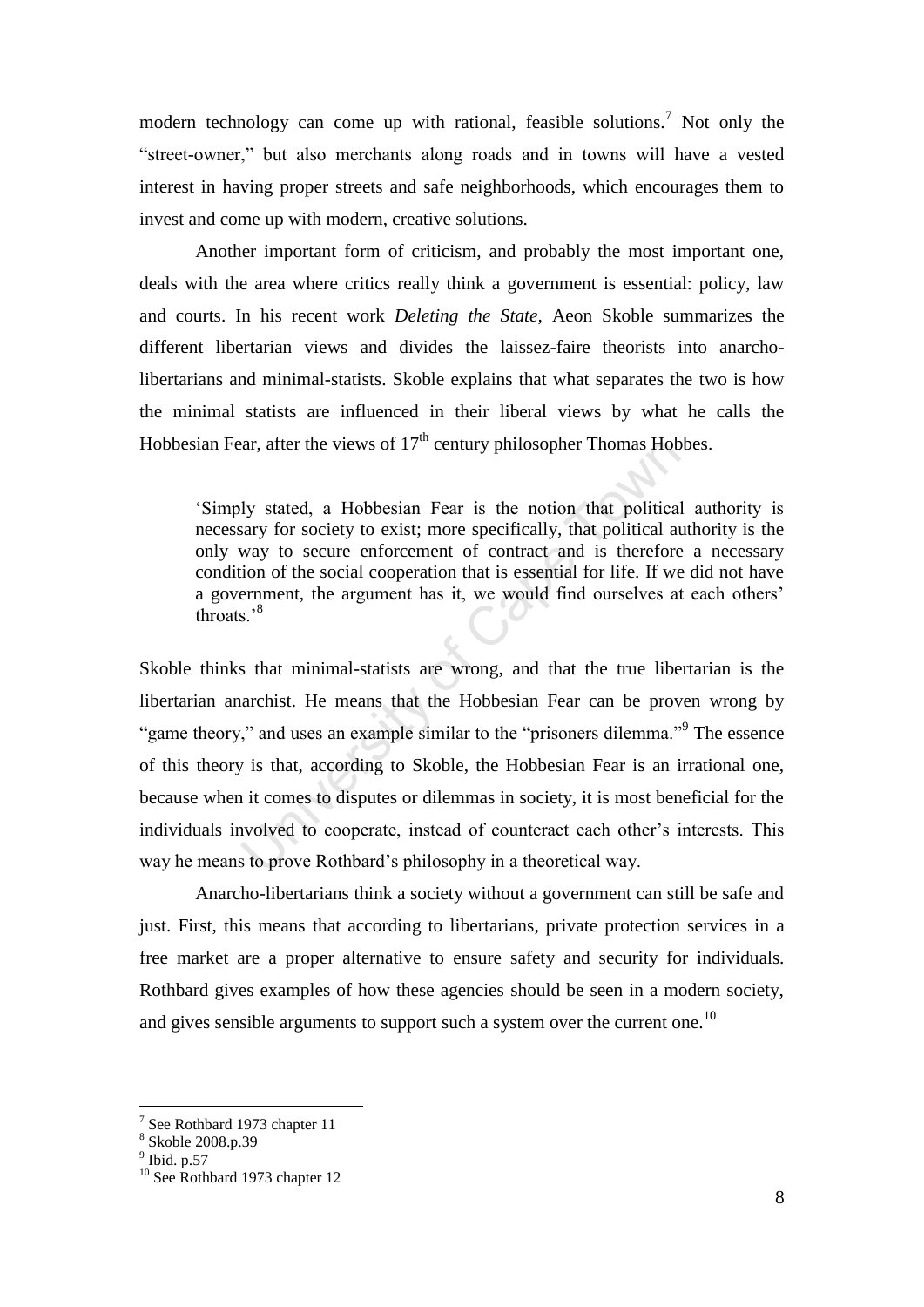Secondly, there is the issue of courts and jurisdiction. Although it seems hard to imagine private courts in a free market, which have the right to try free individuals, libertarians have their reasons to argue in favor of such a system. Skoble calls this a polycentral legal theory and explains – based on works of Nozick, Rothbard, Barnett and some others – how libertarians think a legal and judicial system is possible without the influence of the public sector. $11$ 

I would like to add what Hans-Hermann Hoppe stated in an interview about Ludwig von Mises, regarding the question of the state. Hoppe uses Mises" words to make the idea of a stateless society in which safety and order are guaranteed more feasible:

"Mises thought it was necessary to have an institution that suppresses those people who cannot behave appropriately in society, people who are a danger because they steal and murder. He calls this institution government. But he has a unique idea of how government should work. To check its power, every group and every individual, if possible, must have the right to secede from the territory of the state. He called this the right of self determination, not of nations as the League of Nations said, but of villages, districts, and groups of any size. In Liberalism and Nation, State, and Economy, he elevates secession to a central principle of classical liberalism. If it were possible to grant this right of self-determination to every individual person, he says, it would have to be done. Thus the democratic state becomes, for Mises, a voluntary organization.<sup>'12</sup> s thought it was necessary to have an institution that sup<br>e who cannot behave appropriately in society, people who<br>se they steal and murder. He calls this institution governme<br>que idea of how government should work. To c

What Hoppe makes clear here, is that  $-$  of course  $-$  libertarians acknowledge the presence of people who are a danger to society. However, since individual freedom is the most important right, individuals should have the right to self-determine whether or not they want to be ruled by this "government" and how far the power of these leading bodies reaches for them in particular. It is questionable if one can call an institution of which one can secede yourself a government, but Mises' interesting idea of the state is definitely something completely different from the only institution with coercive powers we know today.

 $11$  See Skoble 2008 chapter 4

<sup>&</sup>lt;sup>12</sup> 'An Interview with Hans-Hermann Hoppe, Austrian Economics Newsletter, Vol.18 No.1, Austrians and the Private-Property Society' available at http://mises.org/journals/aen/aen18\_1\_1.asp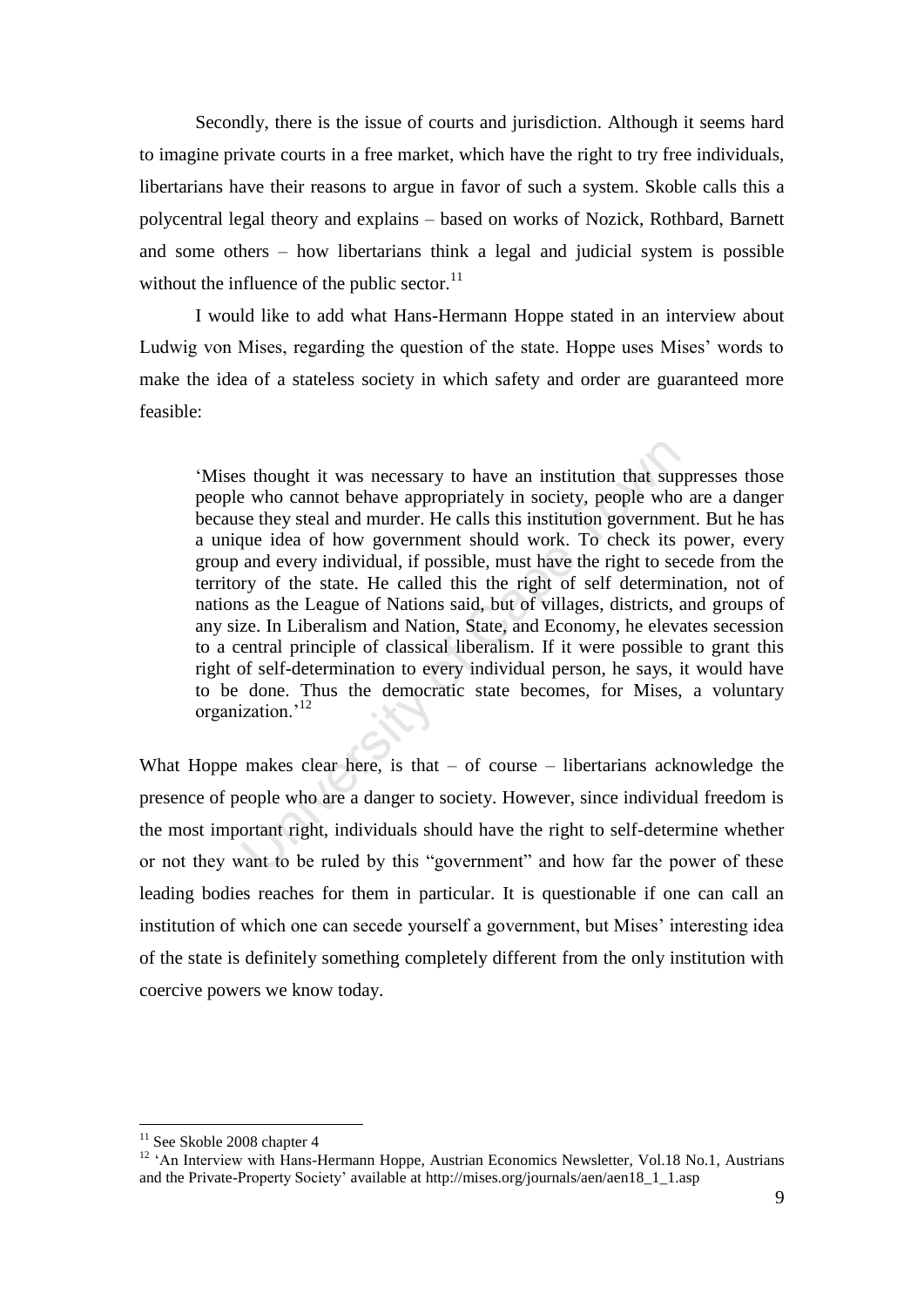#### **1.3 Libertarians and the economy**

The remarks I made in the paragraph above are in response to the fact that individual freedom has great value for libertarians. This basic value, in combination with the ideas regarding government, law and courts, implies quite radical views in the field of economics as well. Without a doubt, the most important one is "without a state, no taxation"

Probably the most well known publication in the field of libertarian economic views is *Economics in One Lesson,* written by Henry Hazlitt, and based on an article from 1863 written by famous libertarian (law) theorist Frederic Bastiat.<sup>13</sup> The "one lesson" is the following: "The art of economics consists in looking not merely at the immediate but at the longer effects of any act or policy; it consists in tracing the consequences of that policy not merely for one group but for all groups.<sup>14</sup> Hazlitt exemplifies this lesson by explaining the effects of one common economic belief, and proving that common economic belief to be a fallacy.

 The advocates of free market economy and their ideas are commonly referred to as the Austrian School of economics. The reason for this is that, in the  $19<sup>th</sup>$  century, economists with the same laissez-faire views on money, market and economic theory were centered in Austrian universities.<sup>15</sup> Libertarianism has – and always has had – a great deal to do with economics, but it comprises more than that. The Austrian School can be seen as the economic representation of libertarianism. following: "The art of economics consists in looking not<br>that at the longer effects of any act or policy; it consists<br>of that policy not merely for one group but for all grous<br>is lesson by explaining the effects of one com

Completely based on the thought that the economy will rule itself and is not helped with state intervention, the Austrian School can be characterized as "a fullfledged defence of a capitalistic and stateless social order, based on property and freedom of association and contract.<sup>16</sup> The Austrian school (or Vienna School, or Psychological School) is definitely not mainstream economic thought. It is a controversial, heterodox school of economics whose ideas are generally not applied in modern politics. This is not surprising since it represents the belief that a government should not interfere in economics. The Austrian School consists of rigorous laissez

<sup>&</sup>lt;sup>13</sup> See Bastiat 'Ce qu'on voit et ce qu'on ne voit pas' available at http://bastiat.org/fr/cqovecqonvp.html  $14$  Hazlitt 1946 p.5

<sup>&</sup>lt;sup>15</sup> 'What is Austrian Economics' available at http://mises.org/about/3223

 $16$  Ibid.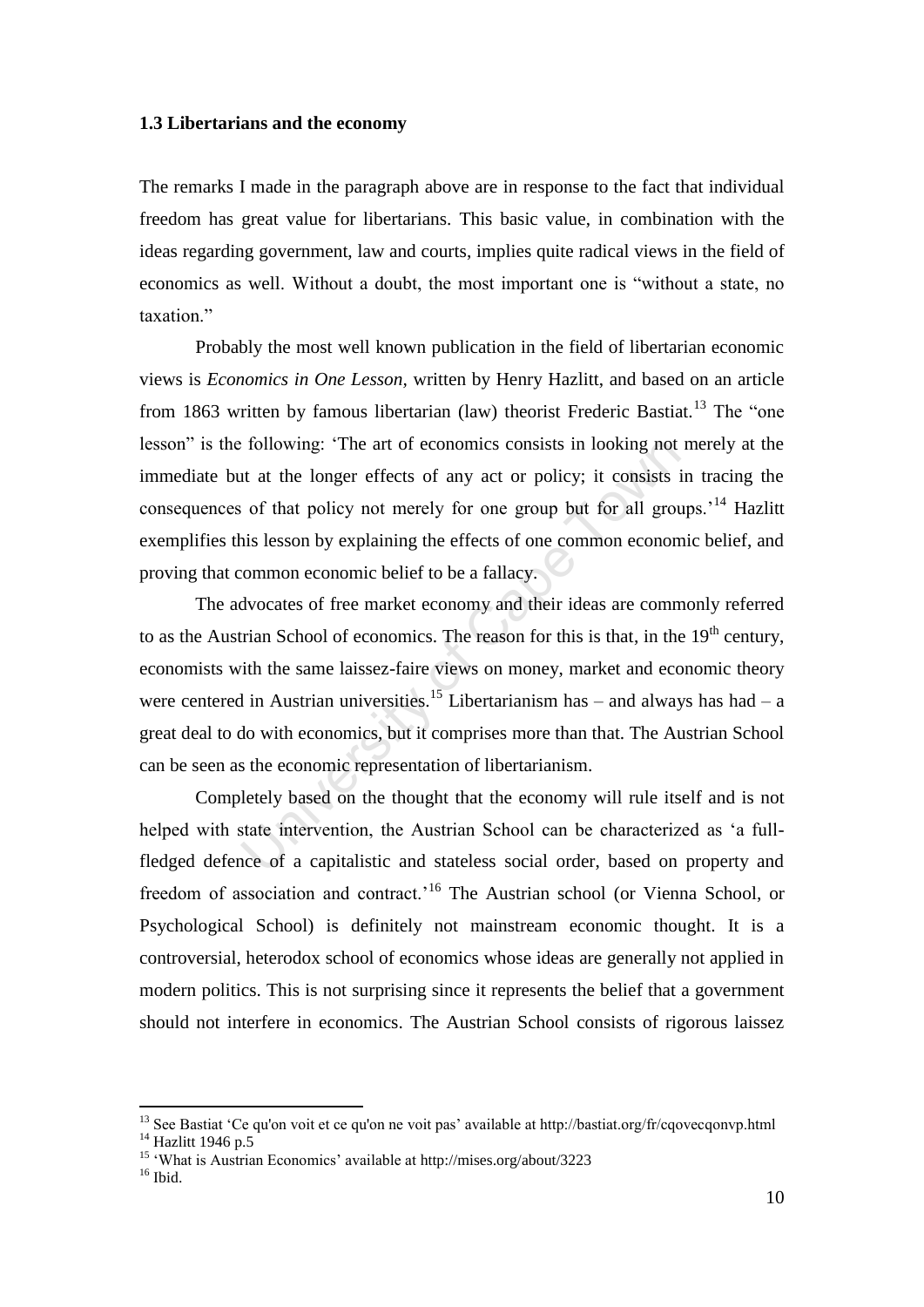faire-views on taxation, inflation, money production, economic growth, subsidies, and minimum wages, in stark contrast to the accepted models of mainstream theory.

## **1.4 Conclusion**

Libertarians care about individual liberty. Their thoughts are not explicitly right or left in the political spectrum, but focus on a minimal state, or even the absence of a state. This does not mean that libertarians have the illusion that all people in society are good. Rather, libertarians believe that liberty and the free market discourage aggression and encourage harmony and mutual benefit with regard to economy and society. Concerning government, laissez-faire theorists expressly disagree with the notion that political authority is a necessary condition of the social cooperation that is essential for life. Rather, they share the opinion that in a free market-society, people will intensively cooperate when they find out that effectively, cooperation is most beneficial. denourage harmony and mutual benefit with regard to<br>verning government, laissez-faire theorists expressly disa<br>ilitical authority is a necessary condition of the social coop<br>life. Rather, they share the opinion that in a f

The idea of a "state" as an organization that takes care of people"s interests in exchange for a payment (taxes) is in the eyes of a libertarian not necessarily a bad thing, as long as this process takes place voluntarily. What libertarians find problematic is the coercion of people by governments, subjecting them to involuntary control by government institutions.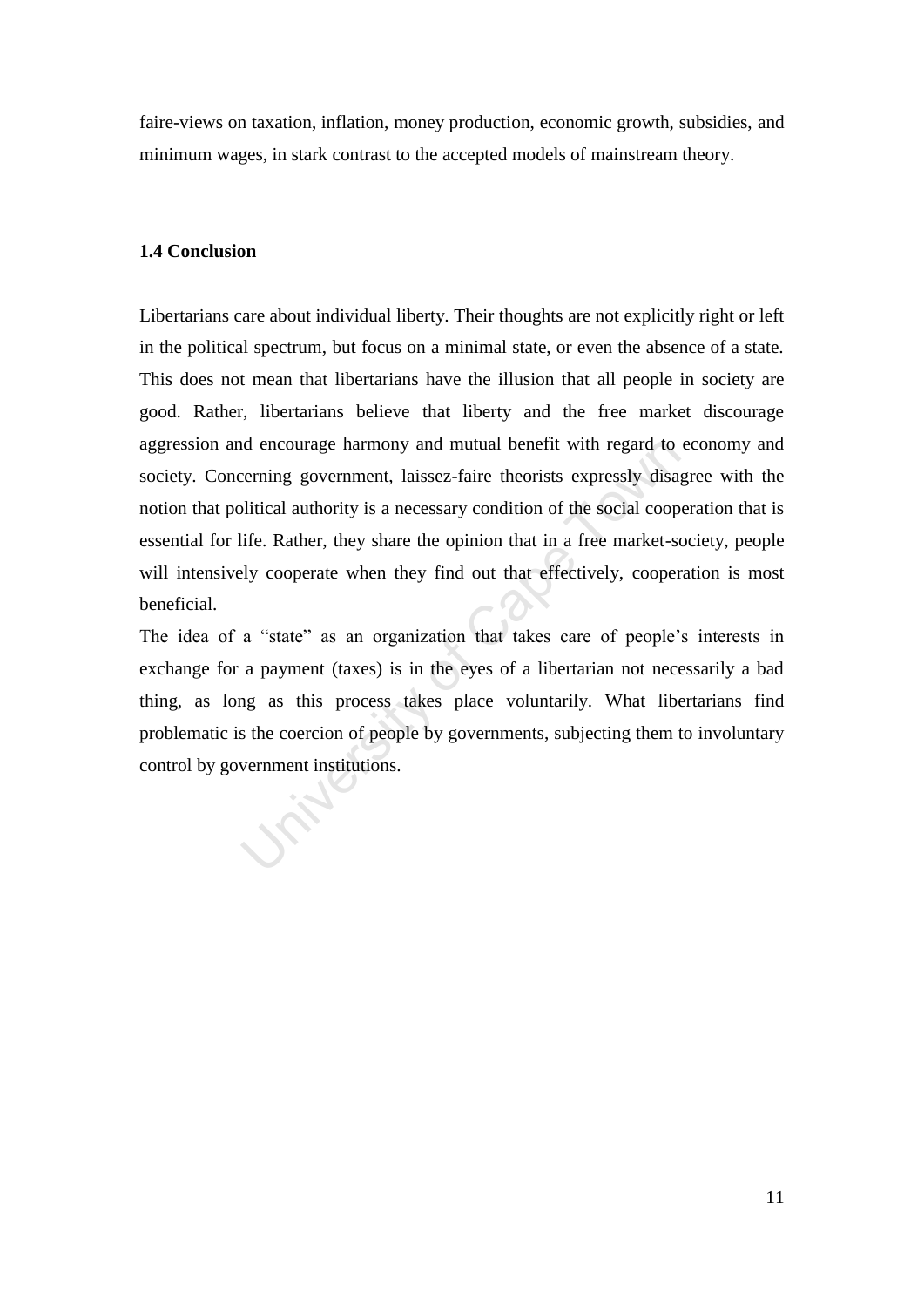#### **2 Libertarian views on property**

One of the main things libertarian writers have in common is the opinion that property rights are of high importance and should be respected. However, it is not self-evident that property rights are essential for the existence of the advocated liberty. In this chapter, I want to make clear the exact reasoning for the importance of property rights. I shall also compare libertarian views to approaches that are based on principles other than the thoughts of free enterprisers. The ethical and philosophical reasoning that is used by famous libertarian theorists is an interesting topic that shapes the basis of several approaches to different property laws, and therefore gives reason to discuss the essence of (private) property. P Town

#### **2.1 Scarcity**

I would like to start with a hypothetical situation concerning scarcity, based on an example that is brought forward by Hoppe.<sup>17</sup> Let's say one person, X, lives on an island, where he can do as he pleases. Because he is alone, no questions arise concerning rules of orderly human conduct (social cooperation). This question will play a role only once another person, Y, arrives on the island. However, with two people on this island, the question of social cooperation need not be raised unless scarcity exists. For now, we suppose there is no scarcity on the island. All external goods are available in superabundance (as in the Garden of Eden). Everything is "free," just as our daily sunlight and the air we breathe. Whatever X may do with these goods, none of his actions will cause (unpleasant) consequences for present or future supply of such goods, for himself or for Y. The same can be said about the way Y uses the goods. Because of the absence of scarcity, it is impossible that there could be a conflict between X and Y regarding the use of such goods. A conflict is only possible if goods are scarce. Only then the need to formulate rules that make orderly (conflict free) social cooperation possible, arises.

However, there are scarce goods in the Garden of Eden: the physical body of a person and its standing room. X and Y both have only one body and they can stand

 $17$  See Hoppe 1993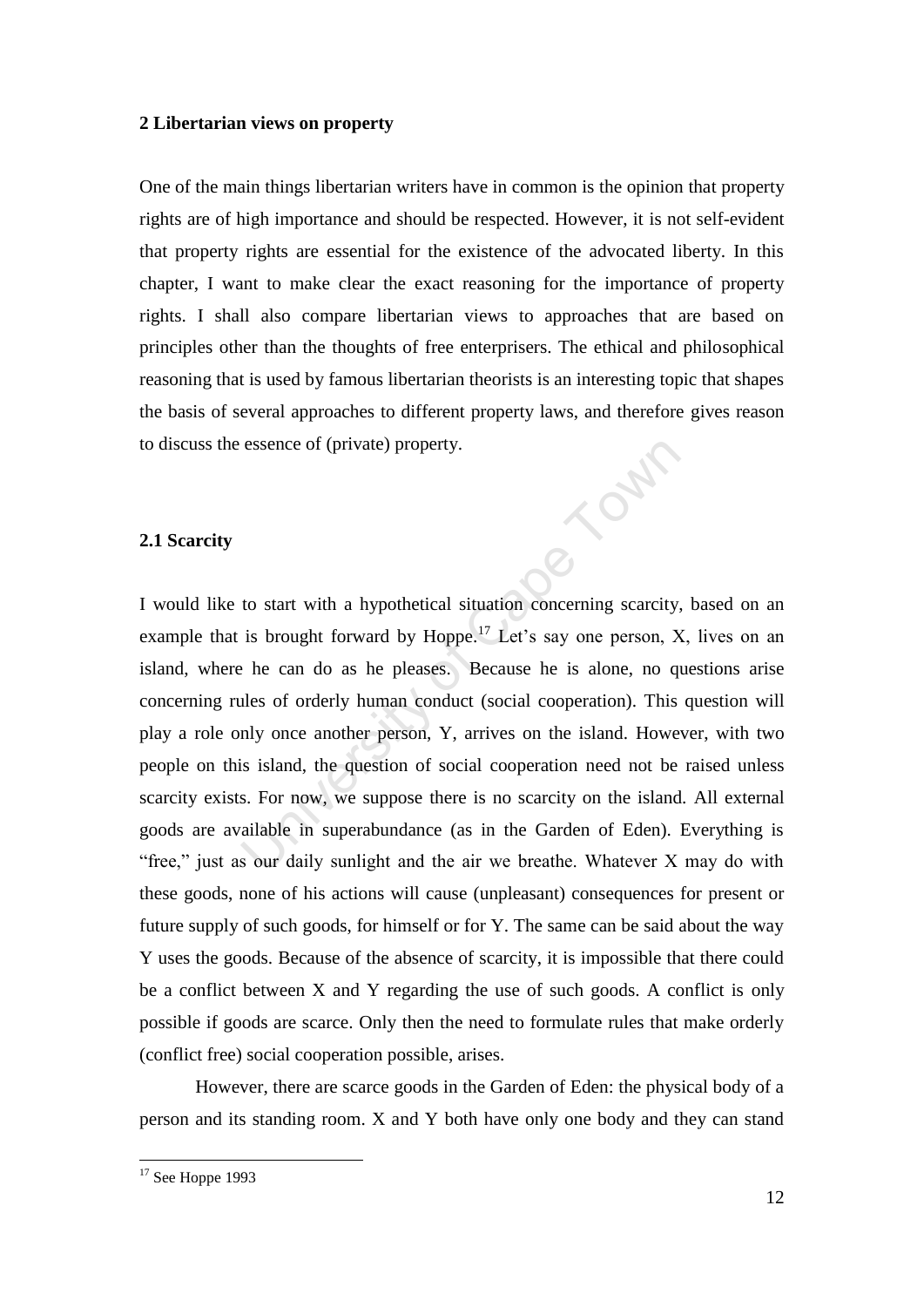only at one place at one time. This scarcity can indeed cause problems, even in the Garden of Eden. Namely, they cannot occupy the same standing room without coming into physical conflict with each other. So even in this wonderful place, rules of orderly social conduct should exist in order to avoid these physical conflicts. "And outside the Garden of Eden, in the realm of scarcity, there must be rules that regulate not only the use of personal bodies but also of *everything* scarce so that *all* possible conflicts can be ruled out. This is the problem of social order.<sup>18</sup>

The mentioned example could use a more detailed view on what society would be like if it recognized only liberty rights and no other. Nozick, writer of arguably the most important work in the field of the minimal state (*Anarchy, State, and Utopia*), divided the space for principles on the subject of property into three classes:

"(1) *initial acquisition*, that is, the acquisition of property rights in external things from a previous condition in which they were unowned by anyone in particular; (2) *transfer*, that is, the passing of property (that is to say, property rights) from one rightholder to another; and (3) *rectification*, which is the business of restoring just distributions of property when they have been upset by admittedly unjust practices such as theft and fraud.<sup>19</sup>

The first two classes are of particular importance to clarify the need for the recognition of property and why it provides society with the structure it is said to create. To be able to conclude why it is (private) property that solves the problem of social order, we could serve ourselves by having a closer look at the origins of property. basis are for principles on the subject of property into three class<br>
uitial acquisition, that is, the acquisition of property righ<br>
from a previous condition in which they were unowned<br>
ular; (2) *transfer*, that is, the

## **2.2 The libertarian property doctrine**

Seventeenth century philosopher John Locke is famous for his theory of value and property. It is used by the majority of the libertarian writers as a basis for private property theories. Locke wrote about property in both a broad and narrower sense. In the broad sense he meant property to cover a wide range of human interests and aspirations. The narrow definition refers to material goods. The allocation of property is, according to Locke, derived from labor. Once a place or good has been  $\overline{a}$ 

<sup>&</sup>lt;sup>18</sup> Hoppe 1993 p.2

<sup>&</sup>lt;sup>19</sup> Nozick 1974 quoted in Narveson 1988 p.64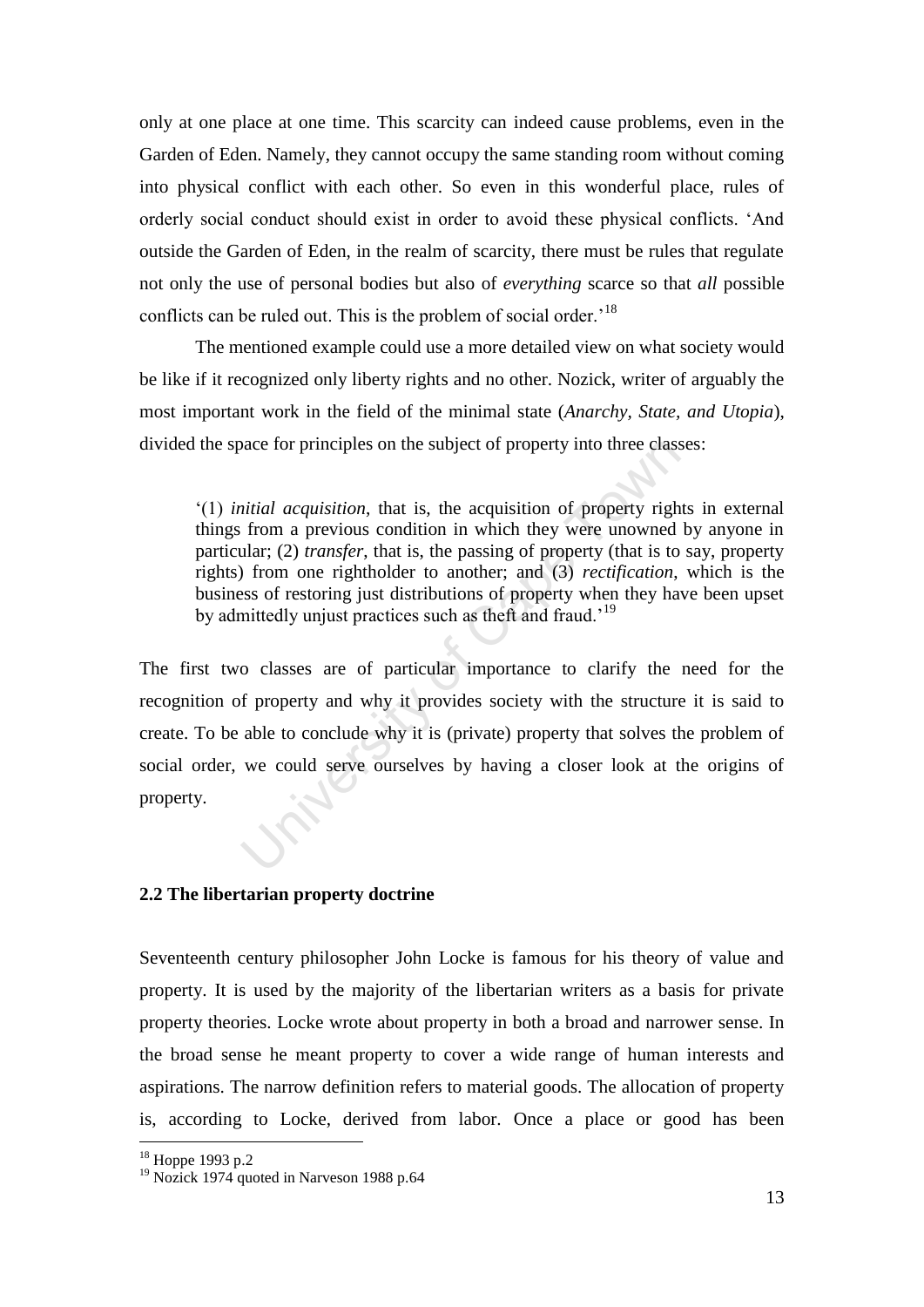appropriated, by mixing one's labor with it, ownership of such places and goods can be acquired only by means of a voluntary – contractual – transfer of property title from a previous to a new owner. In addition to this, property precedes government and government cannot 'dispose of the estates of the subjects arbitrarily.<sup>20</sup>

To understand how libertarians came to see (private) property rights as the basis for liberty overall, Rothbard did an excellent job in describing how property rights are the origin of all other rights:

"In the profoundest sense there *are* no rights but property rights … there are several senses in which this is true. In the first place, each individual, as a natural fact, is the owner of *himself*, the ruler of his own person. Then "human" rights of the person that are defended in the purely free-market society are, in effect, each man"s *property right* in his own being, and form *this* property right stems his right to the material goods that he has produced. In the second place, alleged "human rights" can be boiled down to property rights … for example the "human rights" of free speech. Freedom of speech is supposed to mean to mean the right of everyone to say whatever he likes. But the neglected question is: Where? (…) [C]ertainly not on property on which he is trespassing. In short he has this right only either on his *own* property or on the property of someone who has agreed, as a gift or in a rental contract, to allow him on the premises. In fact then, there is no such thing as a separate "right to free speech"; there is only a man"s *property* right: the right to do as he wills with his own or to make voluntary agreements with other property owners.<sup>21</sup> of the person that are defended in the purely free-market and control and the purely free market and control terms his right to the material goods that he has produced. Second place, alleged "human rights" can be boiled d

Rothbard"s message is clear: if one thinks liberty is the most fundamental right there is, this means that we should be able to do as we want. And that, in itself, means that we should have the opportunity to do so with various parts of ourselves. Moreover, it is not doing what we want with anything else unless we have in some way acquired the right so to do. $^{22}$ 

These words are right, assuming a person is the owner of his own body and goods he appropriated with this body. With Hoppe, I think this assumption is correct, because if a person were not the owner of his own body and the places and goods originally appropriated and/or produced with this body as well as owner of the goods voluntarily (contractually) acquired from another previous owner, then only two alternatives would exist: either another person should be considered the owner, or

 $20$  Locke 1689 chapter XI sec.138

 $^{21}$  Rothbard 1970 p.76 quoted in Narveson 1988 p.67

 $22$  Narveson 1988 p.67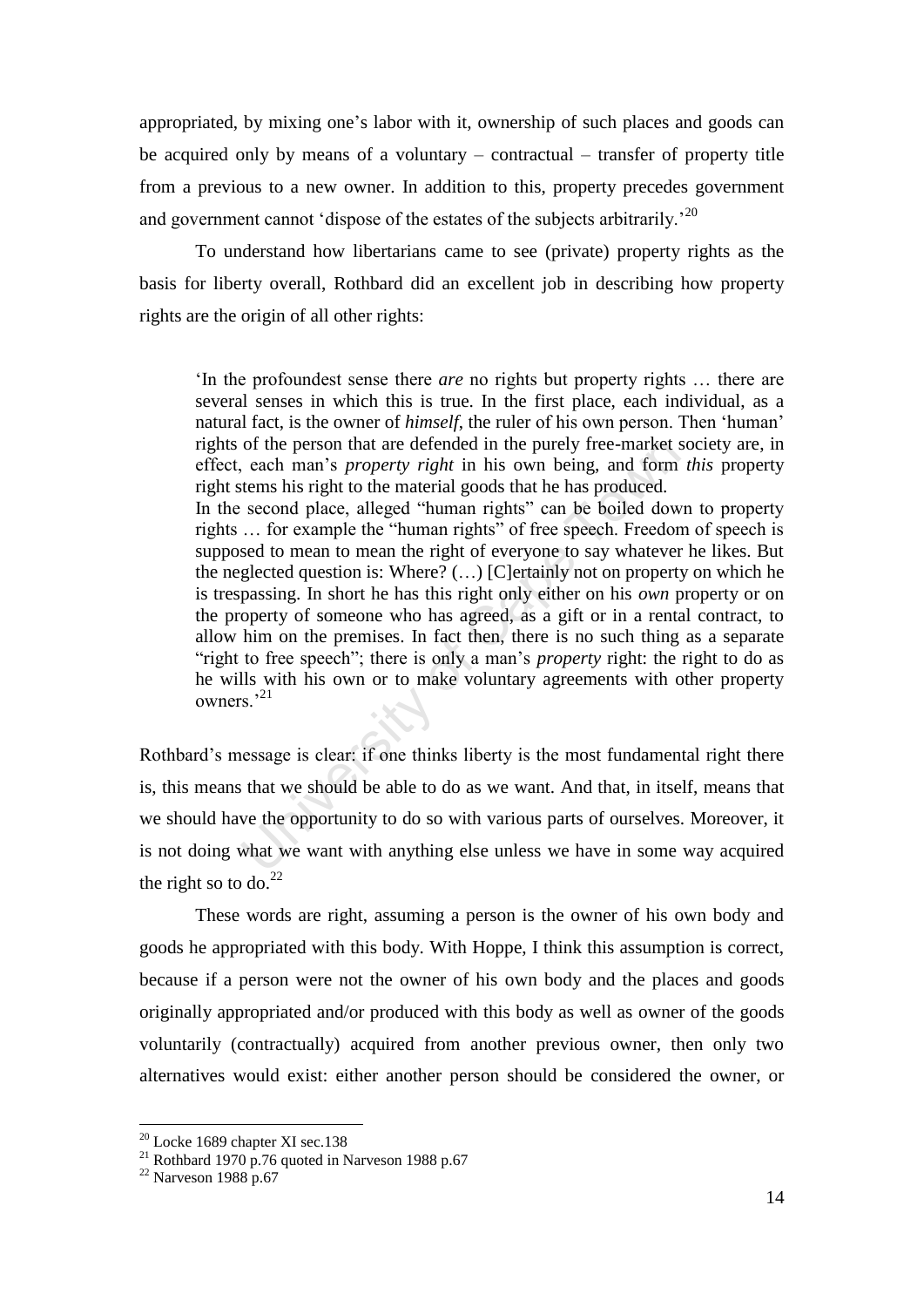both persons must be equal co-owners of all this.<sup>23</sup> The first option reminds us of slavery and I think the ethic universal unacceptability does not need further explanation. The second option might indeed mean that there is an equal law for everyone, but this theoretical situation is impossible to work out in real life. It would mean that all goods were co-owned by everyone.

"No one, at no time and no place, would be allowed to do anything unless he had previously secured every other co-owner's consent to do so. Yet how could anyone grant such consent were he not the exclusive owner of his own body (including his vocal chords) by which means his consent must be expressed. Indeed, he would first nee another"s consent in order to be allowed to express his own, but these others could not give their consent without having first his, and so it would go on.<sup>24</sup>

#### **2.3 Practical issues of private property**

Unlike the three classes of property Nozick came up with, modern times saw theorists inventing different classifications. Libertarian law-theorist Richard Epstein divides property into the following three central features: exclusion, use and disposition. Exclusion is the first great objective of social order: the separation of the owner from everyone else. The advantage in a social context is that it is scalable. Ownership also includes the right to use property. An owner has the right to transform, develop, consume or dispose of his property. Epstein describes the third feature, disposition, as the right to sell or give away property, during life or at death, from one person to another.<sup>25</sup> However, he also adds remarks regarding the downside of private property. Regarding exclusion, it can be said that these rights work well when those excluded have other choices. No problems arise when competitive markets provide for the same (type of) property, but troubles will occur when there is no alternative to the property owner. Furthermore, because use and exclusion come together in this point of view, in most cases it is efficient to assign the single owner exclusive right to use for each piece of property. However, exclusive use is not the same as unlimited use of property. So Epstein concludes, "Every legal system has to decide how to limit one Example 1 Instituted a solution of the also and solution of private property<br>
issues of private property<br>
Ferent classifications. Libertarian law-theorist Richard E<sub>1</sub><br>
the following three central features: exclusion, use

 $^{23}$  Hoppe 1993 p.3

 $^{24}$  Ibid. p.4

<sup>&</sup>lt;sup>25</sup> Epstein 2008 p.22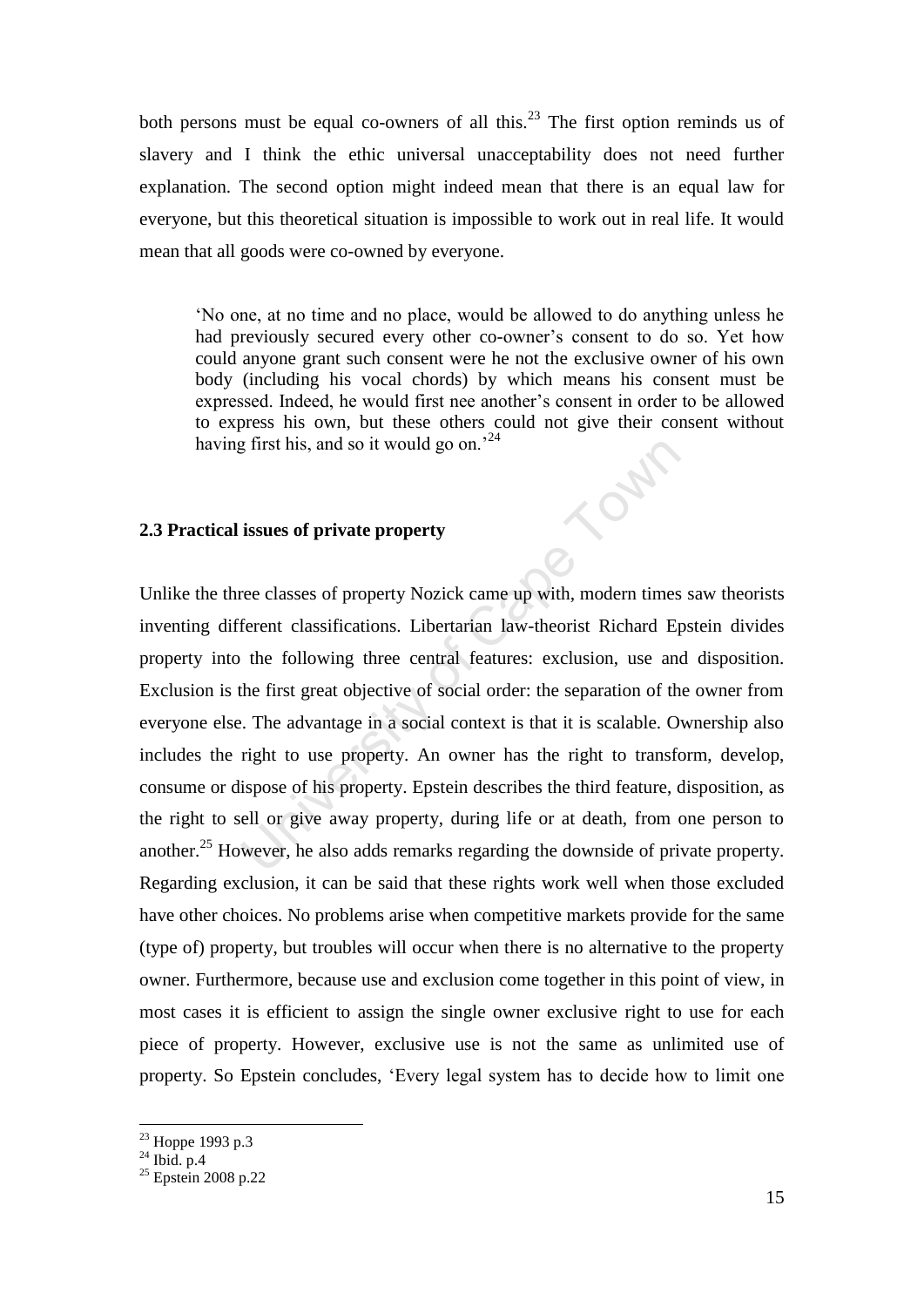person"s use of his rights in order to protect his neighbour"s. The challenge is to create a common regime that will maximize the value of the individual holdings, which happens only when restrictions on use cost each owner less than the benefits they afford his neighbours.<sup> $26$ </sup> To continue with Epstein's example of neighbors: one can easily imagine obvious limits to the rights of the individual where they encroach on the rights of others (do not trespass on the land of your neighbor, do not build structures that overhang you neighbor"s land), but one can also easily imagine circumstances for which limits are less easily defined. Examples of this kind of nuisance are production of loud noises or practices that cause unpleasant smells. Limits for this type of nuisance are far more arbitrary.

Similar difficulties can – often more easily – apply to the right of disposition. First, incorrect descriptions of property can make the simplest of contracts fail. Besides that, parties can take advantage of one and other using duress, fraud or concealment. Moreover, a contract between A and B regarding property, may generate harmful consequences to third persons. For example, business agreements are often said to cause monopoly power and enhance economic efficiency. According to Epstein, in this particular situation, "[t]he proper response may be to ban the combination or merger, or to allow it to go forward subject to limitations on rates. But however difficult it is to combat collusion, one point remains clear: the state should never use force to restrict competition in the open market.<sup>27</sup> I do not wish to discuss different opinions on these particular examples in this chapter, but I believe that Epstein comes up with useful cases of every-day problems that highlight the difficulties that can occur within property law-theory (hence his terminology "downside of private property"). ar difficulties can – often more easily – apply to the right of exercutions of property can make the simplest of  $\alpha$  parties can take advantage of one and other using due Moreover, a contract between A and B regarding p

## **2.4 The classical approach: economics of private property**

Libertarians do not only think that the idea of private property aligns with moral intuitions and therefore is the solution to the problem of social order; they also believe it should be seen as the basis for social welfare, through economic prosperity. In this

<sup>&</sup>lt;sup>26</sup> Epstein 2008 p.23

 $^{27}$  Ibid. p.25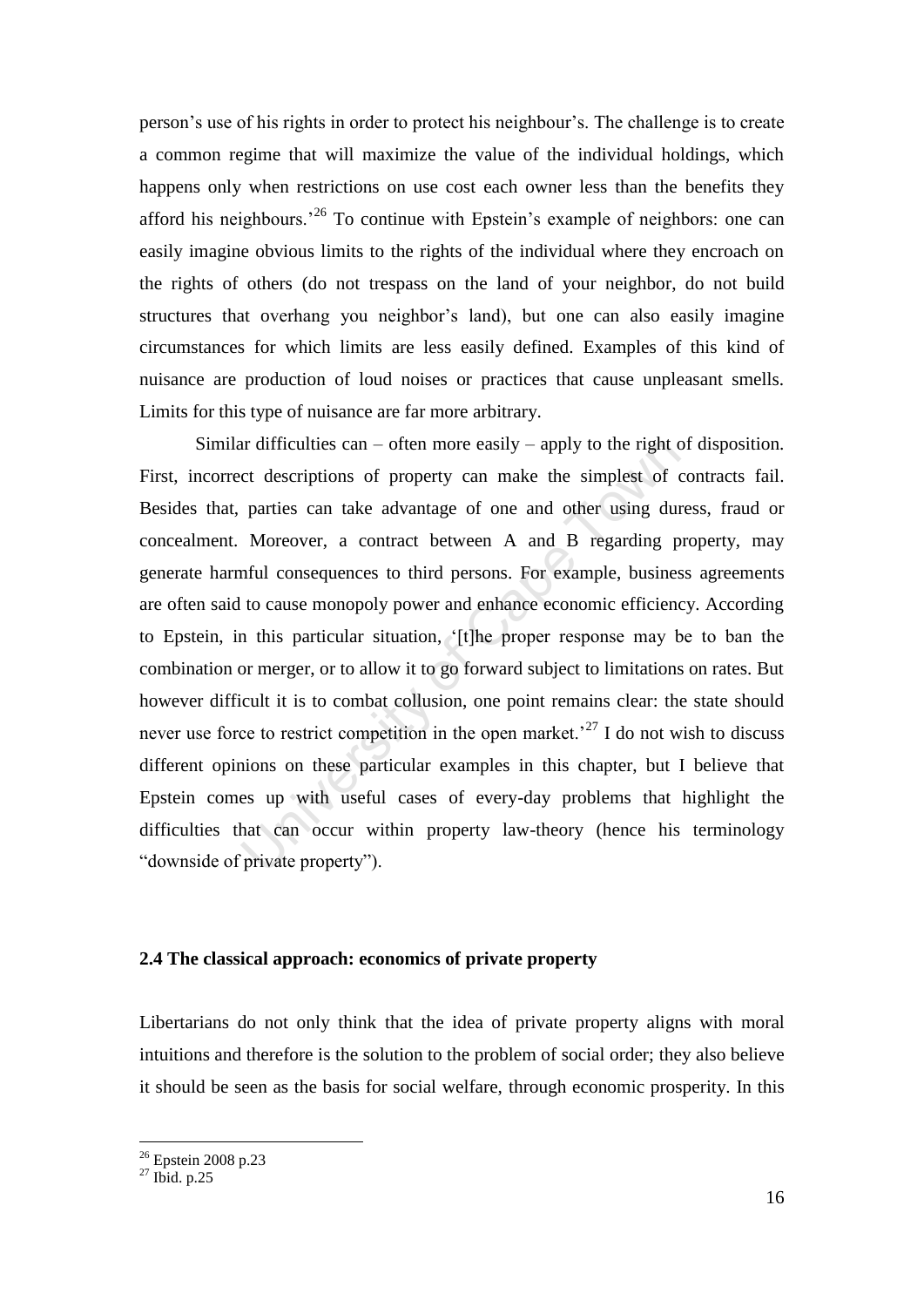paragraph I will make clear how laissez-faire theorists link private property to liberty in a free market.

An important (scientifically accepted) approach to the improvement of social welfare is the so-called Pareto-efficiency, named after Italian economist Vilfredo Pareto. This theory asserts that given a set of alternative allocations, say money or goods, a change from one allocation to another that can make at least one individual better off without making any other individual worse off means a(n) (Pareto) improvement. Let us analyze private property in the light of the Pareto-criterion, based on the possible action undertaken with (appropriated or produced) property.

The act of original appropriation meets the requirement of the Pareto-criterion. One person, the appropriator, increases his welfare by "mixing his labor" with it, while no other person's physical wealth is diminished. Others maintain the same level of property as before, and the appropriator gains new, previously non-existent property. It seems clear that the act of original appropriation always increases social welfare.

What can we say about any further action with these goods and territories? The liberal view is that no matter what a person does with his property, he chooses to do so in order to increase his welfare. Whether he consumes or decides to produce new property out of "nature," it enhances social welfare. An act of production is motivated by the desire of the producer to increase the value of the entity, and thus, social welfare. The only requirement is that the consumption or production does not lead to physical damage or diminution of property owned by others. When we have a look at the transfer of appropriated goods, we see that an exchange of property is only possible if the owners are convinced that what they acquire has more value to them than what they give up. Naturally, when two persons gain in welfare from every exchange of property, and the property under the control of everyone else is unchanged, we can conclude that every voluntary transfer of appropriated or produced property from one owner to another increases social welfare. the appropriator, increases his welfare by "mixing his livent person's physical wealth is diminished. Others maintain tas before, and the appropriator gains new, previously eems clear that the act of original appropriation

Considering the mentioned fulfillment of the Pareto-criterion in every possible action concerning appropriated property, Hoppe concludes: "[i]n distinct contrast, any deviation from the institution of private property must lead to social welfare loss.<sup>28</sup> Hoppe also adds that this is not a particularly new point of view. It is a "classic theory

 $^{28}$  Hoppe 1993 p.9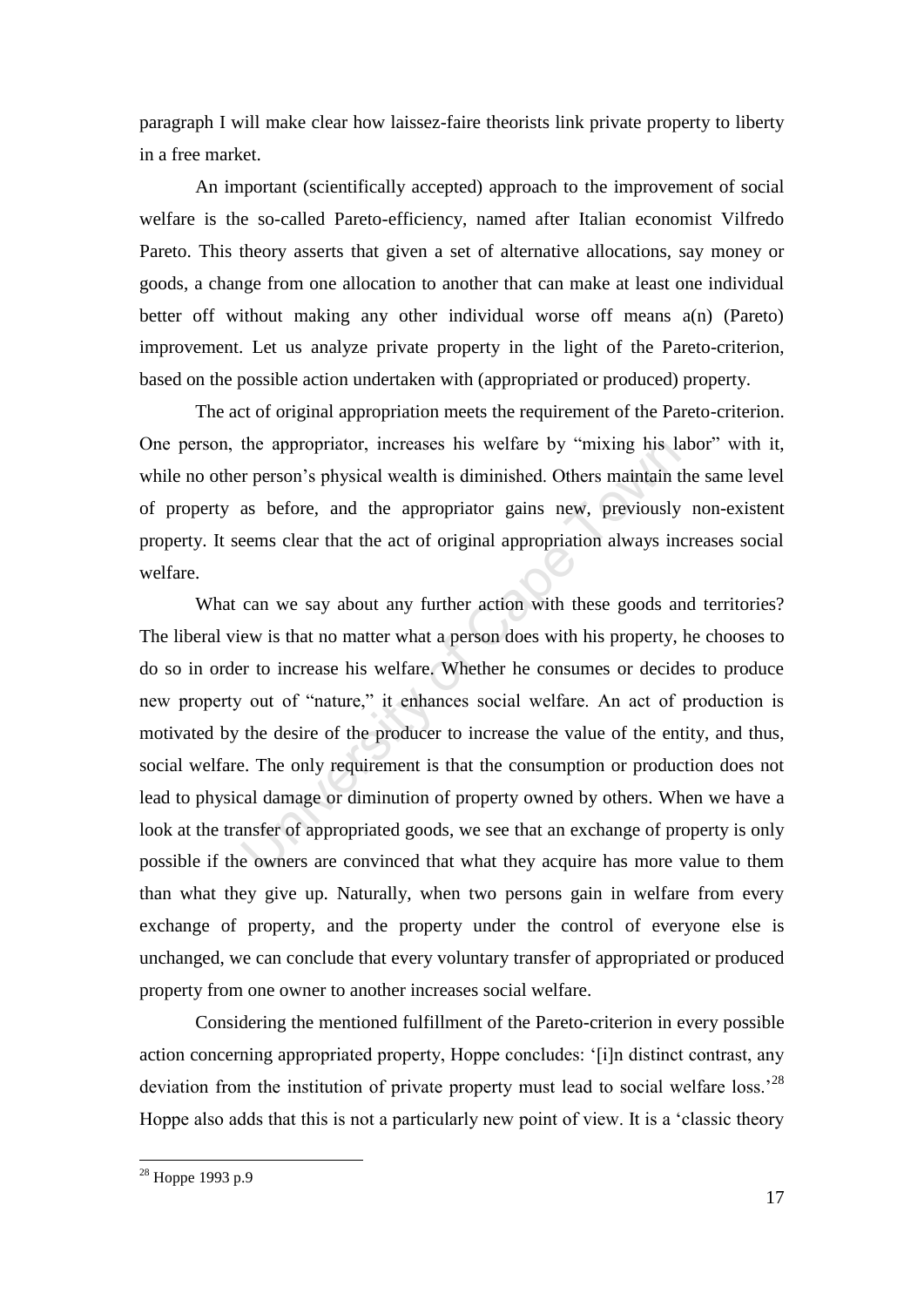of private property, based on self-ownership, original appropriation (homesteading), and contract (title transfer)' that was being used for centuries before libertarians such as Rothbard published their contributions.<sup>29</sup>

#### **2.5 Comparison to the Chicago approach**

Economists and legal theorists in association with the University of Chicago have provided a significant number of publications in which the classical, economic approach to private property is criticized. Important writers such as Ronald Coase, Harold Demsetz and Richard Posner put forward ideas that contest the classical "solution" of first appropriation. The Chicagoan views are not completely the same, but have enough commonalities to be considered as one school of thought for the purposes of this paper. To illustrate the differences between the classic and Chicagoan views , I use an example articulated by libertarian Walter Block:

"Let us suppose that the damage to a farmer's crops from a neighboring factory amounts to \$100,000; that there is no way that the farmer himself can prevent the damage to his crops; that bargaining transactions between the farmer and the manufacturer are costless; that changes in the distribution of wealth between them can be ignored; and finally, that the manufacturer can stop the crop damage by installing a smoke prevention device (SPD) which will cost him  $$75,000$ .  $^{30}$ setz and Richard Posner put forward ideas that contest<br>first appropriation. The Chicagoan views are not complet<br>ugh commonalities to be considered as one school of th<br>his paper. To illustrate the differences between the cl

While, according to the classic point of view, there is a need to establish who was there first (the farmer or the factory) in order to judge a conflict like this, Chicagoans have a different point of view. The answer, primarily structured by Coase, is twofold. First, and positively, he states that it does not matter how property rights and liability are allocated as long as they are allocated and provided that there are no transaction costs. Neither the farmer nor the factory is wrong or right, but rather what needs to be solved is the fact that the factory negatively affects the farmer and thus what needs to be decided is how to restrain the factory.

Looking at the allocation of economic resources in this problem, we can say the following: if the factory is found liable for the crop damage, they will install an

 $29$  Hoppe 1993 p.11

<sup>&</sup>lt;sup>30</sup> Block 1997 p.111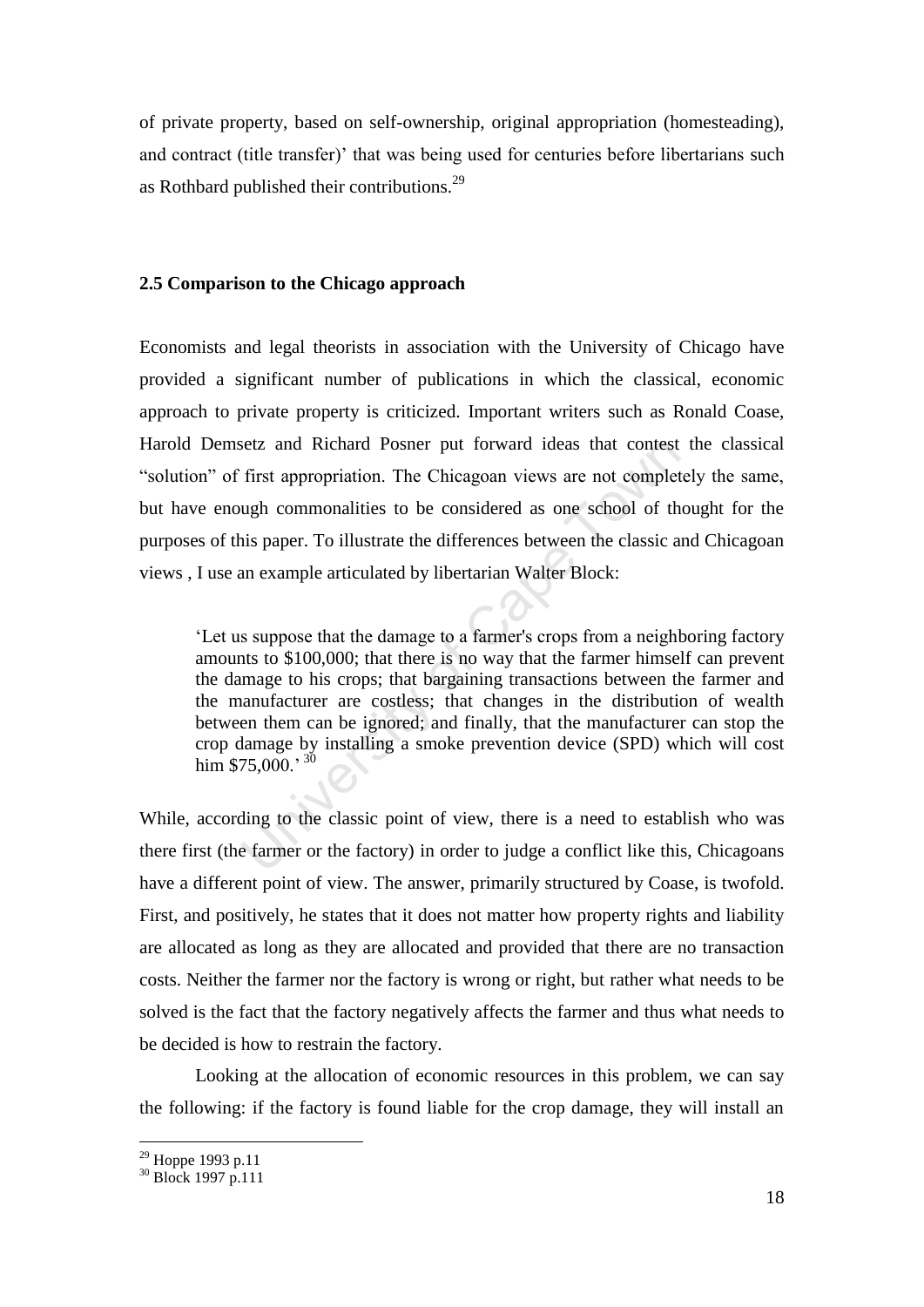SPD for \$75,000, or take measures to cease operations that cause the damage. If the factory is found not liable, then the farmer will pay a sum between \$75,000 and \$100,000 to install an SPD. This means both situations result in a solution of the conflict. But as Hoppe (handling a comparable example) mentions correctly, in an inverse situation (the costs of crop loss is \$75,000 and the costs of the installation of an SPD are \$100,000) an SPD will never be installed. Because if the factory is found liable it will cover the farmer"s loss, but not install an SPD, and if the factory is found not liable, the farmer is unable to pay the factory enough to install the SPD. "Therefore, regardless of how property rights are initially assigned, according to Coase, Demsetz, and Posner the allocation of production factors will be the same.<sup>31</sup>

Second, and normatively, the Chicagoans argue that courts should assign property rights to the contesting parties in such a way that "wealth" or the "value of production" is maximized. This means that judges should always rule in favor of the solution that costs less money. So if we look at Block"s example, the factory will be found liable because the costs of an SPD are not as high as the farmer"s loss.

Libertarians agree that both the positive and the normative claim of the Chicagoans must be rejected. They think that it surely does matter to the farmer and the factory to whom the property rights are assigned. The most important reason for this is the problem of knowledge, in slightly different areas. For the value of social production, it does matter how property rights are assigned. Resources allocated to productive ventures are not simply given; they are rather the outcome of previous acts of appropriation and production themselves. According to Hoppe and Block, only if appropriators and producers are the absolute owners of their goods, will the level of welfare be maximized, and not with a judicial decision afterwards. d, and normatively, the Chicagoans argue that courts is<br>ts to the contesting parties in such a way that "wealth" or<br>s maximized. This means that judges should always rule i<br>costs less money. So if we look at Block's exampl

Besides that, how should a judge decide if the farmer"s loss would not be the crops he was going to sell, but the (for other people nearly worthless) flowers he and his wife enjoy looking at every day? If the factory is found not liable, the farmer would probably still not be able to come up with the funds to install the SPD.

With regard to the normative claim of the Chicagoans, the libertarian answer is that any interpersonal comparison of utility is scientifically impossible. Arbitrary assumptions will lead to even more arbitrary cost-benefit analyses. In addition, the difficulties arising because of arbitrary assumptions will lead to great uncertainty

 $31$  Hoppe 1993 p.13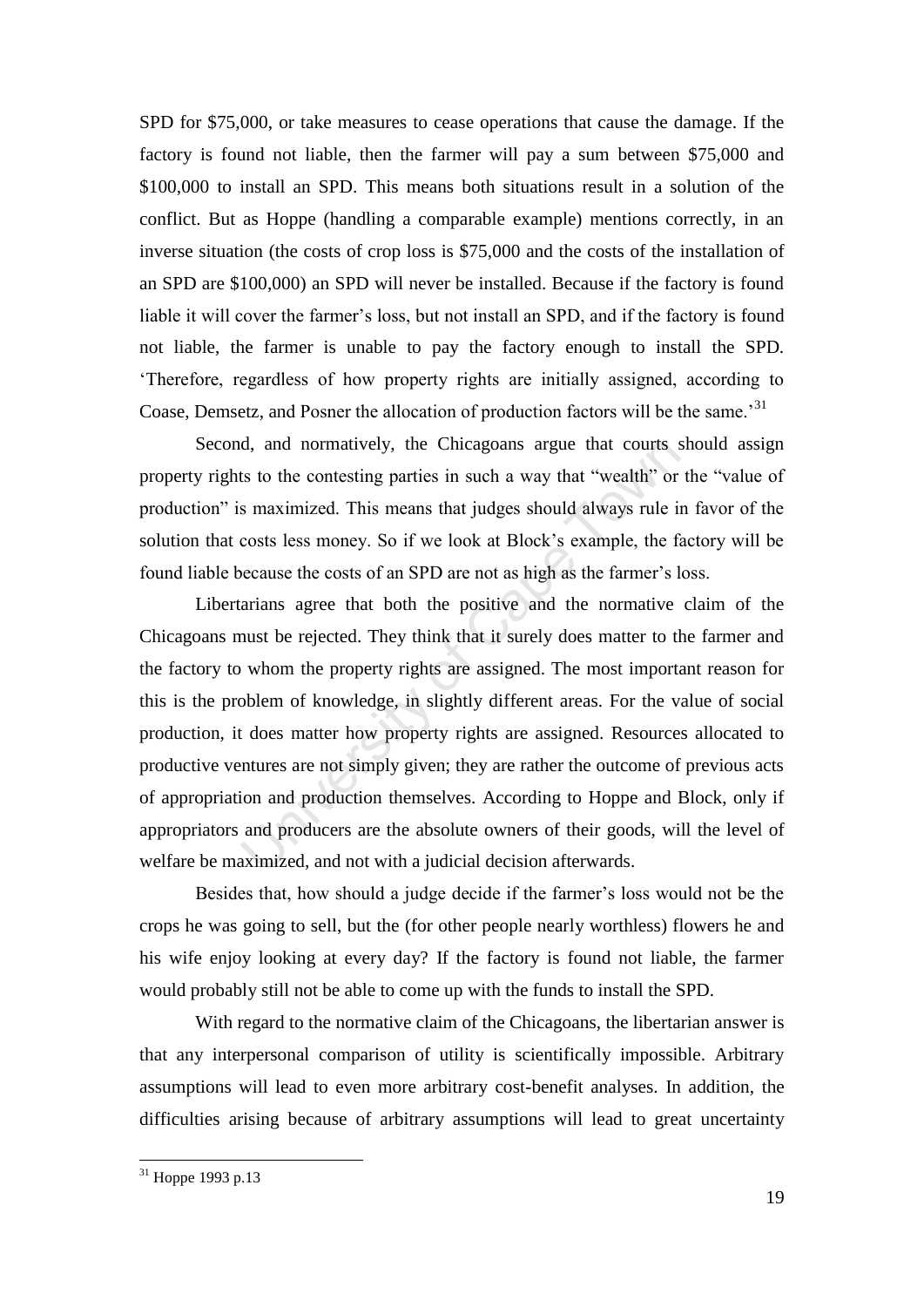about property-titles. Fluctuating market-data creates different circumstances, and the re-distribution of property will be necessary. This is considered to be unjust and, from an economic standpoint, terribly inconvenient. Block concludes that the Chicagoan approach is 'plain downright immoral. It's evil and vicious to violate our most cherished and precious property rights in an ill conceived attempt to maximize the monetary value of production.<sup>32</sup> I want to end this chapter by citing Hoppe, who expresses himself in a more nuanced way, very representative of the libertarian idea:

"No one can determine *ex ante* whether or not his actions will lead to social wealth maximization. If this can be determined at all, it can only be determined *ex post*. Nor does anyone have control over whether or not his actions maximize social wealth. Whether or not they do depends on others" actions and evaluations. Again, who in his right mind would subject himself to the judgment of a court that did not let him know in advance how to act justly and how to avoid acting unjustly but that would judge *ex post*, after the facts $2^{33}$ 

#### **2.6 Conclusion**

The basic concept of property from a libertarian point of view is scarcity. Goods are not available in superabundance and thus there needs to be a system to assign them to individuals. John Locke"s approach of mixing labor in order to appropriate goods is the foundation of the laissez-faire view on private property. The pure libertarian idea is that while considering the possessions of ourselves, there are no rights but property rights. S maximize social wealth. Whether or not they do depends and evaluations. Again, who in his right mind would subjement of a court that did not let him know in advance how to avoid acting unjustly but that would judge *ex p* 

 Different libertarians have different ideas when it come to the practical issues of private property rights, because clearly the major dilemma concerns where a legal system ought to draw the lines to limit one person's use of his rights in order to protect the rights of another individual. As will be explained later, this also is a key concern in *intellectual* property rights discussions.

 The first approach to resolve friction in private property issues is the classical approach that uses the logic of the Pareto-efficiency. Motivated by desire to increase (individual) social welfare, owners will transfer appropriated goods if they are

<sup>&</sup>lt;sup>32</sup> Block 1977 p.115

<sup>&</sup>lt;sup>33</sup> Hoppe 1993 p.15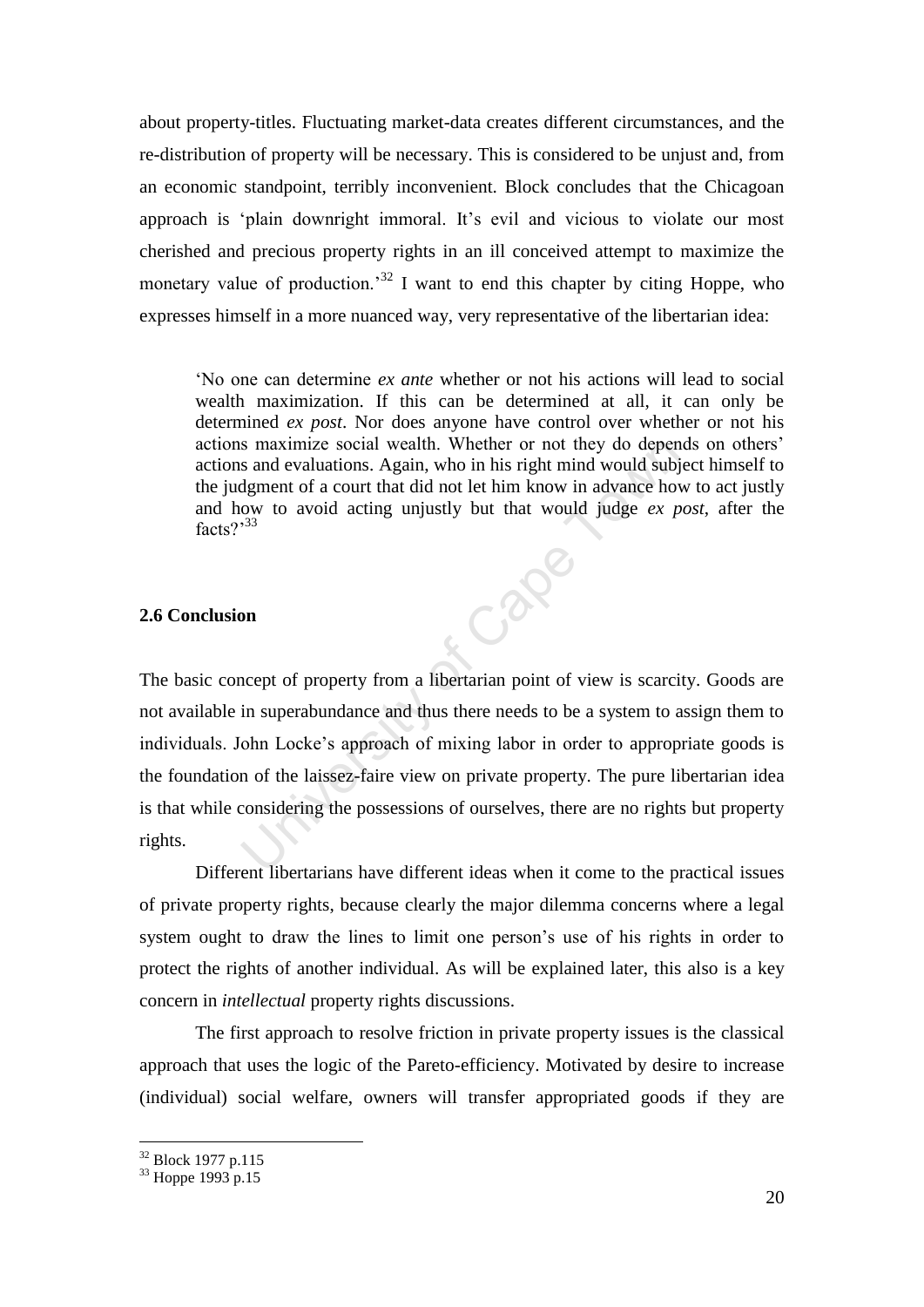convinced that what they acquire has more value to them than what they give up. In a negative approach to this statement, it is even said that any deviation from the institution of private property must lead to social welfare loss.

 The liberal counterpart of the classical approach is the Chicago approach. Unlike the libertarian way of assessing who is the first appropriator and how that individual acts to improve his welfare, Chicagoans mainly use an approach of financial allocation to maximize wealth and value of production. Libertarian criticism of this approach is that this is scientifically impossible. In their eyes, arbitrary assumptions will lead to even more arbitrary analyses, which is immoral and undesirable due to its inability to determine situations in advance.

Aristopher Cape Town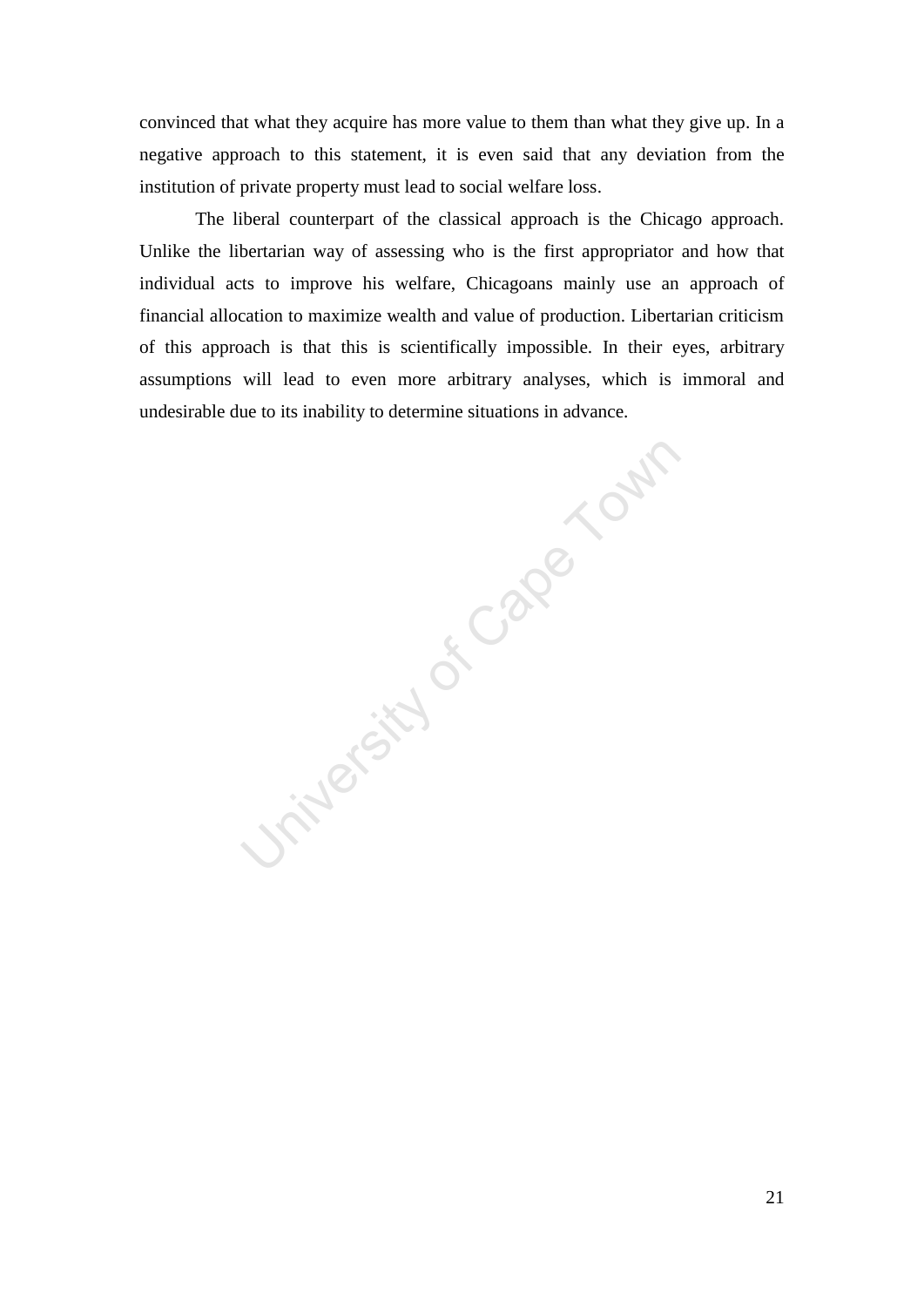#### **3 Intellectual property law theories**

Now that I have made clear what the general libertarian view on law, government and economy is, and what this means for libertarian thoughts on private property, it is time to let the laissez-faire views rest for a while, and pay more attention to the field of law that is essential to this thesis: intellectual property (IP). In this chapter, I wish to deliberate on the theory of IP law. I will discuss the foundations of the type of law in practice all over the world today.

To explain the application of the theories, it is helpful to briefly analyze the four specific modes of IP (patents, copyrights, trademarks and trade secrets), as the criticism that I wish to review later in this thesis, as well as the South African issues concerning IP rights, is often addressed to (a) specific form(s) of intellectual property.

It is found that the arguments for the current valid regulations are mainly found in the utilitarian theory. However, there are more theories of IP law that lead to a similar approach of regulation, and these are based on the natural law approach (i.e. John Locke"s provisions). The Lockean view is a very important one for the aim of this thesis, because almost all libertarian supporters and libertarian opponents of intellectual property ultimately root their arguments in his statements regarding property. I will handle Locke"s theory intensively, but save the depth of the libertarian discussion for the next chapter. I wish to review later in this thesis, as well as the South  $\lambda$  rights, is often addressed to (a) specific form(s) of intellection of that the arguments for the current valid regulation trilitarian theory. However, there

The Lockean view on IP law is not the only way to apply the natural rights doctrine to intellectual property. I will also discuss a theory that is based on the "personality"-views of Georg Hegel (and Emmanuel Kant), which have a different approach, but quite a similar practical outcome in their argumentations.

## **3.1 Intellectual property regulation**

A convenient way to begin looking at worldwide usage of IP regulations is to analyze the Trade Related Aspects of Intellectual Property Rights (TRIPS) agreement, which is an important pillar of the World Trade Organization (WTO). The WTO presumably exists to increase world economic welfare, which means that its rules and processes should be structured to ensure that the outcomes of the agreements and negotiations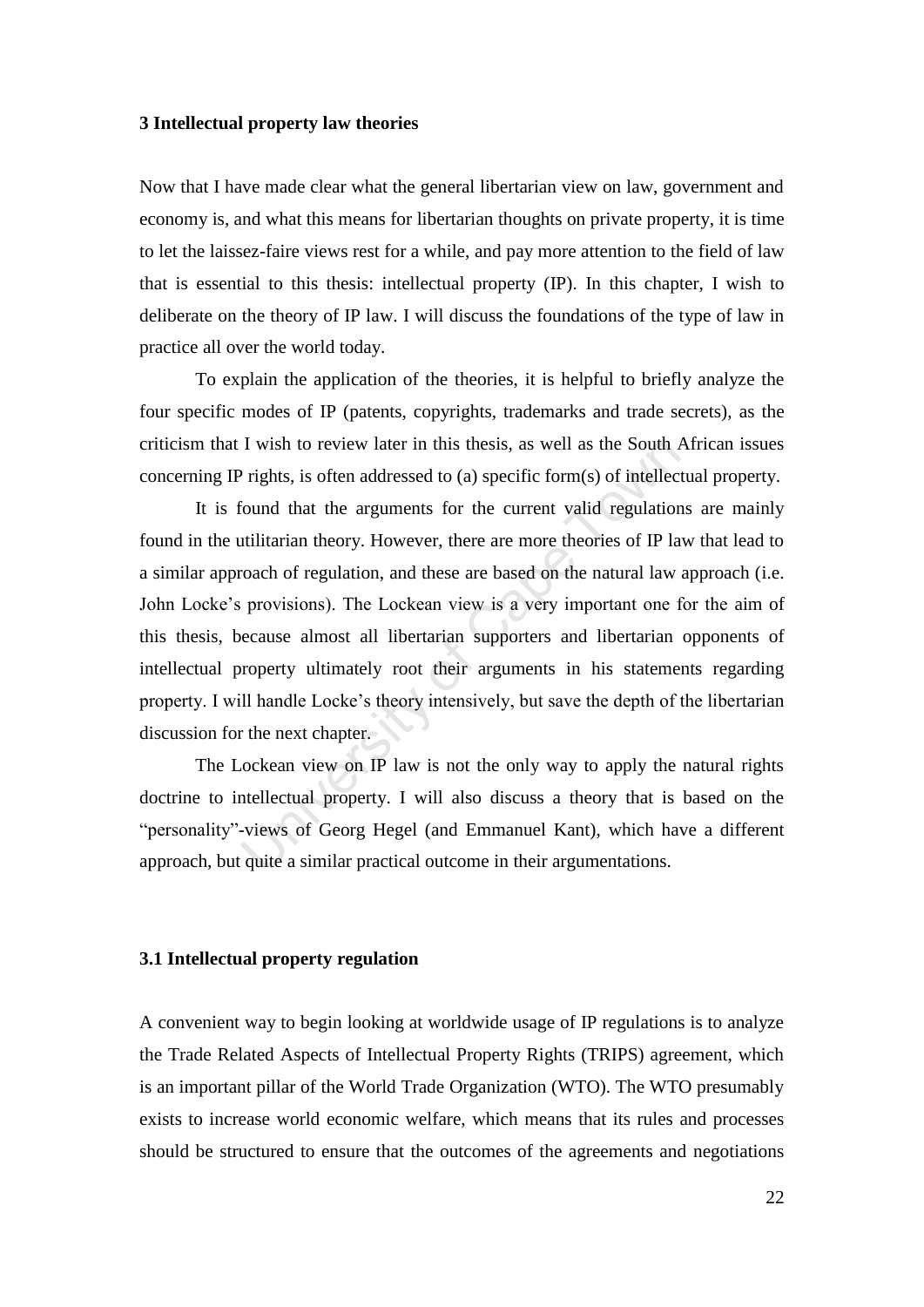achieve or claim to achieve that end. $34$  Every one of the 153 member countries of the WTO is obligated to sign this agreement, which means they must have TRIPScompatible IP regulation. The preamble of the TRIPS agreement states that the members desire to reduce distortions and impediments to international trade, and take into account the need to promote effective and adequate protection of intellectual property rights, and wish to ensure that measures and procedures to enforce intellectual property rights do not themselves become barriers to legitimate trade.<sup>35</sup> This says more about the will to reduce trade barriers caused by different intellectual property regulations than it does represent the justification member states have for their intellectual property laws in the first place. Nevertheless, it creates a huge restriction of the freedom of states to shape their IP legislation. This system ensures that the national regulations enact strong(er) protection for intellectual property. For example, under TRIPS:

- Patents must be granted in all "fields of technology," and at least for 20 years (article 33). Although exceptions for certain public interests are allowed.
- Copyright must be granted automatically, and not based upon any "formality", and the terms must extend to 50 years after the death of the author. (Article 12)
- Computer programs shall be protected in the same way as "literary works" under copyright law. (Article 10)
- An extensive protection of geographic indications is covered. This comprehends characteristics of the good that are essentially attributable to the geographical origin of a member state. (Article 22) the freedom of states to shape their IP legislation. This sy<br>nal regulations enact strong(er) protection for intellectual<br>er TRIPS:<br>s must be granted in all "fields of technology," and at leas<br>e 33). Although exceptions fo
- Exceptions to the exclusive rights must be limited, provided that a normal exploitation of the work (Art. 13) and normal exploitation of the patent (Art 30) is not in conflict.

Article 7 of the TRIPS agreement states the objective that should be implied in national legislations:

*The protection and enforcement of intellectual property rights should contribute to the promotion of technological innovation and to the transfer* 

<sup>&</sup>lt;sup>34</sup> Hindley 2006 p.33

<sup>&</sup>lt;sup>35</sup> Agreement of Trade-Related aspects of Intellectual Property Rights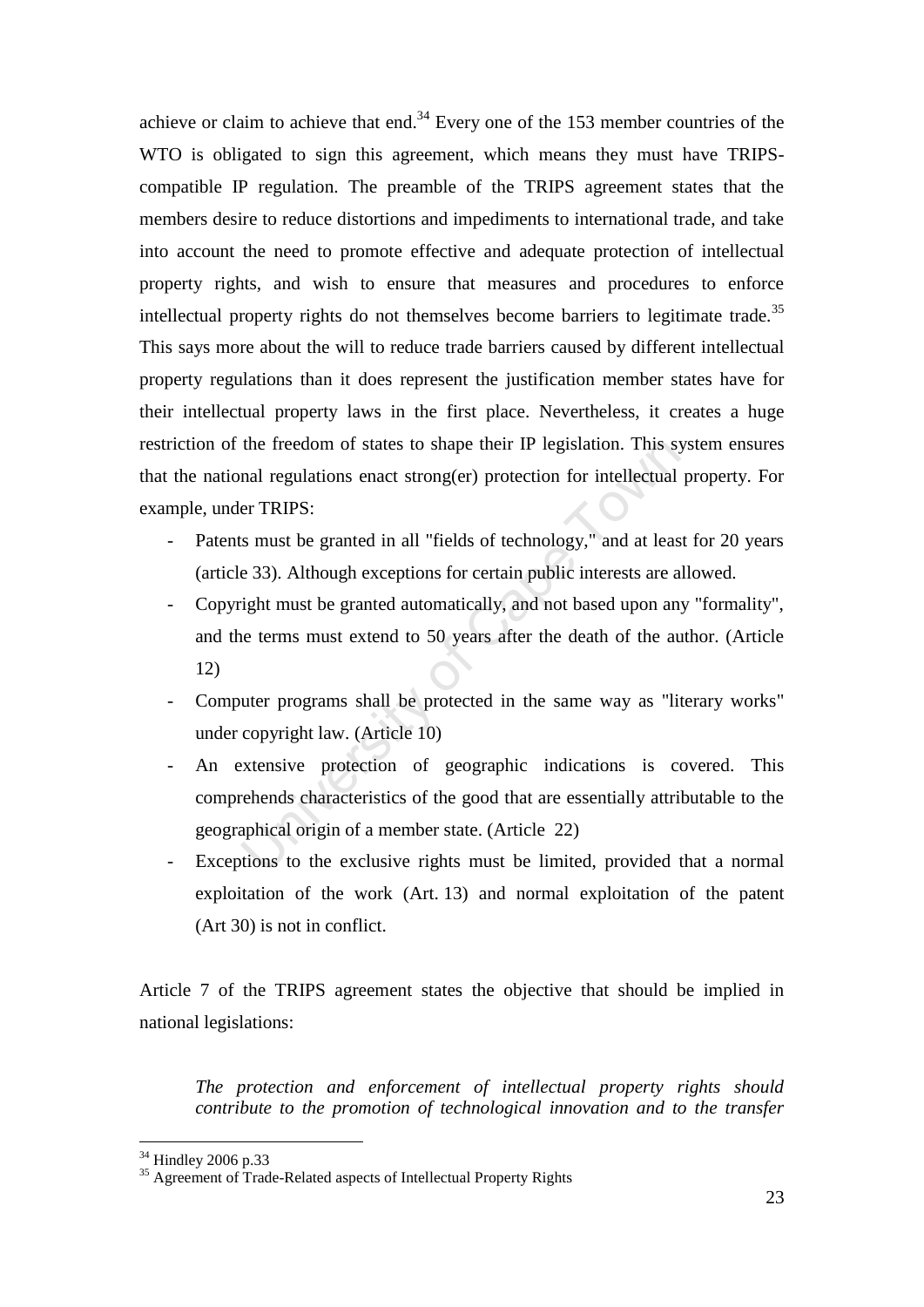*and dissemination of technology, to the mutual advantage of producers and users of technological knowledge and in a manner conducive to social and economic welfare, and to a balance of rights and obligations.* 

The main reason for unification of IP rights may be to eliminate trade barriers, but it gives us an overview of the structure of the IP legislation in the WTO member states (despite the usage of exceptions). Apparently, the objective of the regulations themselves is contribution to the promotion of innovation to enable producers and knowledge-users to benefit. We will find out that this description is based on the utilitarian theory, but also fits into the doctrine of approaches that are based on the natural rights-theory. I wish to discuss which theory or theories are represented by the (non-trade related) objectives of the TRIPS agreement and, thus, worldwide IP regulation. However, it is useful to pay more attention to the different modes of intellectual property as we know them in present IP laws.

## **3.2 The modes of intellectual property**

The different modes of IP rights have different legal and economic backgrounds. To give an overview of the basic patent, trademark, copyright and trade secret law, the reader should keep in mind that where I become more detailed, I deal with a focus on United States law. The reason for this approach is the sheer volume of US-based literature in the field of IP law, but more important: in libertarian writings. However, the laws of other countries will be examined when showing significant differences from US legislation. I shall describe the legal rights in the particular field of law, followed by the standard economic justifications. lated) objectives of the TRIPS agreement and, thus, v<br>owever, it is useful to pay more attention to the differ<br>operty as we know them in present IP laws.<br><br>**es of intellectual property**<br>modes of IP rights have different leg

#### **3.2.1 Patents**

 $\overline{a}$ 

An invention falls within the scope of patentable subject matter when it concerns a machine, process, manufacture or composition of matter, and when it meets the following three statutory criteria: novelty, utility, and nonobviousness.<sup>36</sup> Patent

<sup>36</sup> See 35 U.S.C. paragraphs 101, 103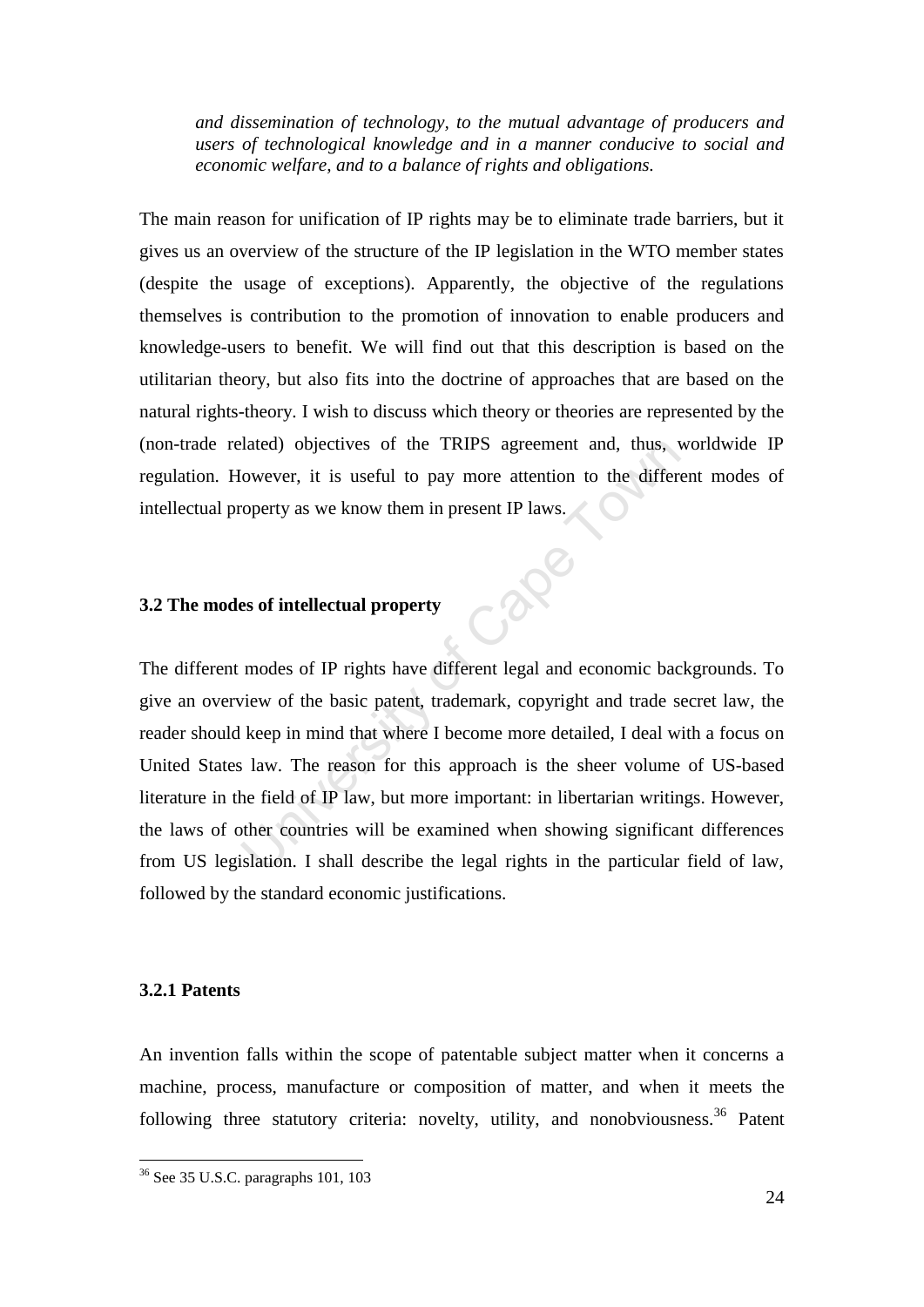protection is not available for laws of nature, natural phenomena and abstract ideas. The novelty requirement is normally satisfied as long as the patent applicant was the first to invent the claimed invention. The utility condition requires that the invention works and that it serves some minimal human need. An invention is too obvious if the differences between the claimed invention and the relevant prior art are such that the claimed invention would have been "obvious at the time the invention was made to a person having ordinary skill in the art to which the subject matter pertains." In most other countries this (most difficult to fulfill) requirement is that it must demonstrate an "inventive step."<sup>37</sup>

 Once a US patent is granted, the patentee may exclude others from using the invention (in many ways) in the United States for a term ending twenty years from the date on which the application was filed. $38$  If the owner of the patent suspects that someone is making, using, or selling without permission, she can file suit for patent infringement. many ways) in the United States for a term ending twenty y<br>h the application was filed.<sup>38</sup> If the owner of the patent<br>naking, using, or selling without permission, she can file<br>sir economic and legal analysis of IP right

In their economic and legal analysis of IP rights and remedies, Blair and Cotter describe the reasoning of the patent system as follows:

"The fundamental premise of the patent system is that society benefits when people conceive of new inventions; develop and commercialize new products incorporating those inventions (a process referred to as innovation, as distinct from invention); a publicly disclose information about their inventions, so that others may learn from and improve upon those inventions."<sup>39</sup>

They add that most people probably agree with this premise, but that obviously the difficult question is how to optimize these social benefits, or, more precisely, the surplus of social benefits over social costs. As we will see, this question of policy is a crucial aspect in the (libertarian) discussion regarding IP rights.

#### **3.2.2 Trade secrets**

Trade secret protection is different than patent law, especially because it is much easier to obtain. Under the US Uniform Trade Secret Act, any information that

<sup>&</sup>lt;sup>37</sup> Blair and Cotter 2005 p.9

 $38$  See 35 U.S.C. paragraphs 154(a), 271(a)

<sup>&</sup>lt;sup>39</sup> Blair and Cotter 2005 p.13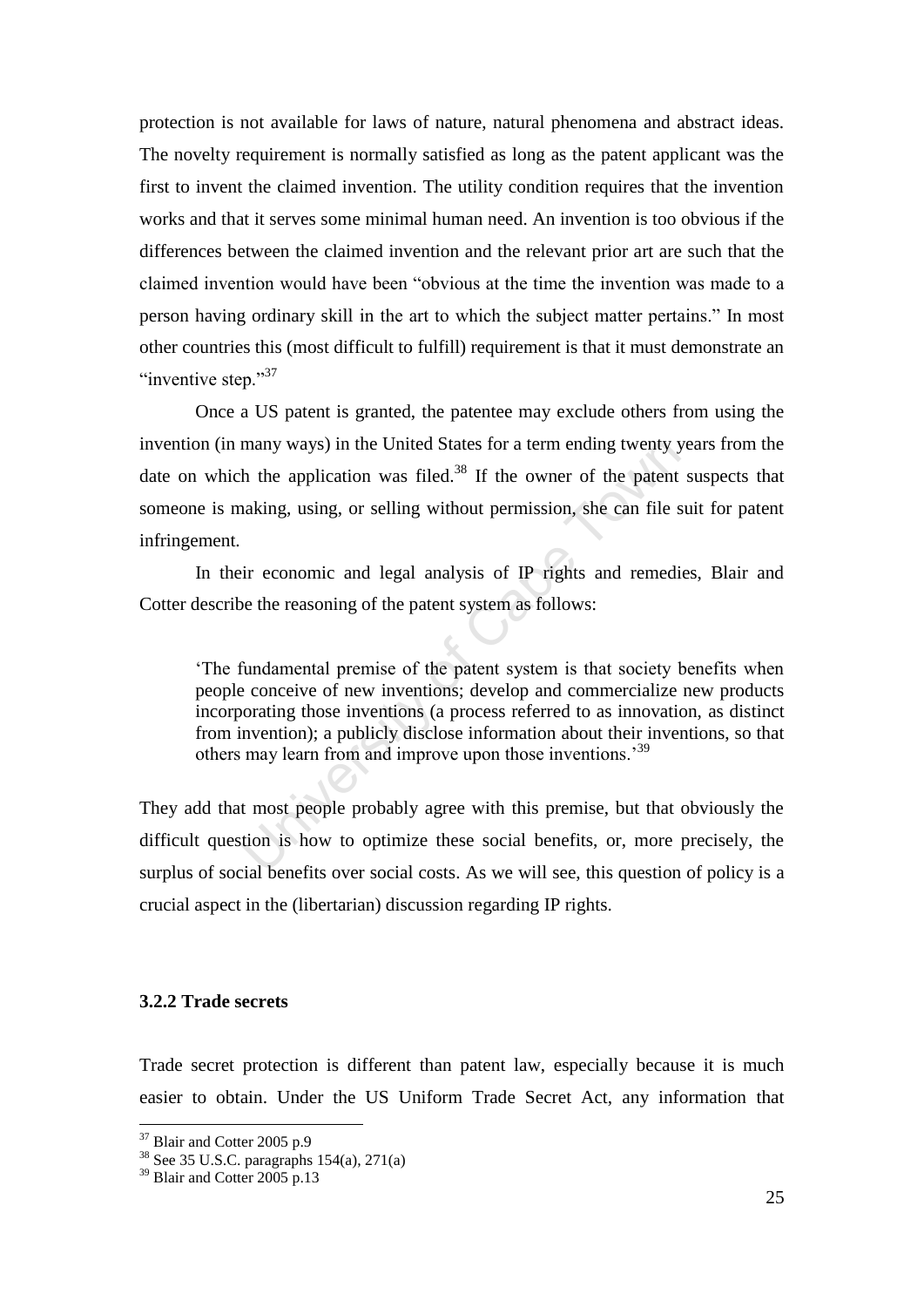provides a person with a competitive advantage as long as it remains secret is potentially protectable as a trade secret. Because the stringent novelty and nonobviousness conditions of patent law do not apply, unpatentable items can still qualify as trade secrets. Trade secret protection may be easier to obtain, the downside is that it is more vulnerable to forfeiture. The owner may exclude another from, among other things, acquiring the secret by "improper means" such as theft or espionage, or through another person who had "improper means" or a duty to maintain secrecy.<sup>40</sup> However, often every way that an owner can lose his trade secret will give the owner the right of recourse under other (criminal or civil) laws. Besides that, "unlike a patentee, the trade secret owner has no recourse against independent discovery or reverse engineering. Moreover, trade secret protection lasts only for as long as the information remains secret and valuable.<sup> $41$ </sup>

 Regarding the reasoning behind trade secret law, this departure from patent law has two advantages: first, it supplements the patent system, because it provides an incentive to develop information that has some social value, though not enough to warrant a patent. Second, it arguably discourages socially wasteful measures to protect the secrecy of one"s invention, since "normal" reasonable precautions are less, or no longer, required. $42$ reverse engineering. Moreover, trade secret protection last<br>formation remains secret and valuable.<sup>341</sup><br>ding the reasoning behind trade secret law, this departured<br>vantages: first, it supplements the patent system, because

## **3.2.3 Copyrights**

"Copyright laws protect virtually all "original works of authorship," including literary, musical, dramatic, and choreographic works; pictorial graphic, and sculptural works; motion pictures and other audiovisual works; architectural works; and, in the United States and some other countries, sound recordings.<sup>43</sup> The originality criterion is not hard to fulfill. US jurisprudence shows that "originality" means only that the work exhibit independent creation and some minimal degree of creativity either in the expression of underlying facts or ideas or in the selection or arrangement of those facts.<sup>44</sup> However, a very important addition for the purpose of this thesis is that ideas

<sup>40</sup> Blair and Cotter 2005 p.24

 $41$  Ibid. p.24-25

 $42$  Ibid. 2005 p.26

 $43$  Ibid. 2005 p.27

<sup>44</sup> See *Feist Publications, Inc. v. Rural Tel. Serv.,* 499 U.S. 340, 344-51 (1991)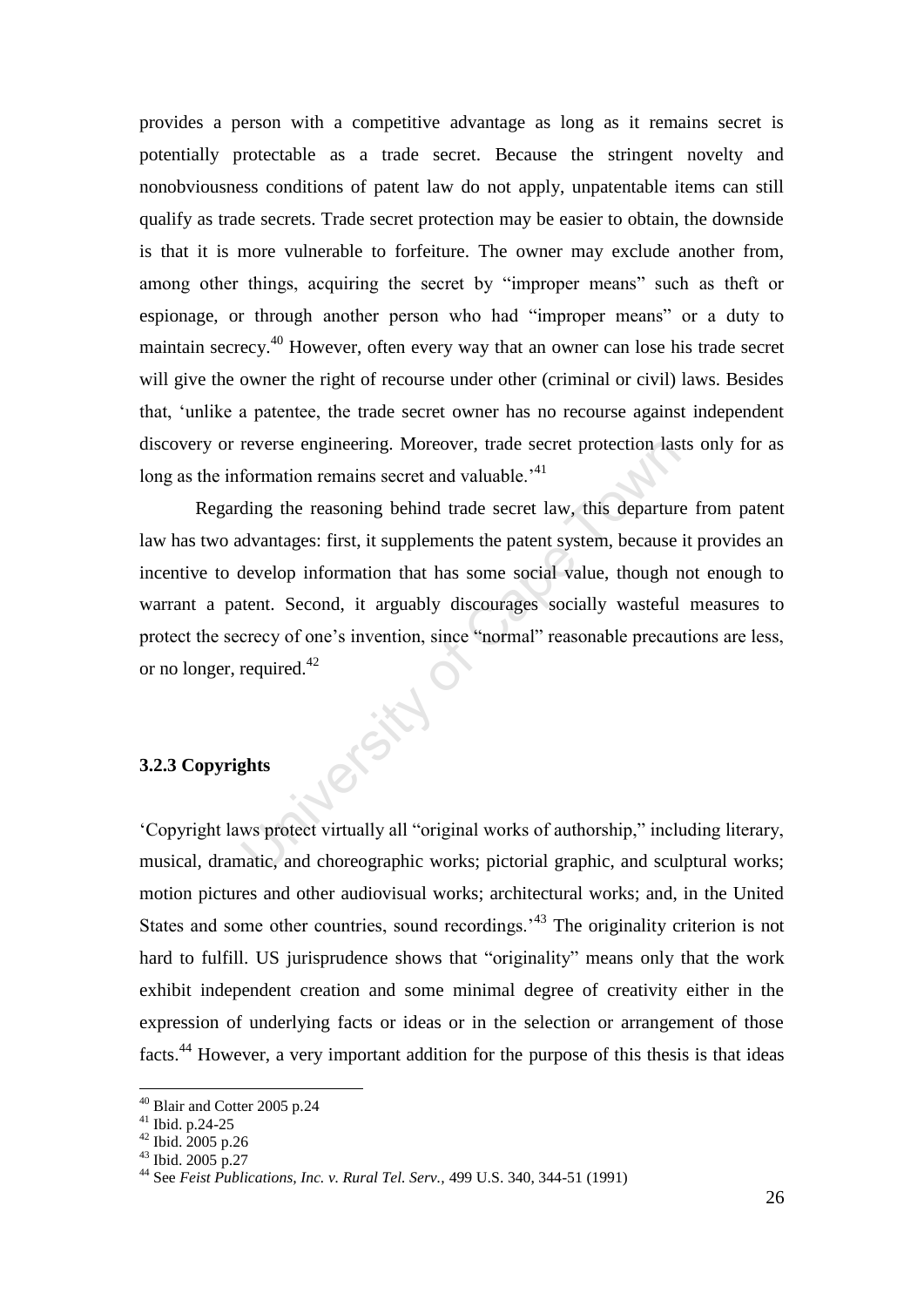and facts themselves are not subject to protection. The thin line between protectable expression, selection or arrangement and unprotectable ideas or facts can raise difficulties. Besides that, it is not hard to imagine how arbitrarily and vague courts' findings are to conclude that an accused work is "substantially similar" to the complainant"s work. Blair and Cotter explain how copyright law admits many more exceptions than patent law:

"There is, first, a *first-sale* or *exhaustion* doctrine, similar to what we find in patent law, which permits the owner of a lawfully made copy to distribute and display that copy without permission of the copyright owner. Second, a variety of limited exceptions apply only to certain works or certain uses; many of these provisions of the U.S. Copyright Act tend to be highly technical. Third, the United States recognizes the *fair use* defence, an open-ended exception that, when successful, can exempt the defendant from liability in a number of different situations<sup>345</sup>

Just like patent law, the reasoning of copyright regulations is found in an incentive and a prospect-like function.

"The incentive theory suggests that, in the absence of copyright protection, the number of works created and published would be less than optimal due to the ability of others to free-ride upon the efforts of creators and publishers and thereby prevent them from recouping their investments in creation and publication. (…) The prospect theory suggests that according ownership rights in all of the various uses for any given copyrighted work will maximize social welfare by encouraging the efficient development of markets for those uses.<sup>46</sup> inited States recognizes the *fair use* defence, an open-end<br>when successful, can exempt the defendant from liability in<br>the successful, can exempt the defendant from liability in<br>the successful, can exempt the defendant

As this is not the place to discuss them, suffice it to say that there are different forms of criticism of these theories. However, in this chapter the general basis of the theories and their origins will be explained.

#### **3.2.4 Trademarks**

The last source of intellectual property I wish to cover is the field of trademarks. Any symbol that identifies a unique product or service can be a trademark. The most obvious forms are words, but trademark rights can subsist in pictures, numbers,

<sup>45</sup> Blair and Cotter 2005 p.29

<sup>46</sup> Ibid. p.31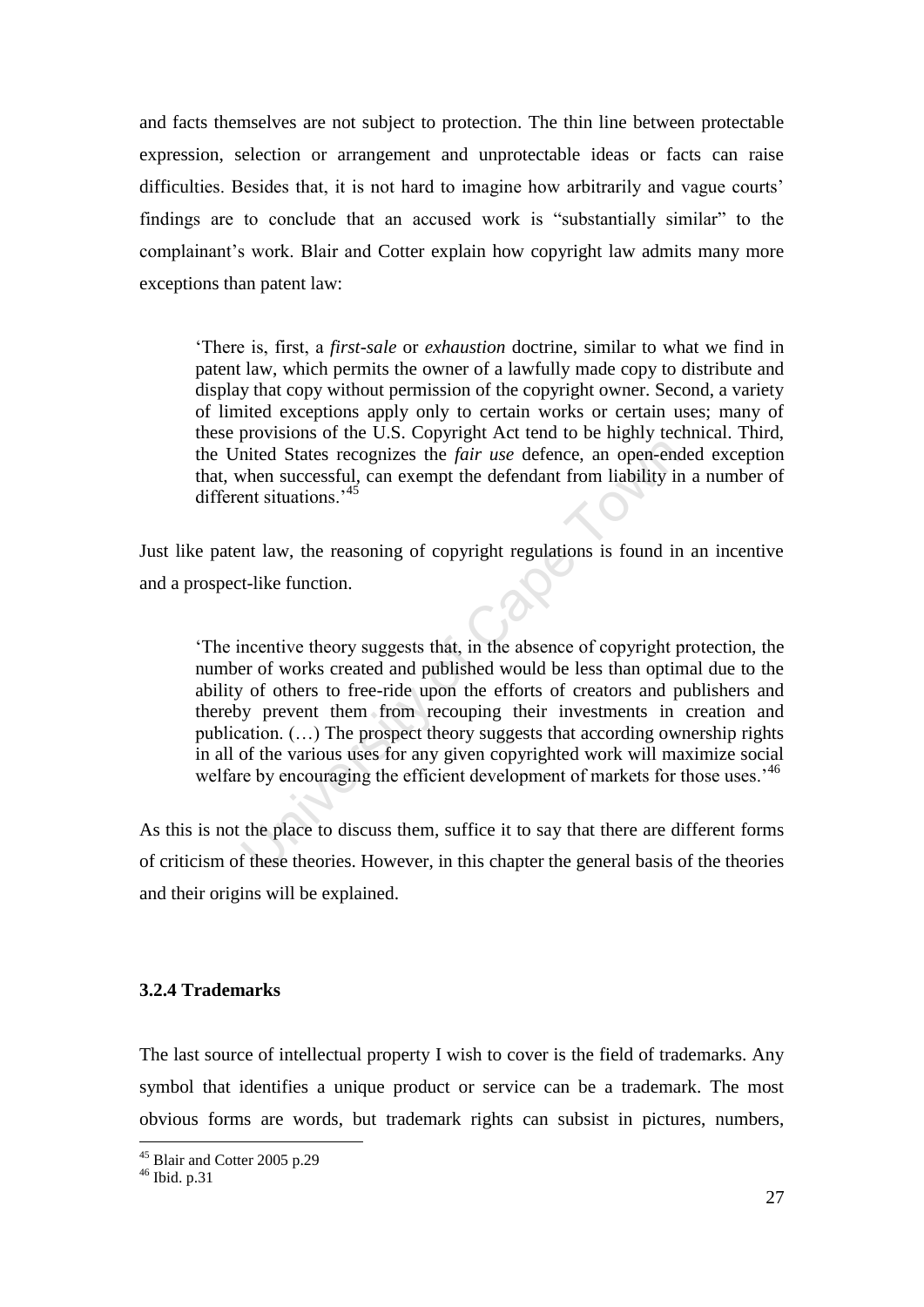letters, or even colors or fragrances. In the US, use of a trademark is usually a prerequisite to protection: the first person to make a lawful, commercial use of a symbol to identify her product or service acquires a trademark right by operation of law. In other countries however, a person acquires a trademark right through registration, although subsequent use of the mark within a specified period of time is usually necessary to keep the registration in force.<sup>47</sup>

Trademarks differ from patents and copyrights, because their protection is based on the law of unfair competition. The ownership of a trademark gives the owner the right to exclude others from the commercial use of a mark that is likely to cause confusion with the owner"s mark as to the source or sponsorship of parties" goods or services.<sup>48</sup> The second right is only applicable to famous, highly distinctive rights. It is the right to prevent trademark dilution, which is the lessening of the capacity of a mark to identify a unique product or service.<sup>49</sup> Its aim is to prevent this use, which would diminish the value of the mark.

 Blair and Cotter name four economic functions trademarks serve: first, they lower search costs by allowing consumers to distinguish between products that differ in quality but that, in the absence of differing brand names, would be difficult or impossible to distinguish at the point of purchase. Second, and closely related to this argument, it encourages producers to invest in quality control or, more broadly, the development of the consumer goodwill that trademarks symbolize. Third (but more controversial), the quality of trademarks that may be more relevant to the antidilution cause of action is the ability of trademarks to serve as vehicles for persuasive advertising. The last (and by far most controversial) function is to promote monopolistic competition by encouraging consumers to perceive differences among products that are not, in any meaningful sense, distinct.<sup>50</sup> is expected in the last (and by for the last (and by encouraging consumers to perceive different perceive different perceive.<sup>49</sup> Its aim is to prevent the value of the mark.<br>
and Cotter name four economic functions tradem

One could say that trademarks get special attention from the critics. Because of their competition law-basis, trademarks are afforded legal protection that differs from the other fields of intellectual property. Moreover, in my opinion it is the mode of IP which it is the most difficult to support with (incentive) arguments using the utilitarian theory, as we will find out later in this chapter.

<sup>&</sup>lt;sup>47</sup> Blair and Cotter 2005 p.33

<sup>48</sup> See 15 U.S.C. paragraphs 1051, 1072, 1115

<sup>49</sup> See 15 U.S.C. paragraph 1127

 $50$  Blair and Cotter 2005 p.38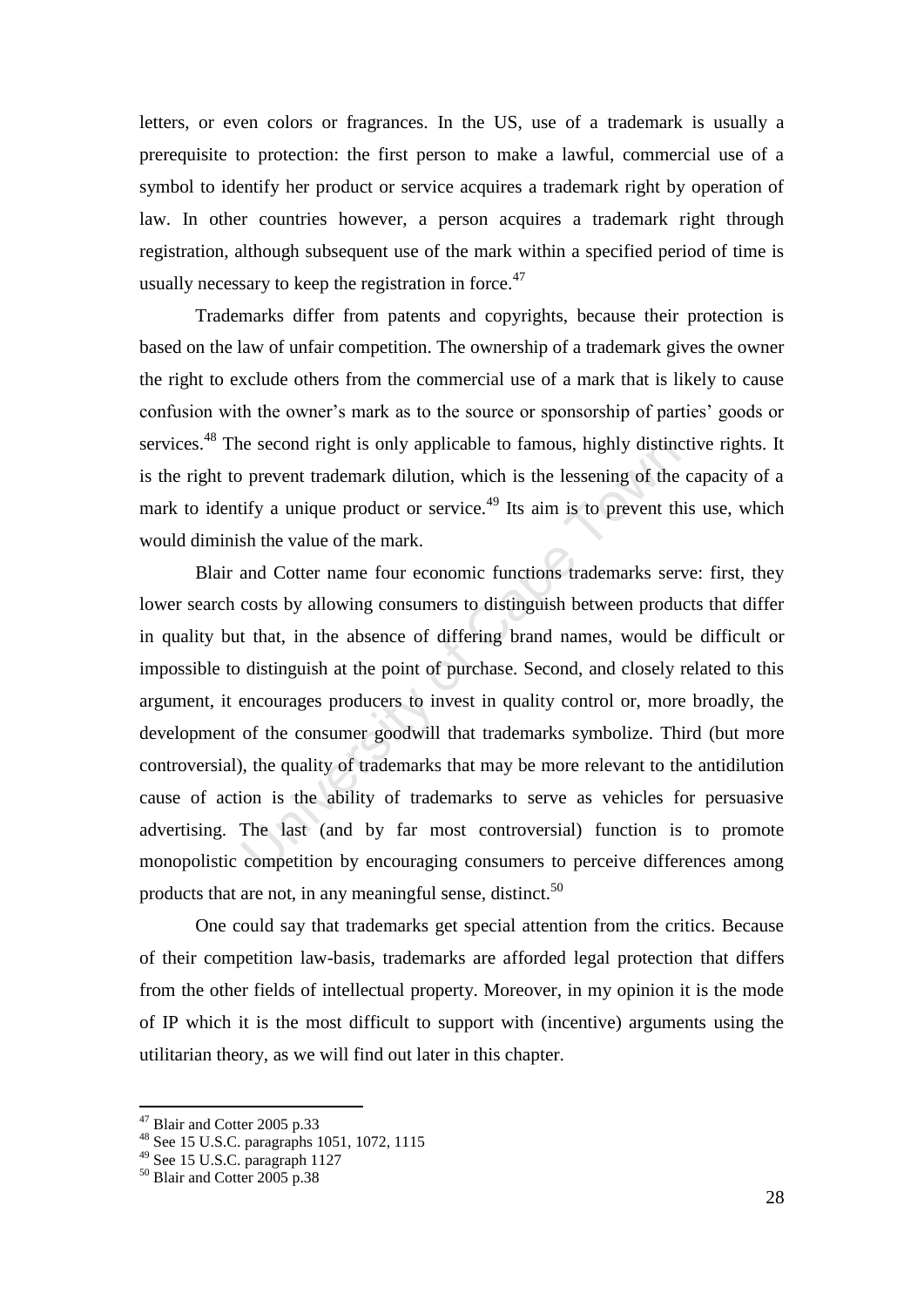#### **3.3 Intellectual property theory**

It is not surprising that intellectual property right theories are classified differently by different writers. However, in analyzing these classifications one will be able to make a distinction between the broad, general theories.

In his contribution to the *Encyclopedia of Law and Economics,* Peter Menell divides the IP theories into the utilitarian, and non-utilitarian arguments. Among the many – though very briefly discussed – non-utilitarian theories mentioned by Menell, are John Locke"s natural rights/labor theory, and the personhood theory introduced by Emmanuel Kant and Georg Hegel.<sup>51</sup> Menell also covers the libertarian view on IP rights, but his work does little more than to tell us that the libertarians base their views on some of the above-mentioned theories, refer to several libertarian writers – which I will discuss in upcoming chapters – and conclude with the statement that 'liberty interests do not decisively cut in just one direction.<sup>52</sup>

In 2001, William Fisher published an article in which he condensed the different theories of intellectual property into four approaches. Fisher too, starts with the most popular utilitarian theory, and follows Menell in his attention paid to Locke"s labor theory and Hegel"s personality approach. He adds a fourth theory to the spectrum: the social planning theory. An approach 'very similar to utilitarianism in its teleological orientation, but dissimilar in its willingness to deploy visions of a desirable society richer than the conceptions of "social welfare" deployed by utilitarians.<sup>53</sup> Fisher's intention in this article is to compare the theories. Hence, unlike Menell, he pays the same amount of attention to all of the theories. work does little more than to tell us that the libertarians ba<br>e above-mentioned theories, refer to several libertarian wri<br>in upcoming chapters – and conclude with the statemen<br>ot decisively cut in just one direction.<sup>52</sup>

 In my opinion, for the purpose of this thesis, the difference between the social planning-idea of a desirable society and the utilitarian wish of social welfare is not particularly relevant. For that reason, I wish to use this paragraph to garner insight into how the combination of the utilitarian argument and the natural law approaches (labor and personality theory) resulted in the IP legislation we know today.

<sup>51</sup> See Menell 2000

<sup>&</sup>lt;sup>52</sup> Menell 2000 p.159

<sup>&</sup>lt;sup>53</sup> Fisher 2001 p.6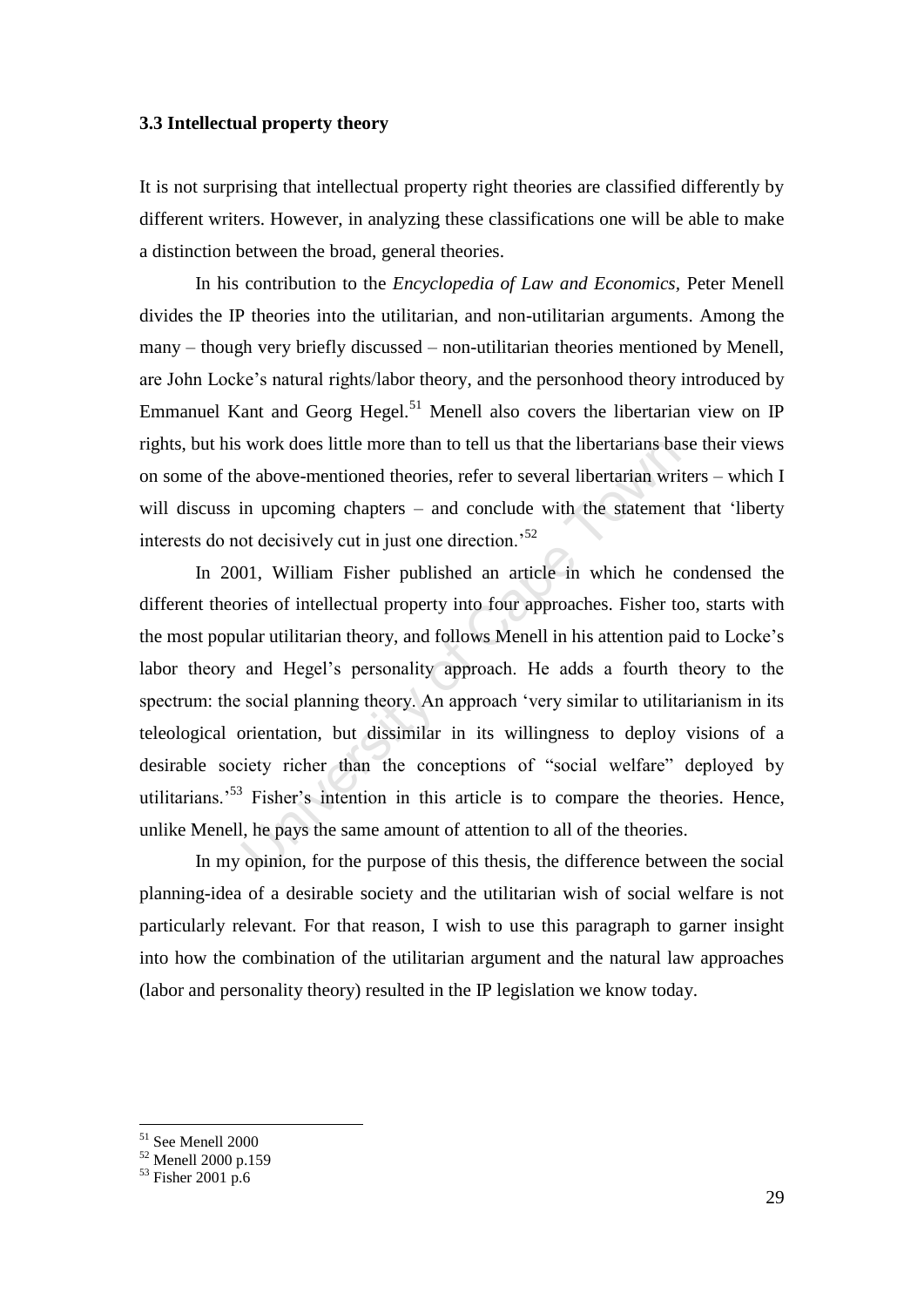#### **3.3.1 Utilitarian theory**

The aim of using the utilitarian or economic theory of IP law in legislation is to maximize, for the whole of society, the welfare that is being created by innovations. In his writings on general theories of intellectual property, Menell states the following about the utilitarian argument:

"The social value of utilitarian works lies principally if not exclusively in their ability to perform tasks (for example, a better mousetrap) or satisfy desires more effectively or at lower costs. It is logical, therefore, that society would seek to protect such works within a governance regime that itself is based upon utilitarian precepts. Furthermore, inventions – new processes, machines, manufactures, or compositions of matter – unlike artistic or literary expression do not generally implicate personal interests of the creator."<sup>54</sup>

The doctrine of the economic case for, for example, patent protection is quite simple. In his contribution to *The Intellectual Property Debate* Brian Hindley calls it an exercise in second-best economics: "the best available option when, for some reason, the absolute best cannot be achieved. There are in fact two economic arguments for a patent system: one applying when the nature of an invention can be kept secret and the other when it cannot. The latter is the more important case in the modern world, and also the one that has more in common with other intellectual property.<sup>55</sup> Fractures, or compositions of matter – unlike artistic or literation<br>Fractures, or compositions of matter – unlike artistic or literations of the economic case for, for example, patent protection is<br>oution to *The Intellec* 

 Hindley means that an IP system is mostly required in situations where the nature of the inventions cannot be kept secret. Inventors are likely to encounter difficulty in obtaining a return on resources they invest in their projects. "[I]n the absence of a patent system, the socially valuable activity of invention is likely to be under-rewarded, and therefore to be undersupplied, in comparison with an ideal allocation of resources.<sup>56</sup>

 Utilitarian theory went through significant development during the last few centuries. William Landes and Richard Posner (both important supporters of the Chicago School) are responsible for relevant and recent work in which they use arguments brought up by Jeremy Bentham, John Stuart Mill and Arthur Pigou. The first theorists responsible for the utilitarian body of thought were philosophers

<sup>&</sup>lt;sup>54</sup> Menell 2000 p.130

<sup>55</sup> Hindley 2006 p.34

<sup>56</sup> Ibid. p.34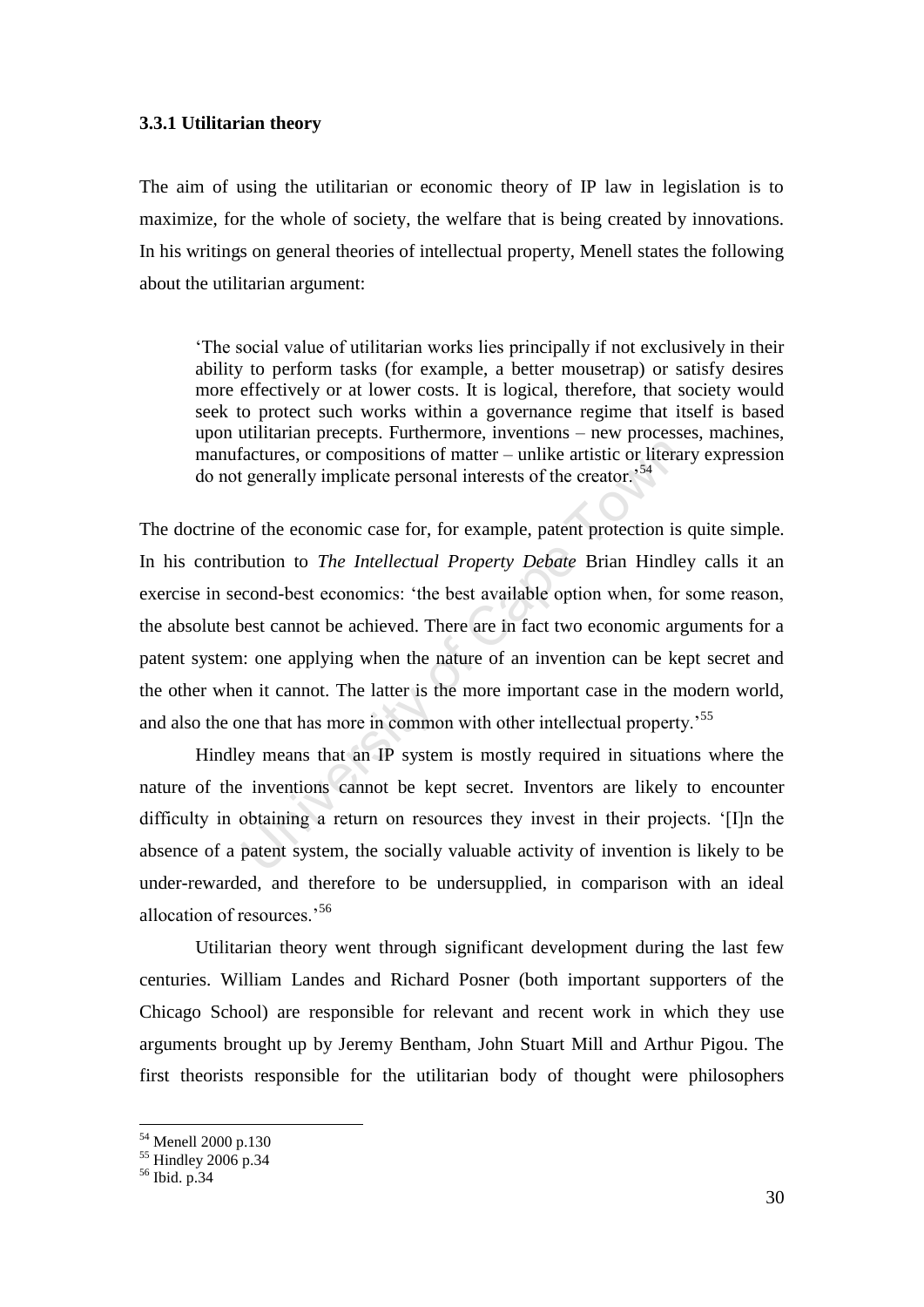Bentham and Mill. Mill adjusts the "happiness-principle," introduced by Bentham. In his work *Utilitarianism,* Mill describes this perspective in the following way: "The creed which accepts as the foundation of morals, Utility, or the Greatest Happiness Principle, holds that actions are right in proportion as they tend to promote happiness, wrong as they tend to produce the reverse of happiness. By happiness is intended pleasure, and the absence of pain; by unhappiness, pain, and the privation of pleasure."<sup>57</sup> Pleasure and pain are not only meant in a physical way, but intellectual as well. So the protection of intellectual property rights is designed to create general happiness by allowing the inventor or creator to profit from his effort.

 To defend this theory, an advocate of the utilitarian IP theory should hold that society benefits from inventions in the first place. After all, isn't it obvious that there are also many inventions that are harmful, and should society put in the effort to protect these ideas? And what about books and art?

 When it comes to patents (on inventions) the answer to this question lies in evolutionary development. "Secondary inventions – including essential design improvements, refinements, and adaptations to a variety of uses – are often as crucial to the generation of social benefits as the initial discovery. (…) Many studies emphasize the critical importance of linking innovation with understanding of consumer needs and astute marketing.<sup>58</sup> Regarding copyrights (on arts, for example), the answer must be found in another way. What Menell argues regarding secondary inventions is less imaginable for art. In an article in which Posner compares the pure economic approach with the economic analysis of law-view, he states the following about what he calls "derivative works": its from inventions in the first place. After all, isn't it obvides<br>y inventions that are harmful, and should society put in<br>ideas? And what about books and art?<br>it comes to patents (on inventions) the answer to this quev

"A possible economic justification for the law's different treatment is that technological improvement is typically a continuous, collaborative process, and allowing unauthorized improvers to patent their improvements encourages maxi-mum participation in efforts to improve the originally patented process or product. Progress is much less pronounced in the arts; we do not think that after Shakespeare wrote each of his plays, other playwrights would have been well employed trying to improve them.<sup>59</sup>

<sup>&</sup>lt;sup>57</sup> Mill 1863 p.9

<sup>&</sup>lt;sup>58</sup> Menell 2000 p.135

 $59$  Posner 2005 p.70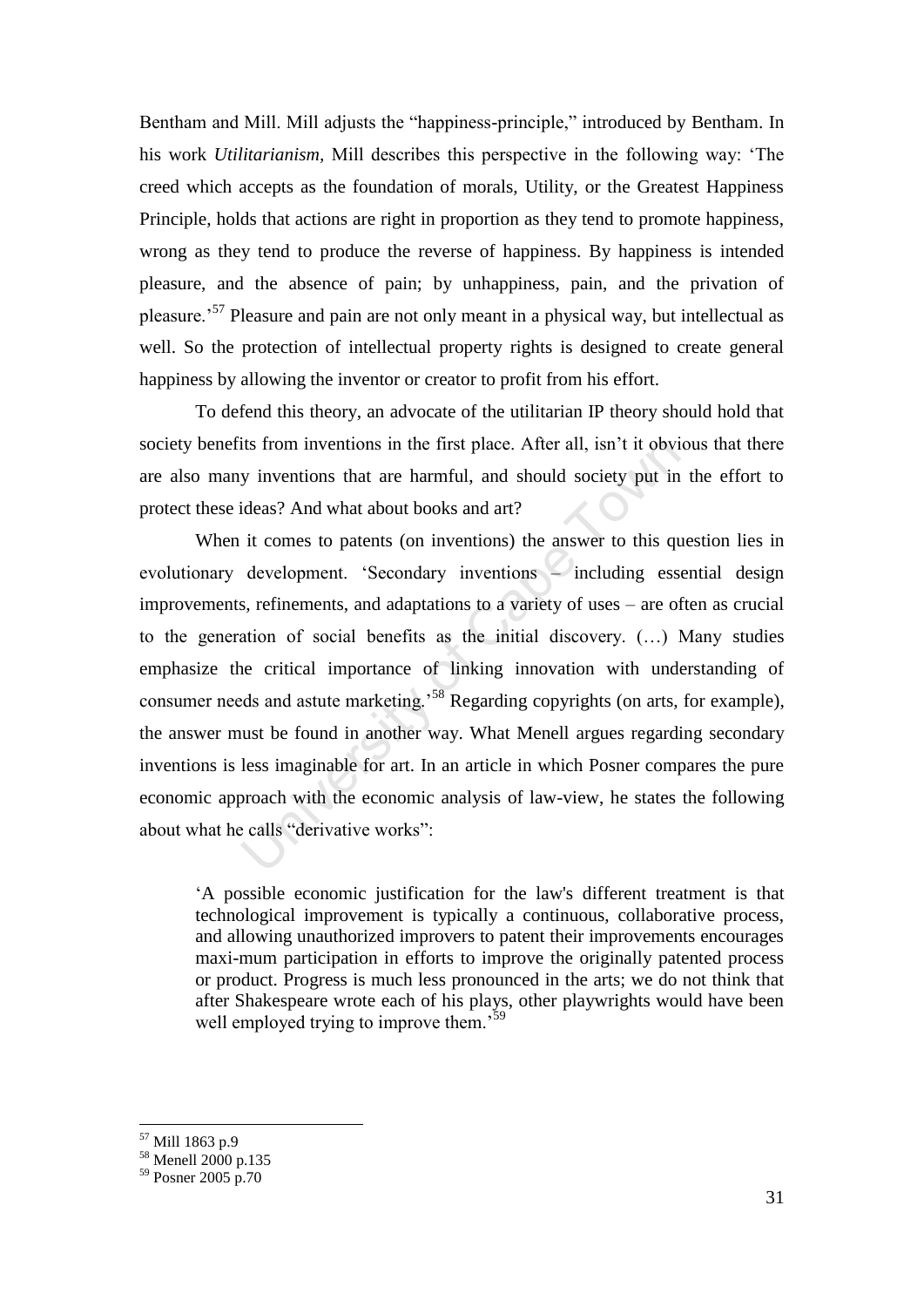But when we reevaluate Mills" happiness-approach of utility, the answer should probably be found in the explanation that as long as the arts do not hurt society (a standard that is impossible to measure), they are a benefit to it. When you look at them as a complex of opportunities of experience (Mill also uses the word "quality"), arts and other authentic works fulfill the requirements of the Greatest Happiness Principle.<sup>60</sup>

#### **3.3.2 Natural rights arguments**

The labor-theory and the personhood-theory can both be seen as a natural rights argument in favor of intellectual property protection. Locke bases his defense in labor, Hegel bases it in personality, and they are both used as an argument for the existence and interpretation of present IP laws.

According to Fisher, besides the utilitarian argument, until recently, the labor theory was commonly used in the United States, while the European judges explained IP law more often using the personality-approach. The reason for this is the influence that Kant and Hegel had in – particularly – the German and French law systems. Over the last decades, American lawmakers became more familiar with this "moral rightsdoctrine" and it plays a larger part in US IP legislation. I wish to discuss solely the doctrine of both theories and how they are important in current policy. It is no surprise that virtually all of the libertarian supporters and opponents of intellectual property – who I will handle in the next chapter – use the Lockean theory as a starting point. I have already discussed Locke's theory on property. In this chapter, I will pay closer attention to the intellectual property aspects of his IP approach. bory and the personhood-theory can both be seen as a a<br>avor of intellectual property protection. Locke bases his del<br>t in personality, and they are both used as an argument for<br>tion of present IP laws.<br>ding to Fisher, besi

#### **3.3.2.1 Hegel's personality doctrine**

Briefly, the personality theory of intellectual property law is derived from the opinion that private property rights are crucial to the satisfaction of some fundamental human needs. Fisher describes the task of the authorities in light of this theory as the duty to

<sup>60</sup> Mill 1863 p.13-14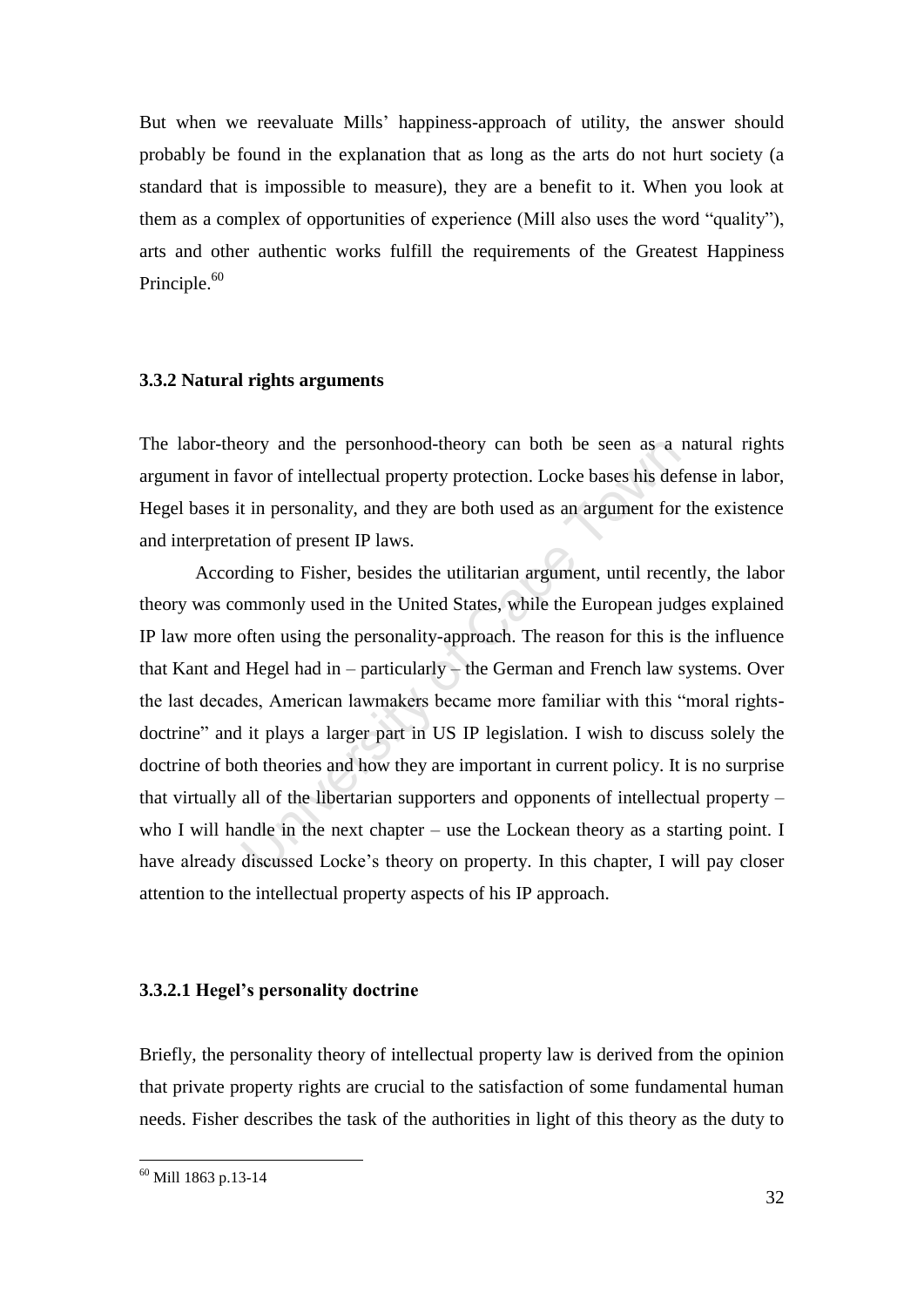allocate entitlements to resources in the fashion that best enables people to fulfill those needs.

"[I]ntellectual property rights may be justified either on the ground that they shield from appropriation or modification artifacts through which authors and artists have expressed their "wills" (an activity thought central to "personhood") or on the ground that they create social and economic conditions conducive to creative intellectual activity, which in turn is important to human flourishing. $61$ 

In his political work *Philosophy of Right,* Hegel ventilates his views on abstract rights (such as property and contract), morality and the ethical system. Based on the article "The Philosophy of Intellectual Property" written by Justin Hughes in 1988 in which he extracted an overview of Hegel"s guidelines concerning the proper shape of a system of intellectual property, Fisher summarized this Hegelian system as following:

"(a) We should be more willing to accord legal protection to the fruits of highly expressive intellectual activities, such as the writing of novels, than to the fruits of less expressive activities, such as genetic research. (b) Because a person"s "persona" – his "public image, including his physical features, mannerisms, and history" – is an important "receptacle for personality," it deserves generous legal protection, despite the fact that ordinarily it does not result from labor. (c) Authors and inventors should be permitted to earn respect, honor, admiration, and money from the public by selling or giving away copies of their works, but should not be permitted to surrender their right to prevent others from mutilating or misattributing their works.<sup>52</sup> bhy of Intellectual Property' written by Justin Hughes in 1<br>an overview of Hegel's guidelines concerning the prope<br>llectual property, Fisher summarized this Hegelian system<br>Ve should be more willing to accord legal protec

To compare this with Locke"s views, one needs to see that this Hegelian system has its grounds in his basis for appropriation. Hegel"s opinion is that "a person has the right to direct his will upon any object, as his real and positive end. The object thus becomes his. As it has no end in itself, it receives its meaning and soul from his will. Mankind has the absolute right to appropriate all that is a thing.<sup>53</sup> So property is derived from a person's natural right to "put his will into a thing" and make is his. The difference with Locke is the basis of this natural right of appropriation: will instead of labor. In Hegel"s own words, this means the following for the multiplying of literary works:

 $61$  Fisher 2001 p.7

 $62$  Hughes 1988 quoted in Fisher 2001 p.6

<sup>63</sup> Hegel 1821 p.57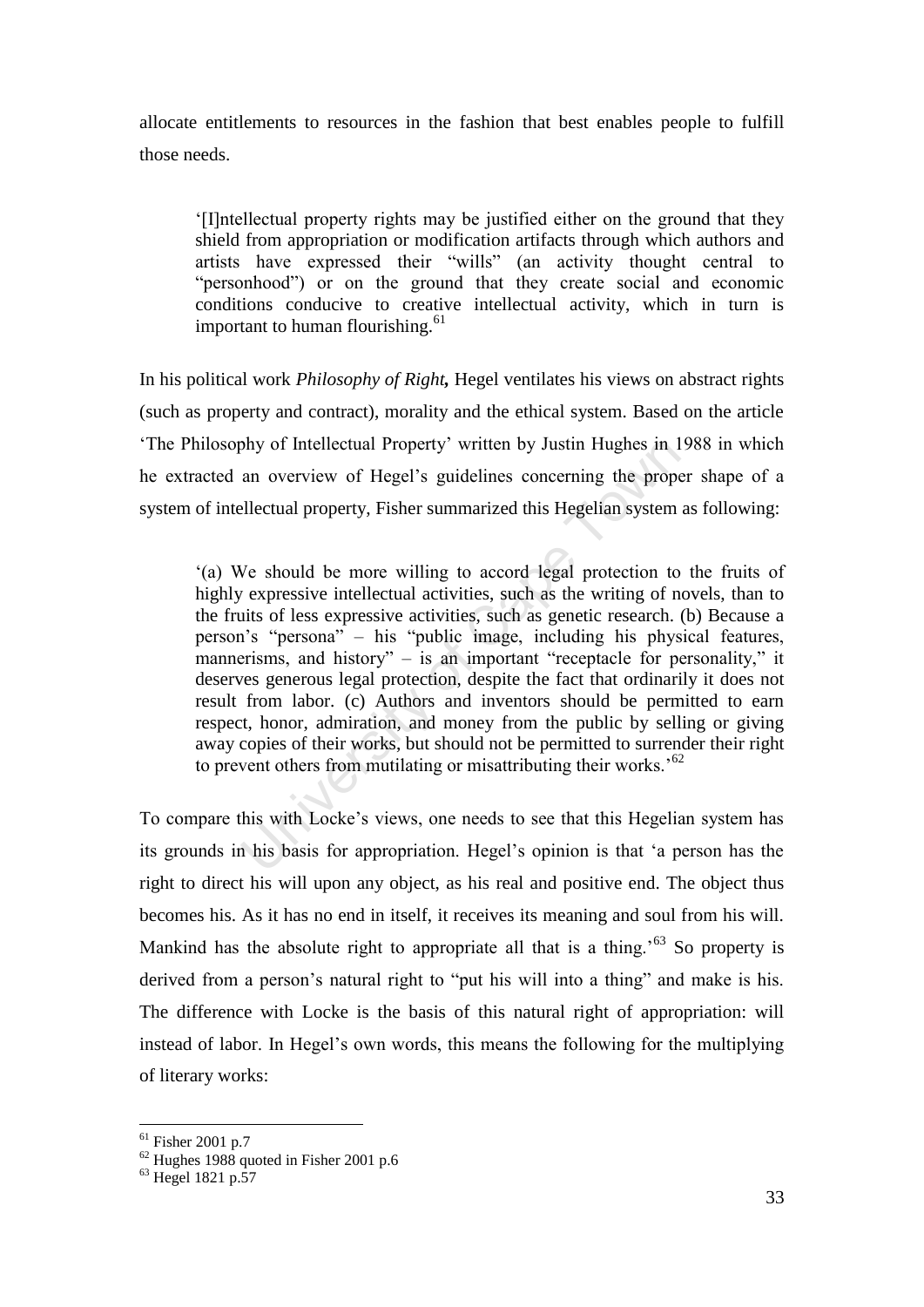"Since the purchaser of such a product of mental skill possesses the full use and value of his single copy, he is complete and free owner of that one copy, although the author of the work or the inventor of the apparatus remains owner of the general method of multiplying such products. The author or inventor has not disposed directly of the general method, but may reserve it for his private utterance.<sup>'64</sup>

Thus, according to Hegel, when the users of intellectual property pay for this use, it is an act of recognition (as a person), a non-economic form of respect for the "owner" that has the same objective as the economic reward. For this justification of alienation, Hughes argues that two criteria are essential: the creator of the work must receive public identification, and the work must receive protection against any changes unintended or unapproved by the creator.<sup>65</sup> The IP legislation we know takes care of both of these criteria and shows us how Hegel"s philosophy is respected by present IP policy.

## **3.3.2.2 Locke's labor theory**

Where supporters of Locke think that property proceeds from labor, it seems likely that one"s mental labor can also be the basis for appropriation. When someone has property in his own person (self-ownership) and he can make something his property by mixing his labor with it, this will work for mental labor too. Property does not have to be the work of one"s hand, otherwise a person who works with his feet, teeth or another part of his body is not able to own his labor. Intellectual works develop from someone's mental labor, and will be expressed "outside" by means of labor of a person"s body. The self-ownership doctrine of owning oneself and one"s actions, combined with the labor-theory leads to an understandable argument in favor of intellectual property rights. The IP legislation we know<br>criteria and shows us how Hegel's philosophy is respected<br>verticria and shows us how Hegel's philosophy is respected<br>verticria and shows us how Hegel's philosophy is respected<br>vertex of Locke thi

However, to compare Locke"s labor theory with the utilitarian view, we have to keep in mind that there are two important differences between intellectual property and tangible or physical property. First, as I explained in the beginning of chapter two, most tangible goods are rivalrous, which means that they can be consumed by only one person at a time, and this is not the case for intellectual works. For example, the

<sup>&</sup>lt;sup>64</sup> Hegel 1821 p.74

 $65$  Hughes 1988 p.350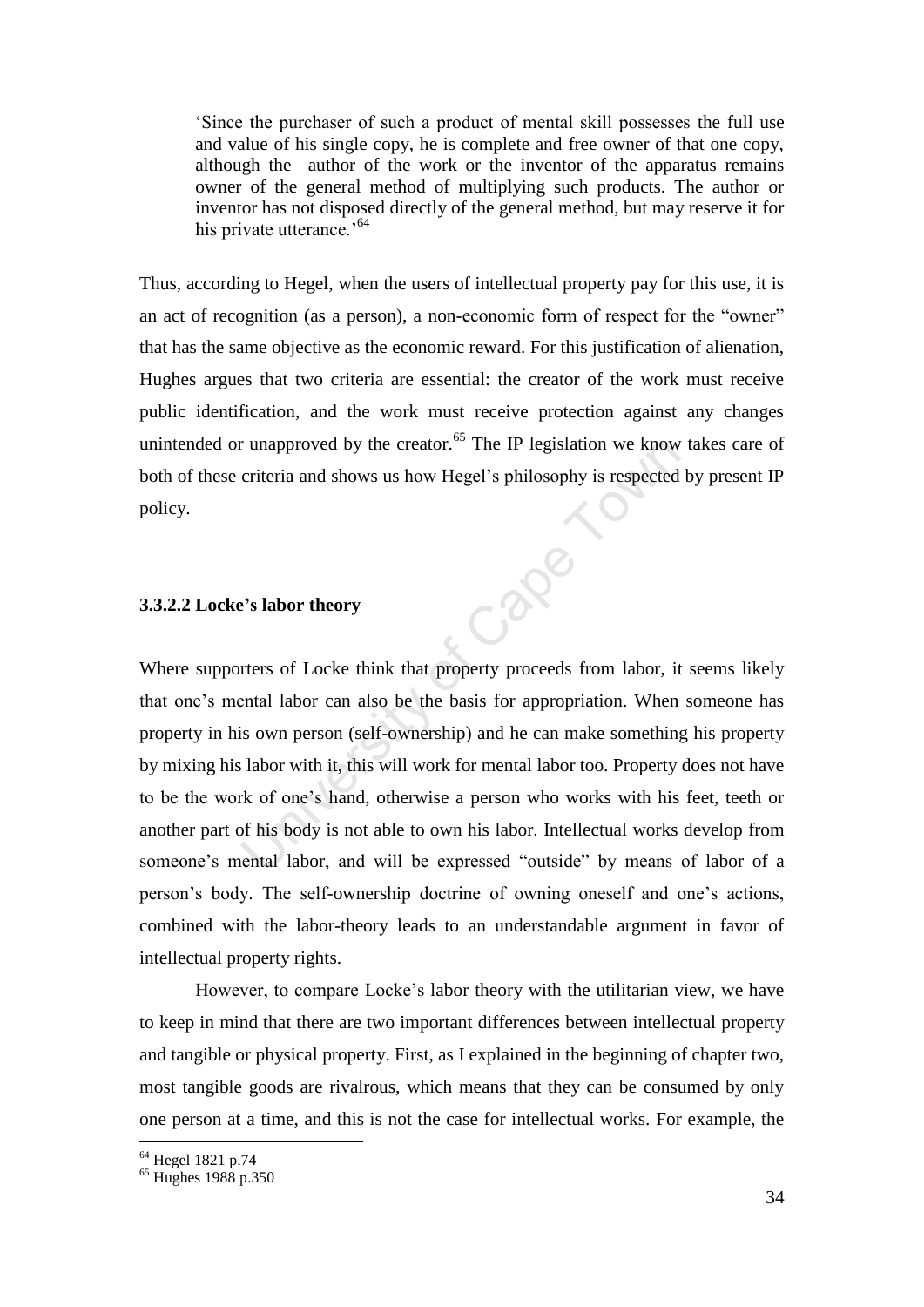use of a computer program by one person does not exclude another person from use and enjoyment of the same program. The second major difference can be found in the availability for appropriation. In his defense of the Lockean theory of IP, Adam Moore uses the following words: "[w]hile all matter, owned or unowned, already exists, the same is not true of intellectual property. Putting aside platonic models (or discovery models), it seems that many intellectual works are created *ex nihilio –* from nothing.<sup>566</sup> Moore means to say that the basis for appropriation of intellectual works is practically unlimited.

"Moreover, since it is possible that two or more individuals can own the same intellectual work, we must include the set of privately owned intellectual works along with the practically infinite set of non-actual ideas or collections of ideas. Only the set of ideas that are in the public domain or those ideas that are a part of the common culture are not available for acquisition and exclusion.<sup>57</sup>

Then why do writers like Moore interpret Locke"s works in such a way that it gives room for the worldwide IP practice we are dealing with today, in spite of the two differences that exist between intellectual and tangible/physical property? The answer is that the advocates only disagree with a limited part of the doctrine, rather than with the reason behind some of the rules. I wish to discuss this topic with a focus on Moore"s argument in favor of the Lockean theory. along with the practically infinite set of non-actual ideas<br>as. Only the set of ideas that are in the public domain or th<br>part of the common culture are not available for ac<br>ion.<sup>57</sup><br>writers like Moore interpret Locke's w

 First, there is the distinction between idea and expression, which is not sustainable in light of the Lockean doctrine. Moore has problems with "the truism in copyright and patent law that you cannot protect an idea but only your expression or the physical embodiment of it', and he advocates a system in which ideas and their expression should not be separated but rather treated as a whole.<sup>68</sup> The discussion about whether one can own and register an idea will be elaborated on in the following chapter.

Another issue that causes friction is the free use zones of first sale or fair use. Except for musical recording and videos, an owner of a copy can do whatever he wants with the copy he acquired. This rule is based on the assumption "that we can distinguish between the owner of an intellectual work and the owner of the physical

<sup>66</sup> Moore 1997 p.77

<sup>67</sup> Ibid. p.77

<sup>68</sup> Ibid. p.94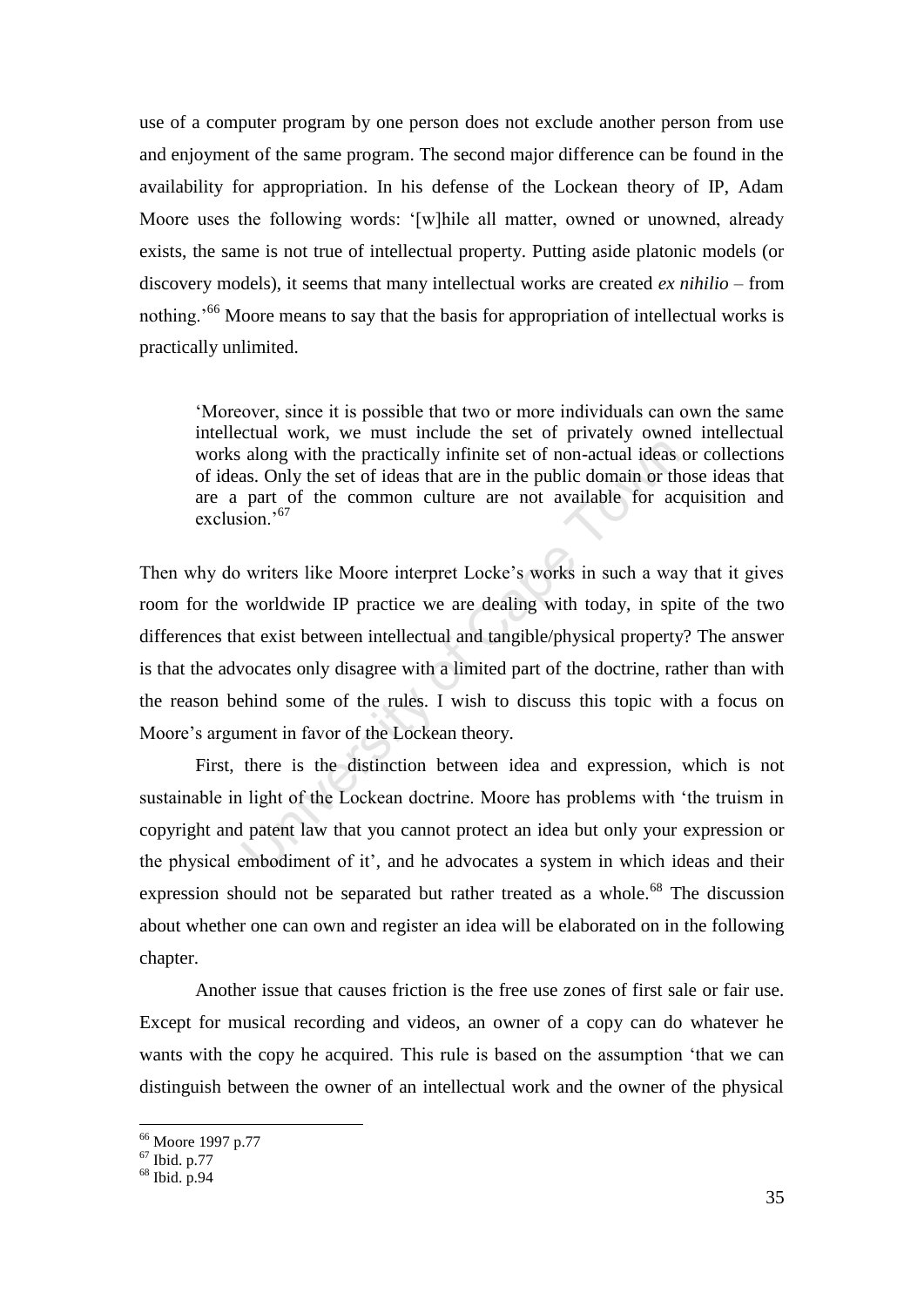embodiment of that intellectual work.<sup>59</sup> This statement contains some overlap with the idea-expression distinction. According to Moore, and in contrast to the utilitarian view, granting authors and inventors control of expressions beyond the first sale would not diminish overall social utility and also would not reduce incentives.

The final utilitarian idea that cannot be defended by a Lockean, is the view that there are limits on the rights of created, rather than discovered, intellectual property. To make clear what the argument of a Lockean might be regarding the limitations of these rights, Moore refers to Nozick:

"[A] known inventor drastically lessens the chances of actual independent invention. For persons who know of an invention usually will not try to reinvent it, and the notion of independent discovery here would be murky at best. Yet we may assume that in the absence of the original invention, sometime later someone else would have come up with it. This suggests placing a time limit on patents, as a rough rule of thumb to approximate how long it would have taken, not having knowledge of the invention, for independent discovery."<sup>70</sup>

Nozick (as a libertarian advocate of IP) will get more attention in the next chapter. For now, he describes the basis of Moore"s disagreement with the separation of created and discovered rights. He calls this argument for limiting rights the "shadow of Locke's proviso." 'The proviso sanctions takings so long as others are not worsened. If opportunities are valuable, then as time passes the probability that some other inventor has been worsened with respect to a certain intellectual work grows.<sup>71</sup> In the idea expression distinguish are the idea expression distinguish and in the approximate that in the absence of the origin that is a time limit on patents, as a rough rule of thumb to applit would have taken, not hav

Altogether, Moore draws the following conclusion:

"There is no room in this account for the idea-expression distinction, the free use zones of first sale or fair use, and the limits on the rights of created, rather than discovered, intellectual property. While these changes may sound radical, upon adopting a Lockean model we will have good reason to believe that actual practices will not change much. What will have changed, however, is our underlying theoretical commitment to protecting the rights of authors and inventors<sup>372</sup>

<sup>69</sup> Moore 1997 p.94

 $^{70}$  Nozick 1974 p.182 quoted in Moore 1997 p.102

<sup>71</sup> Moore 1997 p.102

<sup>72</sup> Ibid. p.108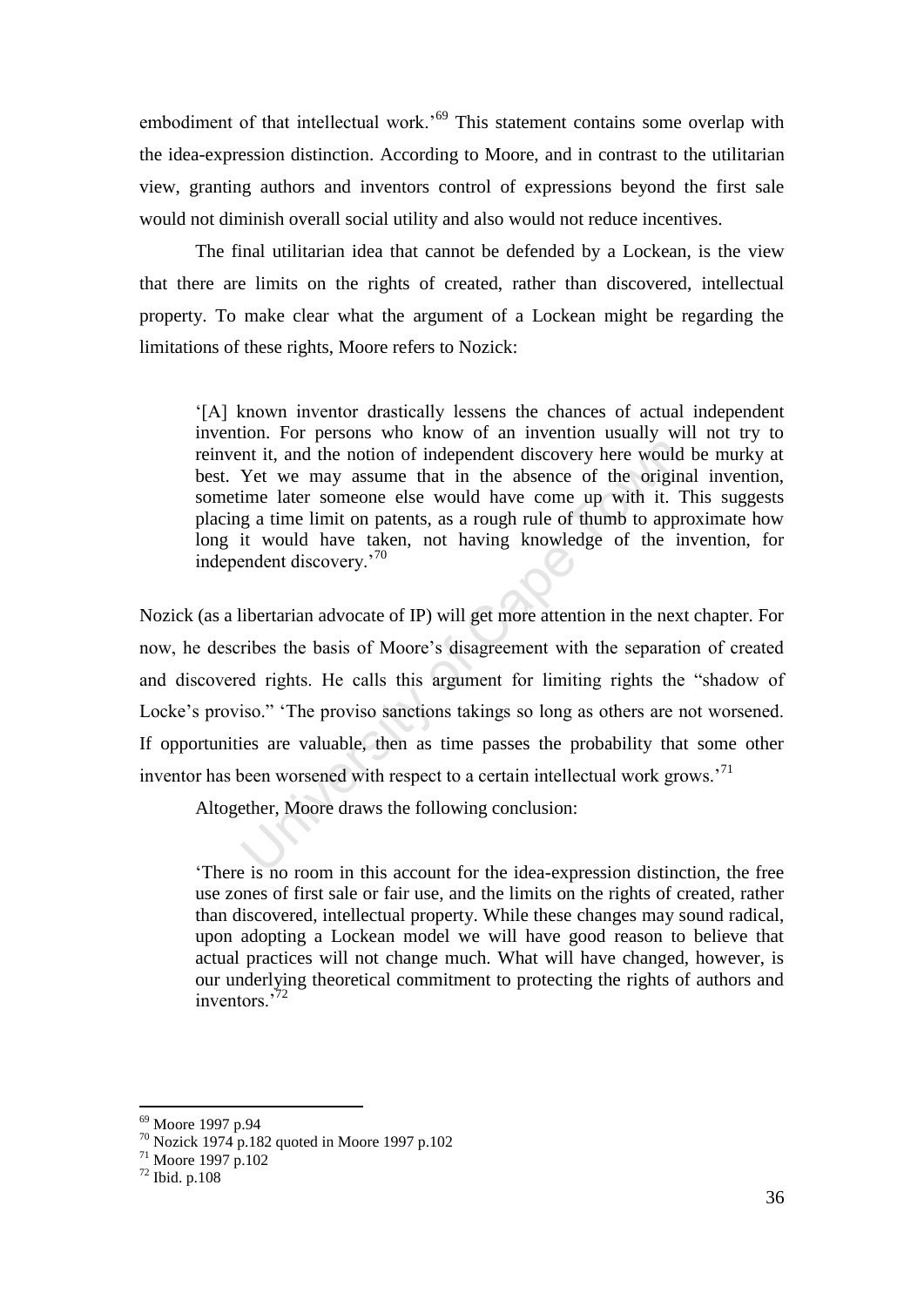I refer to Moore here because he explains how the present IP system – with some adjustments – can be advocated using Locke"s labor theory. However, in this stage, the aim is to stress the different IP law theories that can be seen as the basis of the worldwide legislation we know (as a part of it is mentioned in TRIPS). That not everyone can see how Locke"s views should lead to this IP protection system, is made clear by Fisher.

 According to him, "it is not altogether clear that the labor theory supports any sort in intellectual property law. The source of the difficulty is the ambiguity in Locke's original rational for property rights – from which this entire theory springs.<sup>73</sup> Fisher questions why exactly labor upon a resource held "in common" should entitle the laborer to a property right in the resource itself. He claims to filter several different answers from Locke"s work *Two treatises of government,* which lead to different conclusions and, thus, do not generate a unified view on IP law.<sup>74</sup> The controversy explains the different views of intellectual property among the natural rights-based libertarians, and I will extensively discuss those views in the next chapter. o a property right in the resource itself. He claims to<br>wers from Locke's work *Two treatises of government*, v<br>clusions and, thus, do not generate a unified view on l<br>xplains the different views of intellectual property a

### **3.4 Conclusion**

The TRIPS agreement shows us how far we are in the process of unification of intellectual property law. The aim might be the improvement of worldwide trade, but it leaves the WTO-states with a clear-cut system of strict IP regulation.

 Looking at this system, we see the influence of the analyzed theories on legislation regarding copyrights, patents, trademarks and trade secrets. For the libertarian debate on IP, the primary focus will be copyrights and patents, because the other two are easier to justify as will appear later on.

 The utilitarian theory of IP rights is based on the thought that society benefits from created works and inventions. The ultimate source of this view can be found in Mill"s happiness-principle which holds that so long as an intellectual work does not hurt society, it is beneficial and the system should stimulate creators.

<sup>&</sup>lt;sup>73</sup> Fisher 2001 p.21

<sup>74</sup> Ibid. p.22-23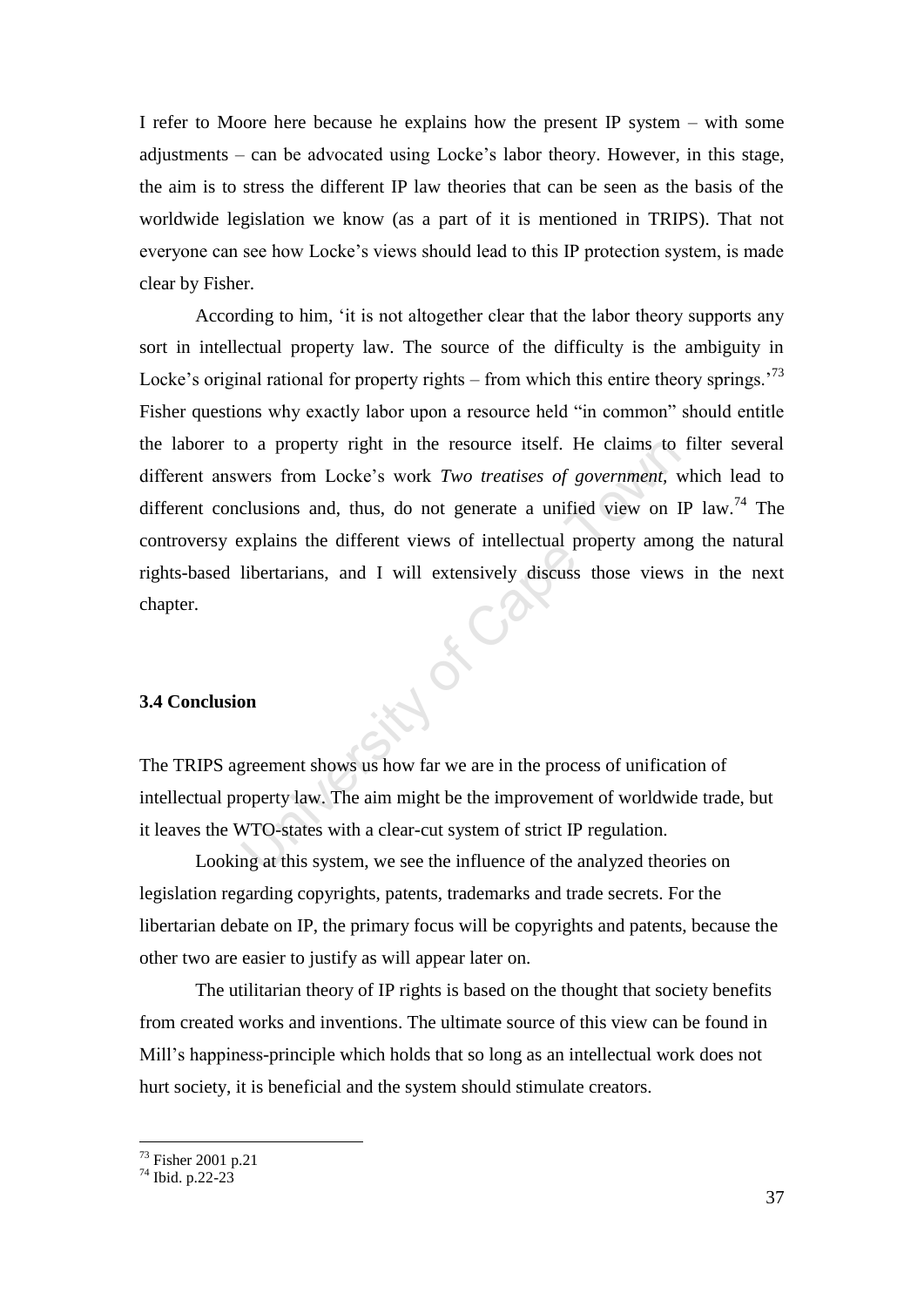The natural theory comes in two different forms: based on personhood (Hegel) and based on labor (Locke). We find Hegel in the middle of utilitarians (for the belief in "recognition" as a reward for creating works) and Lockeans (because Hegel states that an individual has a natural right to "put his will into a thing" and make is his). The difference between Hegel and Locke in that respect is that this natural right is based on will instead of labor. However, both of these founding fathers have "desert" as an important factor of their theory. To keep a proper separation between the proponents and opponents of IP rights, in the next chapter I will focus on utilitarians and Lockean natural rights theorists only.

University of Cape Town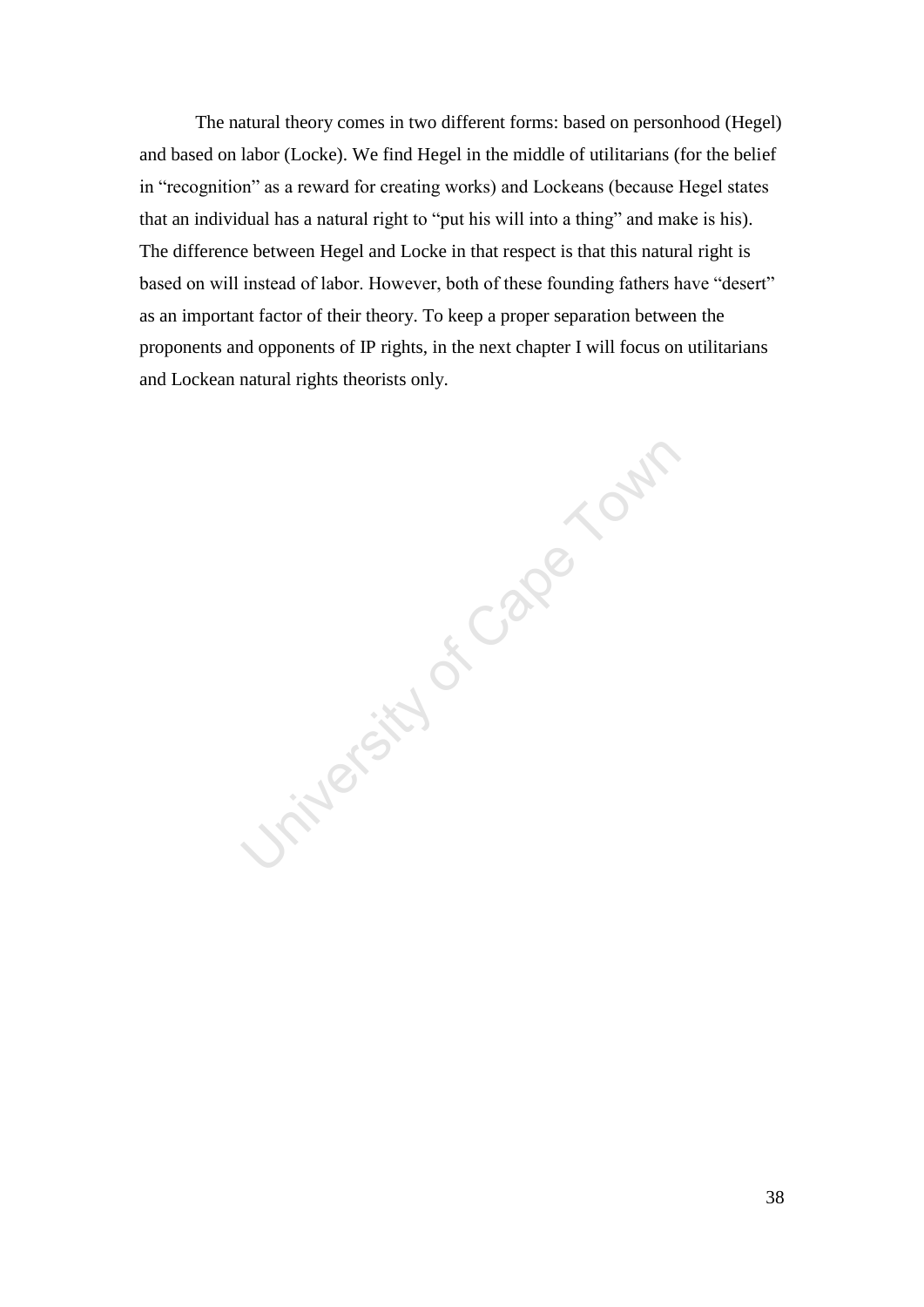## **4 Libertarians on intellectual property**

Now that I have outlined the general libertarian theory, the general libertarian view on property, and the most important theories intellectual property law can be based on, I shall discuss the range of ideas regarding IP law that exist amongst libertarian theorists. The reason this is an interesting challenge is that there is not one obvious body of thought. Although all libertarians have the same (free market, free society) basis, they draw different conclusions when it comes to intellectual property, hence libertarian views range from full support of IP, to arguments in favor of complete abolition. Some supporters mainly base their opinion on the utilitarian theory, and even more use the natural rights arguments. The foundations of these doctrines I covered in the last chapter.

It is worth mentioning that the discussion concentrates specifically on copyrights and patents, so that will be the focus in this chapter as well. The reason for this is that the general view of the laissez-faire theorists is that trademarks and trade secrets are not very problematic in the free market. Trade secrets are mainly seen as legitimate since it can be applied to a person who improperly acquires a trade secret, or a person who breaches a contact by divulging it. Trademarks are also considered acceptable, although the pure libertarian thinks that the consumer's rights are violated, rather than the company originally using the trademark.<sup>75</sup> se the natural rights arguments. The foundations of these last chapter.<br>
worth mentioning that the discussion concentrates sp<br>
d patents, so that will be the focus in this chapter as well. T<br>
e general view of the laissez-

Libertarians exchange the majority of their arguments through writings in legal and economic journals, often related to worldwide libertarian institutes and related gatherings. This global network of ideas is the reason that the communication between libertarian theorists concerning this particular topic often functions as a large dialogue. In works and journals, they refer to and answer each other's arguments. This creates valuable information for the purport of this essay on the one hand, but also makes it quite difficult to separate the distinct views without constantly referring to arguments made by the other party. The course of this chapter is based on this type of exchange of arguments, and as such I will fluctuate between the opinions of IP advocates and the counter-attacks of their opponents.

First, I will discuss the arguments of the proponents of IP rights who base their views on the utilitarian theory, and how this causes friction with the anti-IP rights

<sup>75</sup> Kinsella 2001 p.58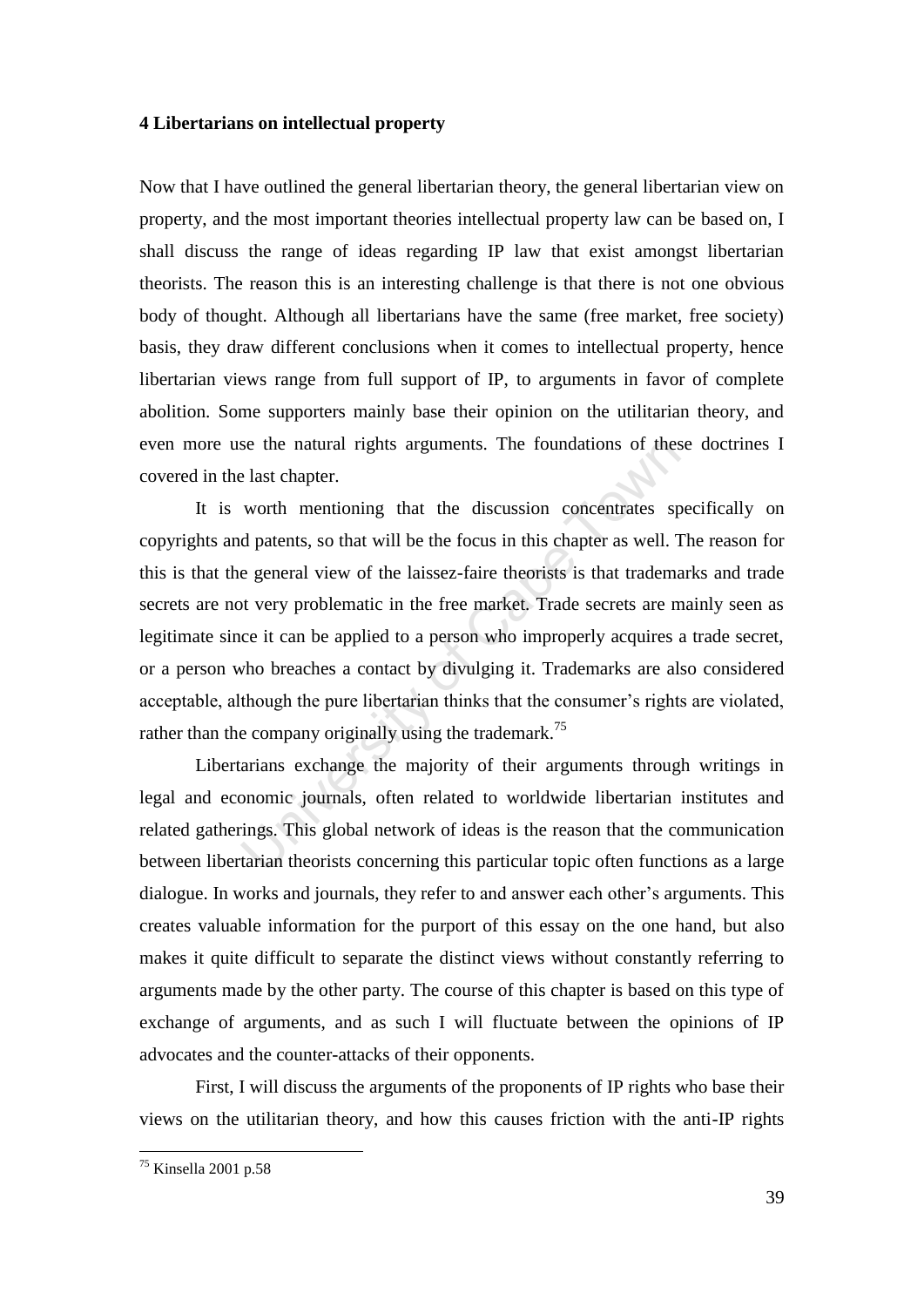libertarians. Then, I will do the same with regard to the proponents of IP rights who approve of copyright and patent protection based on the natural rights theory. Finally, I shall pay more attention to scarcity, the central focus of the antagonists of IP law, and the arguments of all parties regarding this topic.

## **4.1 Discussing the utilitarian theory**

In 1989 Tom Palmer published an article titled "Intellectual Property: A Non-Posnerian Law and Economics Approach,' in which he made clear why he does not believe that IP legislation is compatible with the libertarian body of thought. "Non-Posnerian" relates to United States Federal Judge Richard Posner, who cannot be seen as a libertarian, but surely as an advocate of IP regulation from a utilitarian point of view. Palmer"s position is described accurately by (pro-IP libertarian on utilitarian grounds) Ejan Mackaay, who summarized Palmer"s ideas as follows: P legislation is compatible with the libertarian body of the libertarian body of the liberts to United States Federal Judge Richard Posner, who com, but surely as an advocate of IP regulation from a utilit's position is de

"1. *Patent and copyright are not the product of an evolutionary process*. Patent and copyright are not the result of an evolutionary process and require massive amounts of state intervention for their sustenance. Trademark and trade secrecy laws by contrast are legitimate products of such a process and have a different foundation.

2. *Patent and copyright have grown out of illegitimate privileges*. Patent and copyright have grown out of privileges (monopolies) granted to manufacturers and printers rather than to inventors and authors. (The alleged unsavory origin of an institution does not, however, of itself entail its condemnation.)

3. *Patent and copyright are not species of property rights*. "Patent and copyrights are forms, not of legitimate property rights, but of illegitimate stategranted monopolies."<sup>76</sup>

4. *Rights cannot be created at will by the authorities*. "Rights are not creations of the state, bestowed as gifts upon the people by wise and beneficent legislators, but simultaneously the spontaneous product and the ground (...) of the system of voluntary interactions we call the market."<sup>77</sup> This thesis is further articulated in a footnote quotation: "It is one thing to articulate an ex post property right interpretation of the mining district, the oil lease; (...) it is quite another to design ex ante property right institutions that will operate in the way we claim these 'natural experiments' have operated."<sup>78</sup>

5. *Patent and copyright must not be justified by appealing to (static) efficiency*. Patent and copyright must not be justified by appealing to (static)

 $76$  Palmer 1989 p.264-68 quoted in Mackaay 1990 p.869

<sup>77</sup> Palmer 1989 p.280 quoted in Mackaay 1990 p.869

<sup>78</sup> Palmer 1989 p.281 quoted in Mackaay 1990 p.869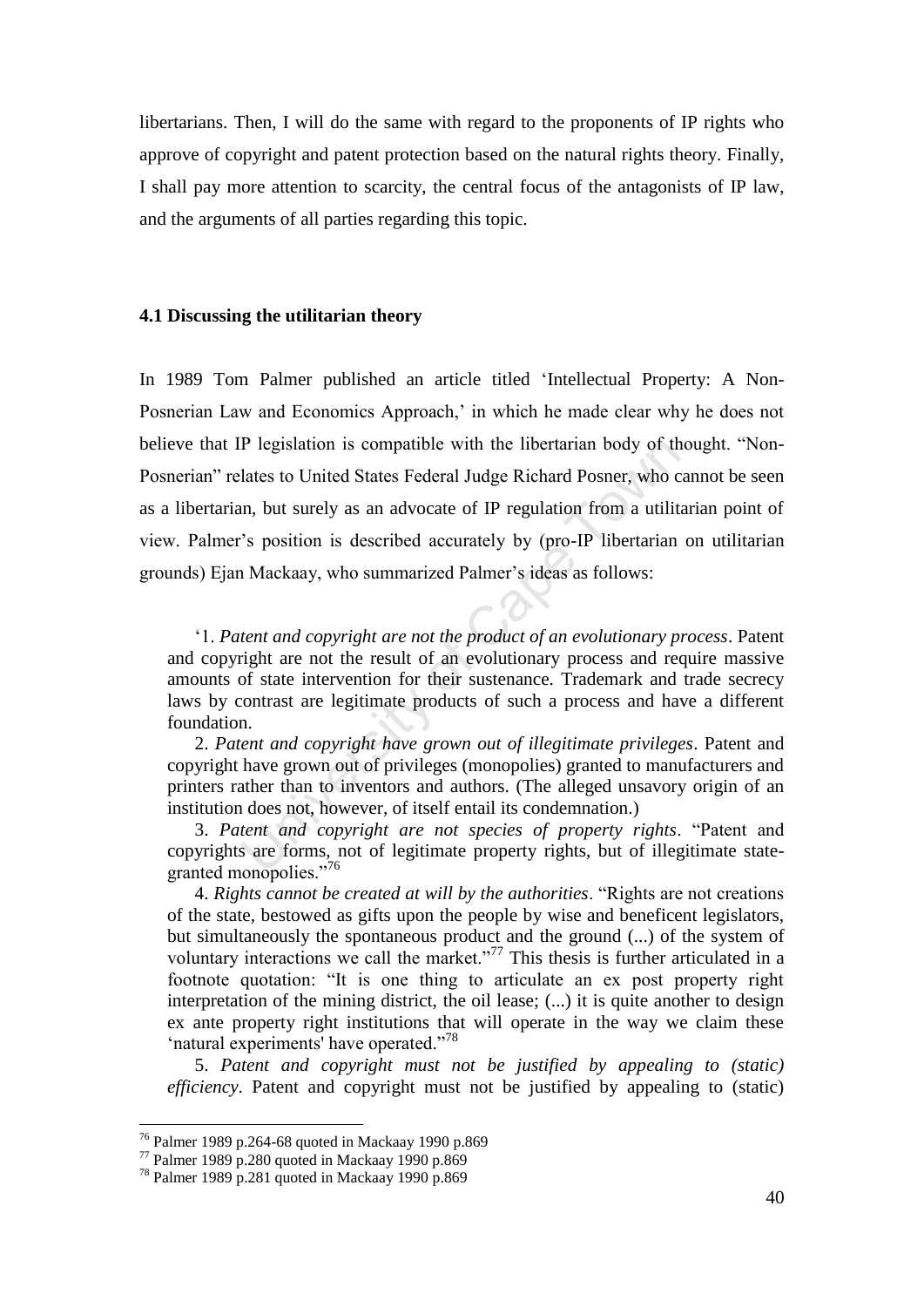efficiency, as is proposed by Richard Posner. This reflects a constructivist or interventionist bias. The law is concerned with attributing rights rather than with the promotion of some social policy judged to be desirable. This criticism extends to Bentham and perhaps to all forms of utilitarianism.

6. *Our thinking faculties cannot be the object of exclusive rights*. "[T]he right of a free exercise of our thinking faculties is given by nature to all mankind (...). [T]he mere fact that a given mode of doing a thing has been thought of by one, does not prevent the same ideas presenting themselves to the mind of another and should not prevent him from acting upon them."<sup>79</sup>

7. *Spurs to innovation are present in the market, without state intervention*. "Regimes that foster innovation and creativity can and do emerge through the market process without legislative or judicial intervention."<sup>80</sup>

8. *The alleged "public good" character of information does not justify state intervention*. The "public good" character of information, frequently invoked as reason for state intervention creating patent and copyright, is not an immutable fact of nature, but a drawback contingent upon the techniques available for curtailing free riding. It is a cost of producing information as it is a cost of property rights in physical commodities. Market forces, left to themselves, will seek to adopt innovations driving this cost down.'<sup>81</sup>

Most of the anti-copyright and -trademark libertarians argue that the lack of scarcity in intellectual property is the main argument against IP legislation. The nature of economic goods involves choice, and scarcity and choice go hand in hand. Property is needed because (tangible) goods are scarce. If goods were available in superabundance, there would be no need for property, since conflict would not arise. ature, but a drawback contingent upon the techniques<br>free riding. It is a cost of producing information as it<br>rights in physical commodities. Market forces, left to the<br>opt innovations driving this cost down.<sup>81</sup><br>anti-copy

"Intellectual property rights, however, do not rest on a natural scarcity of goods, but on an "artificial, self created scarcity." That is to say, legislation or legal fiat limits the use of ideal objects in such a way as to create an artificial scarcity that, it is hoped, will generate greater revenues for innovators.<sup>82</sup>

In his answer to Palmer, Mackaay pays attention to what drives a person to be innovative. Referring to Hayek and Israel Kirzner, he makes clear that a reward is an important, if not necessary condition for a substantial innovation. Regarding the matter of choice and economics, it is a fact that choice requires information as a major ingredient. The amount of information required is infinite. Moreover, transaction costs, the cornerstone of the economic analysis of law, are the result of imperfect

<sup>79</sup> Palmer 1989 p.287 quoted in Mackaay 1990 p.870

<sup>80</sup> Palmer 1989 p.273 quoted in Mackaay 1990 p.870

<sup>81</sup> Mackaay 1990 p.869-870

<sup>82</sup> Palmer 1990 p.864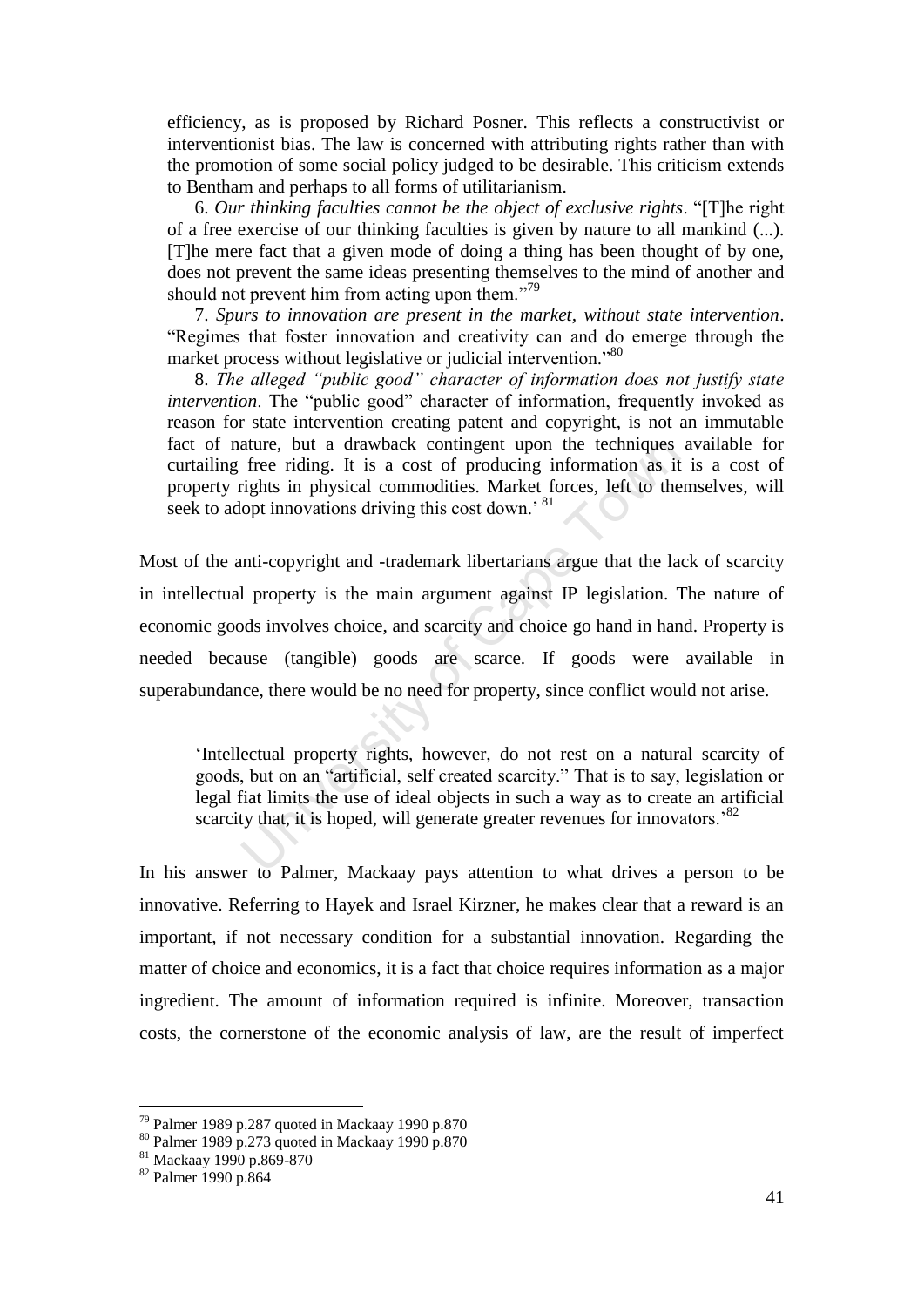information, and these costs can be lowered by the availability of better information. $83$ However, what do utilitarians think regarding the problems with exclusivity (which basically means secrecy) and scarcity of information, when it comes to intellectual property?

# **4.1.1 Rewards and contracts**

Regarding "realism in the law," Mackaay's opinion is that '[i]n recognizing a property right in certain forms of information, the legislator complements what can be achieved by a simulated property right (practical exclusivity plus contracts with chain clauses) by adding the possibility of systematically ensuring exclusivity against third parties.<sup>84</sup> The anti-IP libertarians have the opinion that these simulated property rights are unnecessary, because these problems can be solved by personal contracts. The question is: how? Stephan Kinsella, author of the work *Against Intellectual Property,*  explains IP as a possible contract. He and many other opponents of IP rights support "only contractual arrangements to protect ideas and innovations – private contracts between property owners.<sup>85</sup> Patents and copyrights should be respected by all people, while a contract only binds the parties to the contract. To make clear how far contracts reach, Kinsella uses the example of a book publisher: d property right (practical exclusivity plus contracts with e<br>possibility of systematically ensuring exclusivity against the<br>ibertarians have the opinion that these simulated prope<br>because these problems can be solved by

"*A* writes a book and sells physical copies of it to numerous purchasers (…) with a contractual condition that each buyer *B* is obligated not to make or sell a copy of the text. Under all theories of contract, any of the buyers *B* becomes liable to *A*, at least for damages if he violates these provisions. (…) [T]he use of the contract only gets us so far. A book publisher may be able to contractually obligate his purchasers to not copy his book, but he cannot prevent third parties from publishing and selling it, unless some contact prohibits this action."<sup>86</sup>

This basic view is convenient to assess the difficulties of the theory of contract. The next step Kinsella takes is the handling of "reservation of rights," mentioned by what he calls "quasi-IP advocates." This means that total property is seen as a divisible

<sup>83</sup> Mackaay 1990 p.891

<sup>84</sup> Mackaay 1990 p.904

<sup>85</sup> Kinsella 2001 p.33

<sup>86</sup> Ibid. p.35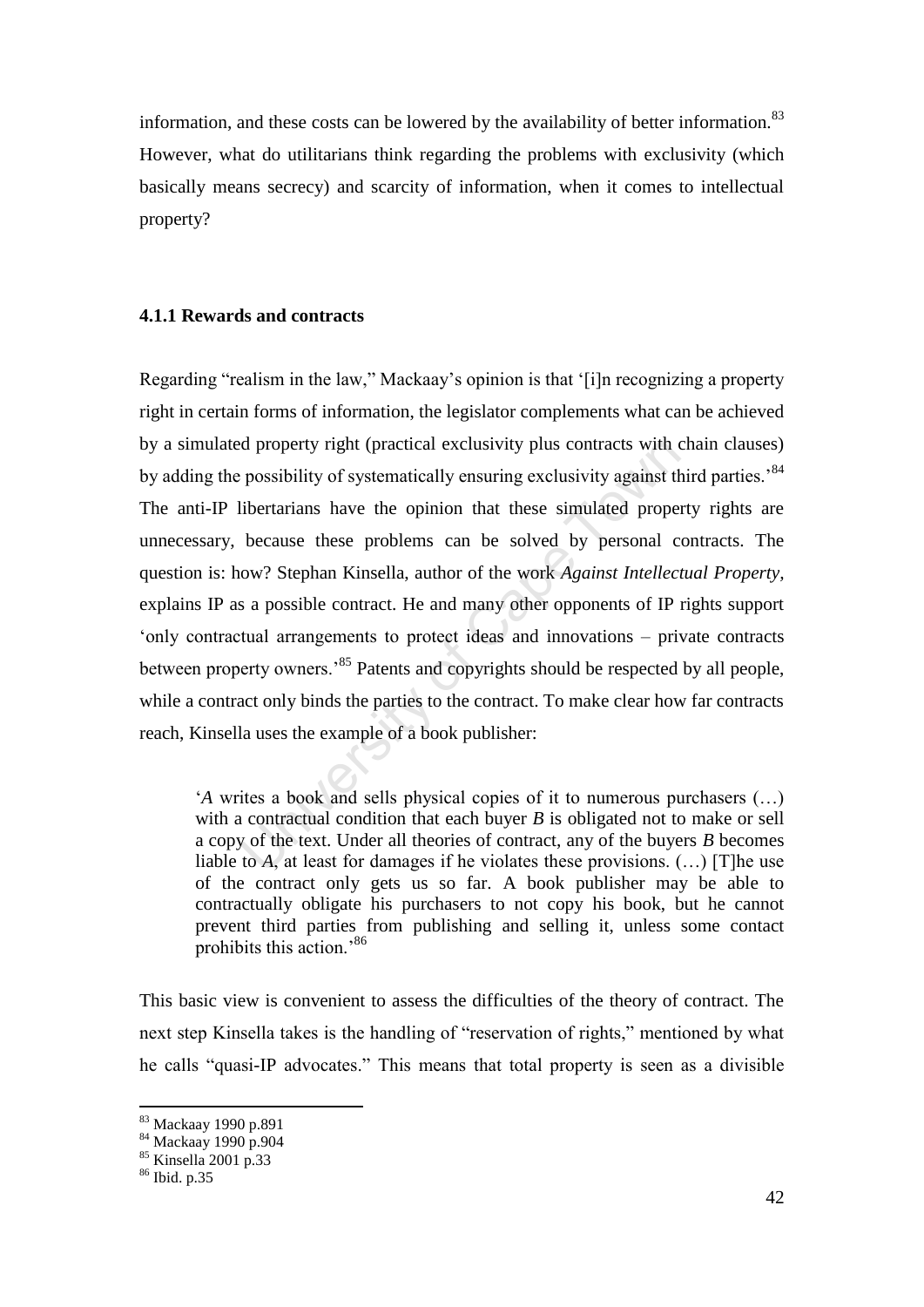bundle of rights and the owner sells under the reservation of some of these rights, so that "a type of "private IP" can be privately generated by creatively "reserving rights" to *reproduce* tangible items sold to purchasers.<sup>87</sup> According to Kinsella, the problem that can be ascertained here is that an important function of property rights is lost, because the difference between goods with or without certain reserved rights is difficult, if not impossible to see: limiting the ability to prevent conflict and to put third parties on notice as to the property"s boundaries. "Only if borders are visible *can*  they be respected and property rights serve their function of permitting conflictavoidance. Only if these borders are both visible and objectively just (justifiable in discourse) can they be expected to be adopted and followed.<sup>88</sup>

In addition and closely related to this topic, Kinsella discusses "the right to remember." Because when we take the example one step further, more vagueness shows up. Imagine *A* sells the book to *B*, who lends it to a third person, *T1*, who likes to read. *T1* is learning the information contained in the book and teaches the content to another third party: *T2*. Neither *T1* nor *T2* has a contract with *A*, but both of them possess certain knowledge from the book. fition and closely related to this topic, Kinsella discusses<br>Because when we take the example one step further, mo<br>agine A sells the book to B, who lends it to a third person,<br>learning the information contained in the boo

"Even if the book somehow does not contain within it a "right to reproduce," how can this prevent *T1* and *T2* from using their own knowledge? And even if we say that *T1* is somehow "bound" by a contractual copyright notice printed on the book (an untenable view of contract), how is *T2* bound by any contract or reserved right?'<sup>89</sup>

Anti-IP libertarians like Kinsella and Palmer think that ideas in someone"s mind are not owned any more than labor is owned. Kinsella even criticizes famous libertarians for losing sight of scarcity as a necessary aspect of a homesteading thing, and of (Locke"s) first occupancy homesteading rule as the way to own such property: "Rothbard and others are sidetracked into the mistaken notion that ideas and labor can be owned.<sup>90</sup> So again, it comes down to the apparent misrecognition of scarcity and the fact that in the eyes of these libertarians only tangible resources can be owned. This view recognizes that it will never be possible for an inventor or artist to protect their works from third parties not bound by a contract. "The reserved right-approach

<sup>87</sup> Kinsella 2001 p.36

<sup>88</sup> Ibid. p.49-50

<sup>89</sup> Ibid. p.51

<sup>90</sup> Ibid. p.52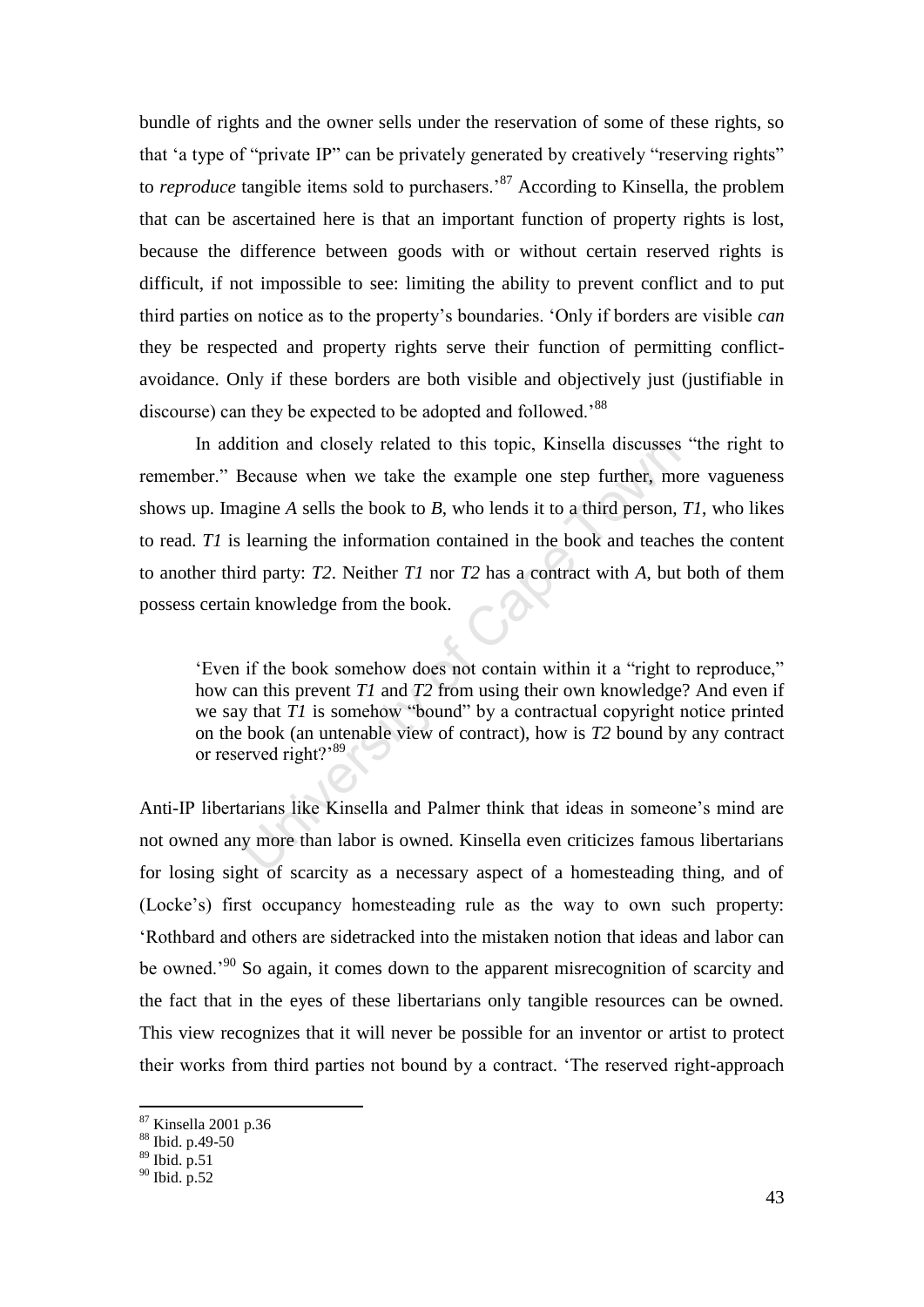does not change this. Thus, it would probably be difficult to maintain anything similar to our present patent and copyright laws using contract alone.<sup>91</sup>

 Pro-IP libertarians and their opponents like Kinsella do actually share the same visions regarding this aspect of copyrights and patents. The difference is that the utilitarians see this as a problem. When Mackaay analyzes the extent of the protection of information in safeguarding legal systems, he realizes that with "chain clauses" like the one Kinsella gives as an example, "one may attempt to extend contractual restrictions to third parties. The difficulty is, especially when one has to contract with a great many individuals, that the chain may be broken without the information "owner" being able to trace the source of the "leak."<sup>92</sup> Mackaay finishes his elucidation concerning "realism in the law" with the following statement:

"[T]he possibility of systematically ensuring exclusivity against third parties] should be available only where a simulated right might be viable and (…) in all instances the interested parties must play an active role in the enforcement of exclusivity. For both patent and copyright, this test would be met. One can imagine copyrighted work and patented inventions being made available on conditions defined in contracts containing chain clauses. Both rights respect the proportionality criterion.<sup>93</sup>

According to Mackaay, copyrights and patents (simulated rights) are not problematic, as long as these rights are viable and proportionate. Referring to Hayek, he explains that over time, the reward structure that will prove most satisfactory to beneficiaries and patrons alike is one in which the relative remunerations that the individual can expect from the different uses of his abilities and resources correspond to the relative utility of the results of his efforts to others, and is a reward structure in which these remunerations correspond to the objective results of his efforts rather than to their subjective merits.<sup>94</sup> incerning "realism in the law" with the following statement<br>
the possibility of systematically ensuring exclusivity against<br>
the available only where a simulated right might be viab<br>
tances the interested parties must play

We can conclude that the utilitarian view on this specific aspect is that a belief in the viability of the simulated rights (copyright and patents) combined with a useful, proportional remuneration creates space for a system that optimizes innovation and inventions where possible, instead of concluding that this is an unbalanced way of dealing with the libertarian body of thought, like their opponents state.

<sup>91</sup> Kinsella 2001 p.56

<sup>92</sup> Mackaay 1990 p.901

 $93$  Ibid. p. 904

<sup>94</sup> Hayek 1948 p.21 quoted in Mackaay 1990 p. 873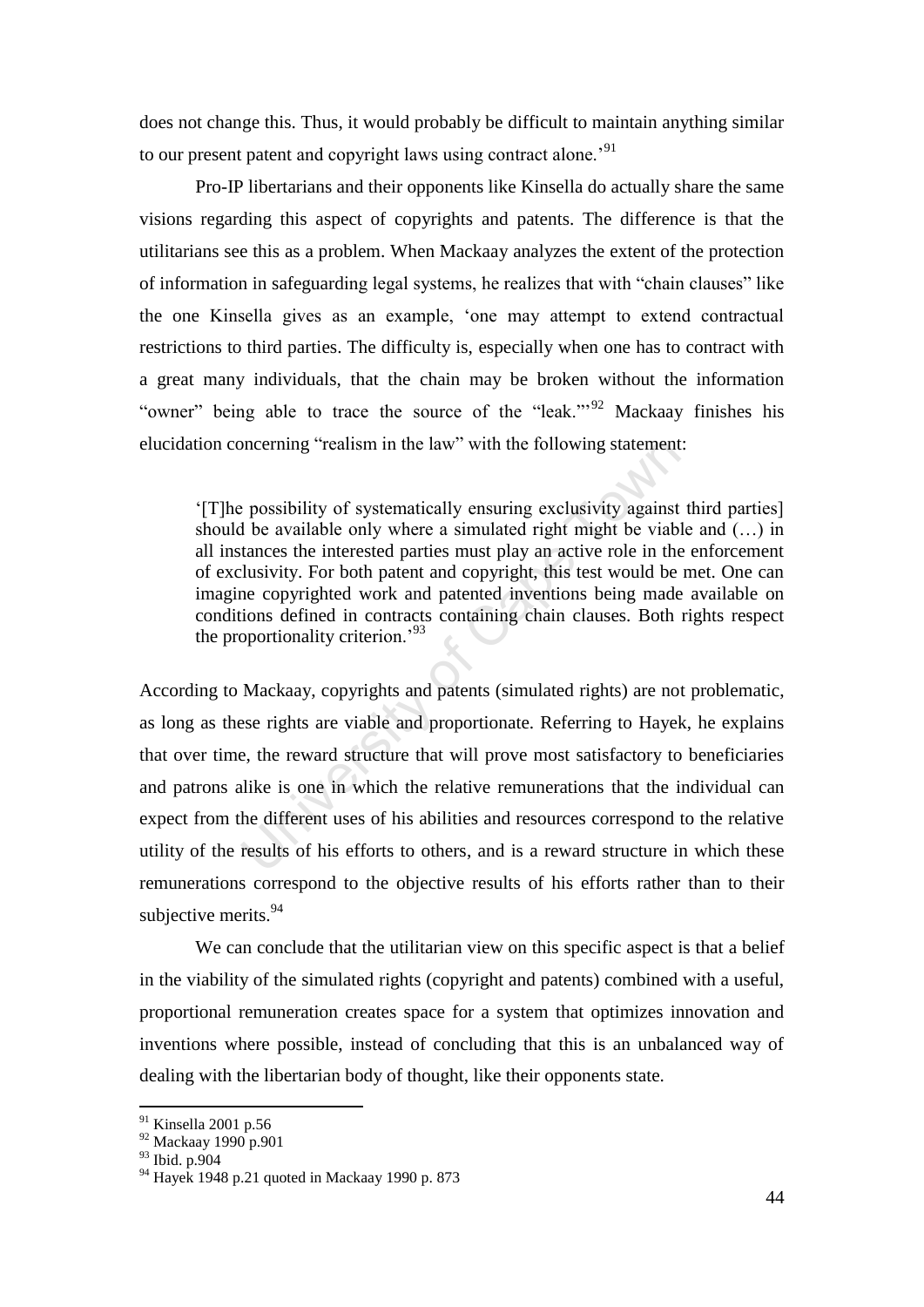Anti-IP libertarians like Tom Bell express their critiques of the arbitrariness of this explanation. Besides the "unnaturalness" of copyrights and patents, which I shall discuss later in this chapter, Bell"s opinion is that "[n]otwithstanding the ubiquitous claims that copyright and patent policy strikes a delicate balance between public and private rights, thus maximizing social utility, it almost certainly does not strike such a balance.<sup>95</sup> The point is that even if political authorities could measure all the relevant (economic, legal, technological and cultural) factors in the light of intellectual property, they still would not be able to balance these values. This comment definitely represents the basis of the argument of free market-approach libertarians.

However, not all laissez-faire theorists agree with the immeasurability of the benefits of copyrights and patents. David Friedman supports the utilitarian views of Mackaay, who also has the opinion that there are indeed certain models that show the benefits of a regulated IP system. Basing on the ideas of economist Edmund Kitch, Friedman states that there is proof of a positive development in innovation by offering the right coordination and protection:

"[O]ne factor relevant to the value of intellectual property protection is the shape of the supply curve. Another factor is the need for coordination in production. As Edmund Kitch<sup>96</sup> has pointed out, one function of intellectual property is to give the owner both the ability and the incentive to coordinate further developments within his "claim." Where such coordination is important to the production of further intellectual property, intellectual property protection is more valuable than where development can proceed without any formal coordination."<sup>97</sup> pyrights and patents. David Friedman supports the utilita<br>o also has the opinion that there are indeed certain models<br>regulated IP system. Basing on the ideas of economist E<br>es that there is proof of a positive development

Friedman adds that another relevant factor is the availability of substitutes for legal protection, such as secrecy. "If denying legal protection to a particular sort of intellectual property results in the producer's substitution of equally effective but more costly alternatives, that is an argument in favor of providing legal protection.<sup>98</sup>

 The discussion about the possibility of assessing these factors in the field of IP law, is a complicated one, and extremely economical. Numerous works have been written about the different economic approaches of intellectual property, but a detailed analysis of this topic surpasses the aims of this paper. However, we have

<sup>95</sup> Bell 2002 p.7

<sup>&</sup>lt;sup>96</sup> Kitch 1977 p.267-71

<sup>&</sup>lt;sup>97</sup> Friedman 1994 p.1116

<sup>98</sup> Ibid. p.1116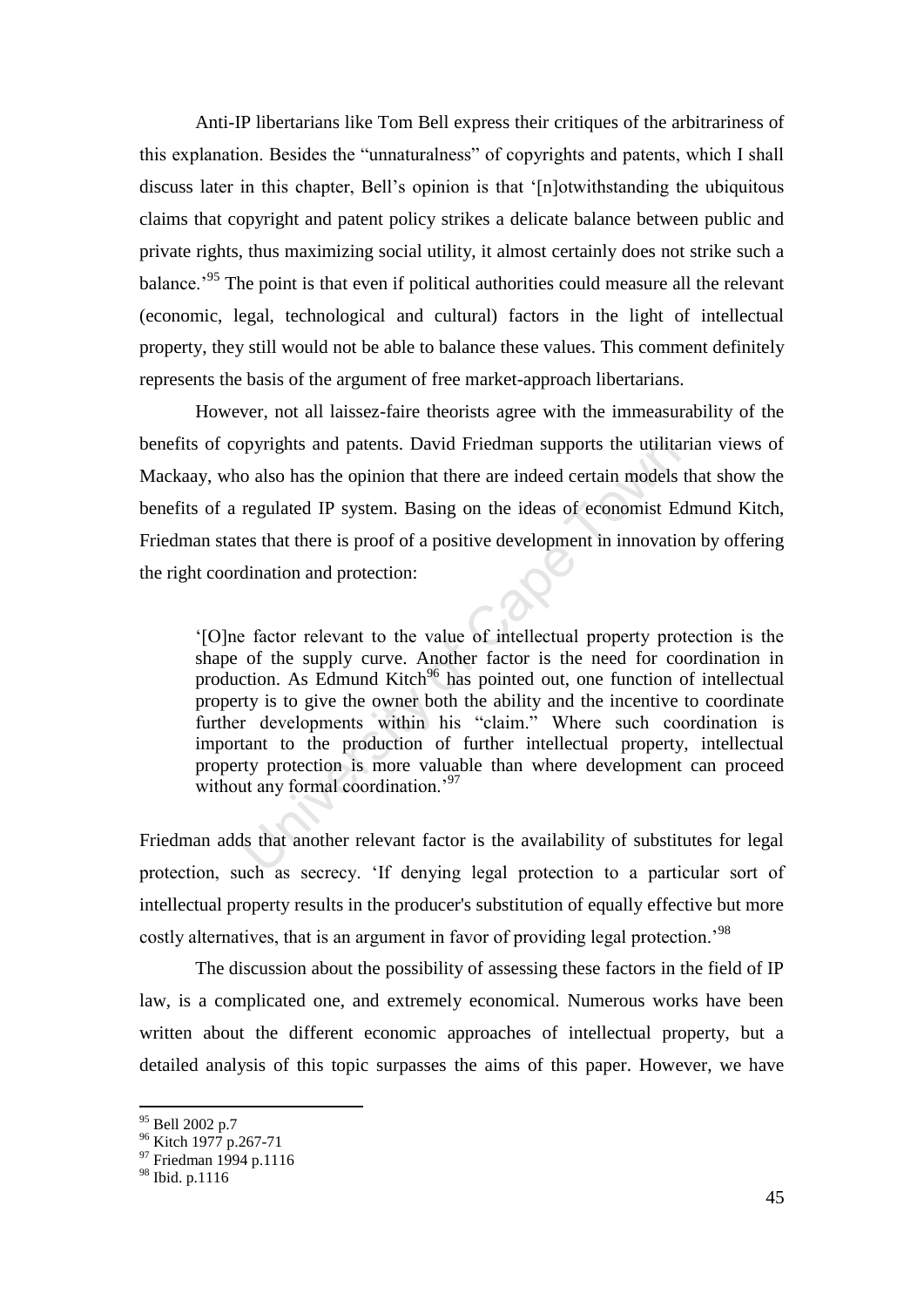noted the basis of the disputes of this particular discussion between libertarians (the difference in belief in innovation and improving welfare without IP protection), and how the utilitarian libertarians advocate a slight sidestep from the pure libertarian idea in order to end up with a result of a fair economy and more prosperity.

### **4.1.2 Monopolies**

There is another aspect that separates the utilitarian libertarians from other laissezfaire theorists, closely related to the topic of the last subparagraph, that I wish to discuss as well. It is the matter of creating "artificial monopolies." With the libertarian body of thought in the back of our minds, it is no surprise that these advocates of free markets see the creating of monopolies by state and law as something extremely antagonistic of the capitalistic view they share. It is a fact that all types of intellectual property have some measure of monopoly in them, since they guarantee exclusivity.

About half of Palmer"s remarks I quoted at the beginning of this chapter address the matter of the created monopoly, through what he calls illegitimate privileges and exclusive rights due to state intervention. Interestingly, Mackaay quite easily downplays this phenomenon by concluding that a patent (the best example for a monopoly) is just one of the elements used in competition. He also bases his views on Kitch's economic research, who's opinion is that the 'ownership of patents is no different than the ownership of any other property right necessary as an input, and that we should no more assume that the owner of a patent is a monopolist than we should assume that the owner of particularly fertile land, especially productive skills, or of an advantageous location is a monopolist.<sup>299</sup> "Clearly an extra value, but not nearly a monopoly," seems to be the utilitarian opinion of Mackaay. Besides that, he explains that for a patent, the benefits in this area work stronger than for a copyright, which is the (reasonable) reason that the term for patent protection is substantially shorter than that of copyright. $100$ II. It is the matter of creating "artificial monopolies." With the thin the back of our minds, it is no surprise that these adverthe creating of monopolies by state and law as somethin of the capitalistic view they share.

Kinsella"s fundamental problem with this type of utilitarian criticism is that the law does not exist for wealth maximization: "rather, the goal is justice – giving each man his due. Even if overall wealth is increased due to IP laws, it does not

<sup>&</sup>lt;sup>99</sup> Kitch 1986 p.33

<sup>&</sup>lt;sup>100</sup> Mackaay 1990 p.905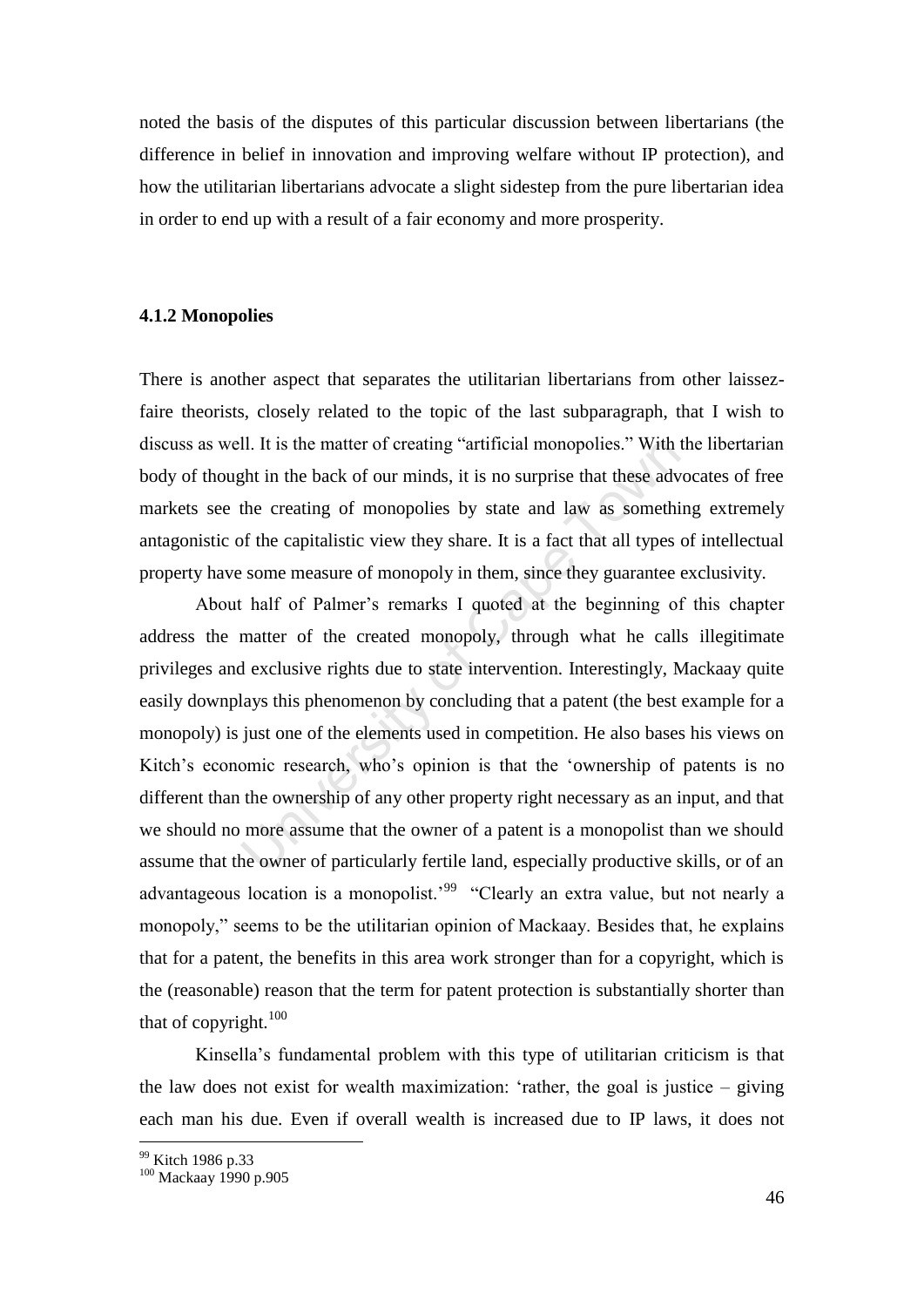follow that this allegedly desirable result justifies the unethical violation of some individuals' rights to use their own property as they see fit.<sup> $101$ </sup> Therefore, in his eyes, whether it creates a full monopoly or not and whether it might or might not practically increase welfare, IP protection creates an unethical and thus unacceptable violation of individual rights.

 In his conclusion, Mackaay stresses that he only disagrees with the first three statements his "opponent" Palmer made (patent and copyright are not the product of an evolutionary process, they have grown out of illegitimate privileges, and they are not species of property rights).<sup>102</sup> The disagreements regarding the evolutionary process and the illegitimate privileges lead to the disputes about (un-)measurable welfare and the possible incentives to stimulate innovation and welfare, as well as the dilemma of an artificially created monopoly. The third point of controversy is one that suits the discussion that will be discussed in the next paragraph; whether (Locke's) natural rights theory is of the same importance in light of libertarianism when it concerns *intellectual* property. The possible incentives to stimulate innovation and welfare,<br>
a artificially created monopoly. The third point of controve<br>
ussion that will be discussed in the next paragraph; whet<br>
theory is of the same importance in lig

# **4.2 Discussing the theory of natural rights**

In chapter 3, I explained how writers have sought and found a way to explain the natural rights theory of liberal founding father John Locke in such a way that it applies to intellectual property as well. I want to clarify once more that Locke himself wrote hardly anything regarding IP rights.

Some of the libertarian natural rights-based proponents of IP have specific views on the issue of *creation*. Ayn Rand, libertarian author of the work *Capitalism, The Unknown Ideal* is a supporter of IP rights and states the natural rights ratio as follows:

"Patents and copyrights are the legal implementation of the base of all property rights: a man"s right to the product of his mind. What the patent and copyright laws acknowledge is the paramount role of mental effort in the production of material values; these laws protect the mind"s contribution in its purest form:

<sup>&</sup>lt;sup>101</sup> Kinsella 2001 p.12

<sup>102</sup> Mackaay 1990 p.907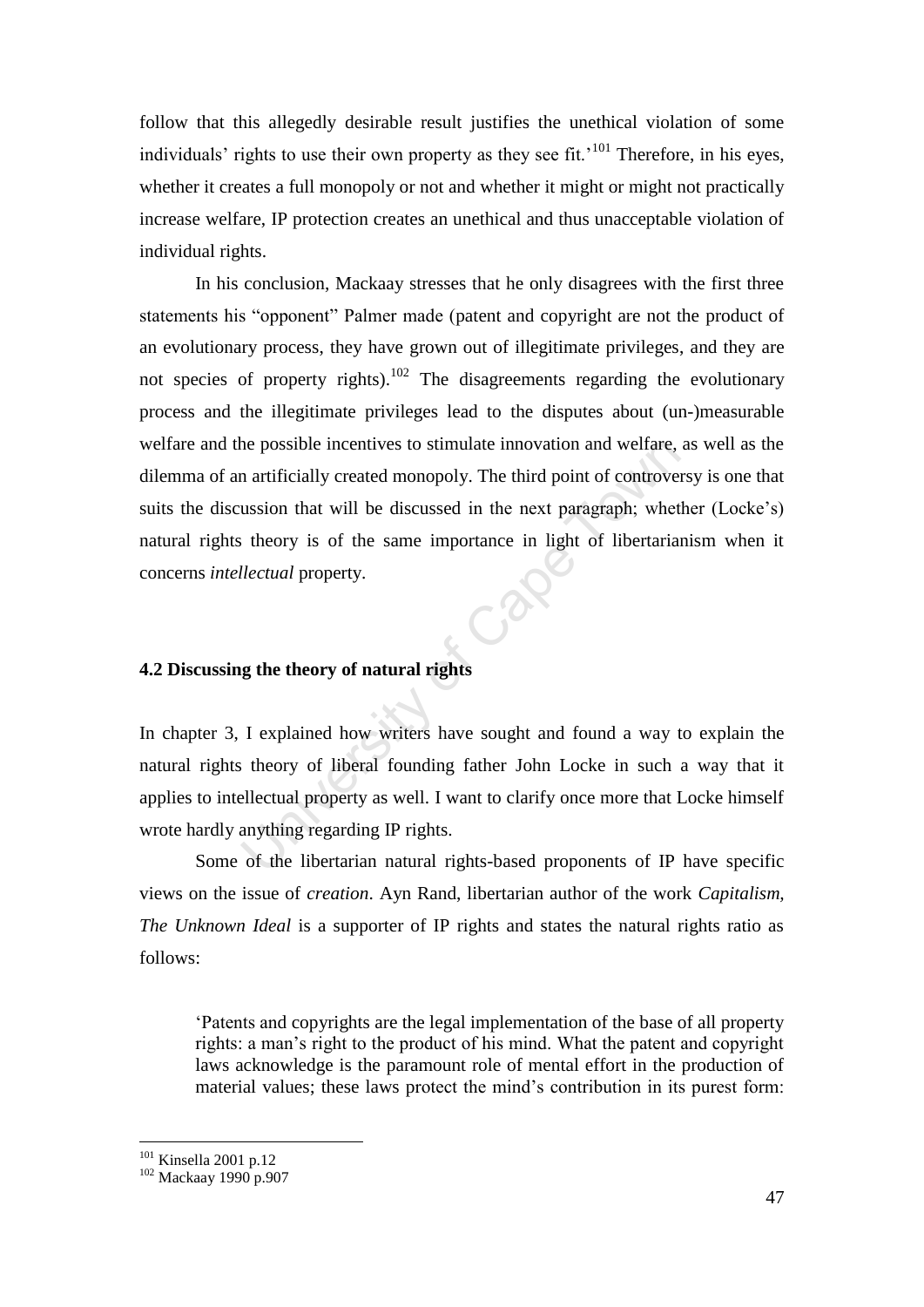the origination of an *idea*. The subject of patents and copyrights is *intellectual* property.'<sup>103</sup>

Legal theorist Epstein is more aloof in his opinion about the connection between (intellectual) property rights and liberty, but he also thinks that "the gulf between property rights in tangibles and property rights in intangibles is far narrower than these theorists [opposing copyrights] believe.<sup> $104$ </sup>

 In *Anarchy, State and Utopia*, Nozick pays some concise but influential attention to the connection between intellectual property and Locke"s famous proviso, which is, briefly stated, the proposition that a person may legitimately acquire property rights by mixing his labor with resources held "in common" only if, after the acquisition, there is enough in common for others.<sup>105</sup> According to Nozick, the correct interpretation of this limitation is that the acquisition of (intellectual) property through labor is legitimate only if other individuals do not suffer any net harm as a result. Fisher explains this terminology: nere is enough in common for others.<sup>105</sup> According to Nozion of this limitation is that the acquisition of (intellectual) promate only if other individuals do not suffer any net harm as this terminology:<br>narm for these pu

"Net harm for these purposes includes such injuries as being left poorer than they would have been under a regime that did not permit the acquisition of property through labor or a constriction of the set of resources available for their use -- but does not include a diminution in their opportunities to acquire property rights in unowned resources by being the first to labor upon them.<sup>106</sup>

So consumers are helped, not hurt, by the assignment of a patent right to an inventor because even though other individuals" access to the invention is undoubtedly limited by this patent, without the efforts of the patent holder, the invention would not have existed at all.

"Nozick contends, however, that fidelity to Locke's theory would mandate two limitations on the inventor's entitlements. First, persons who subsequently invented the same device independently must be permitted to make and sell it. Otherwise the assignment of the patent to the first inventor would leave them worse off. Second, for the same reason, patents should not last longer than, on average, it would have taken someone else to invent the same device had knowledge of the invention not disabled them from inventing it independently. Although Nozick may not have been aware of it, implementation of the first of

<sup>&</sup>lt;sup>103</sup> Rand 1966 p.130

<sup>&</sup>lt;sup>104</sup> Epstein 2004 p.5

 $105$  Locke 1689 chapter V sec. 27

<sup>106</sup> Fisher 2001 p.5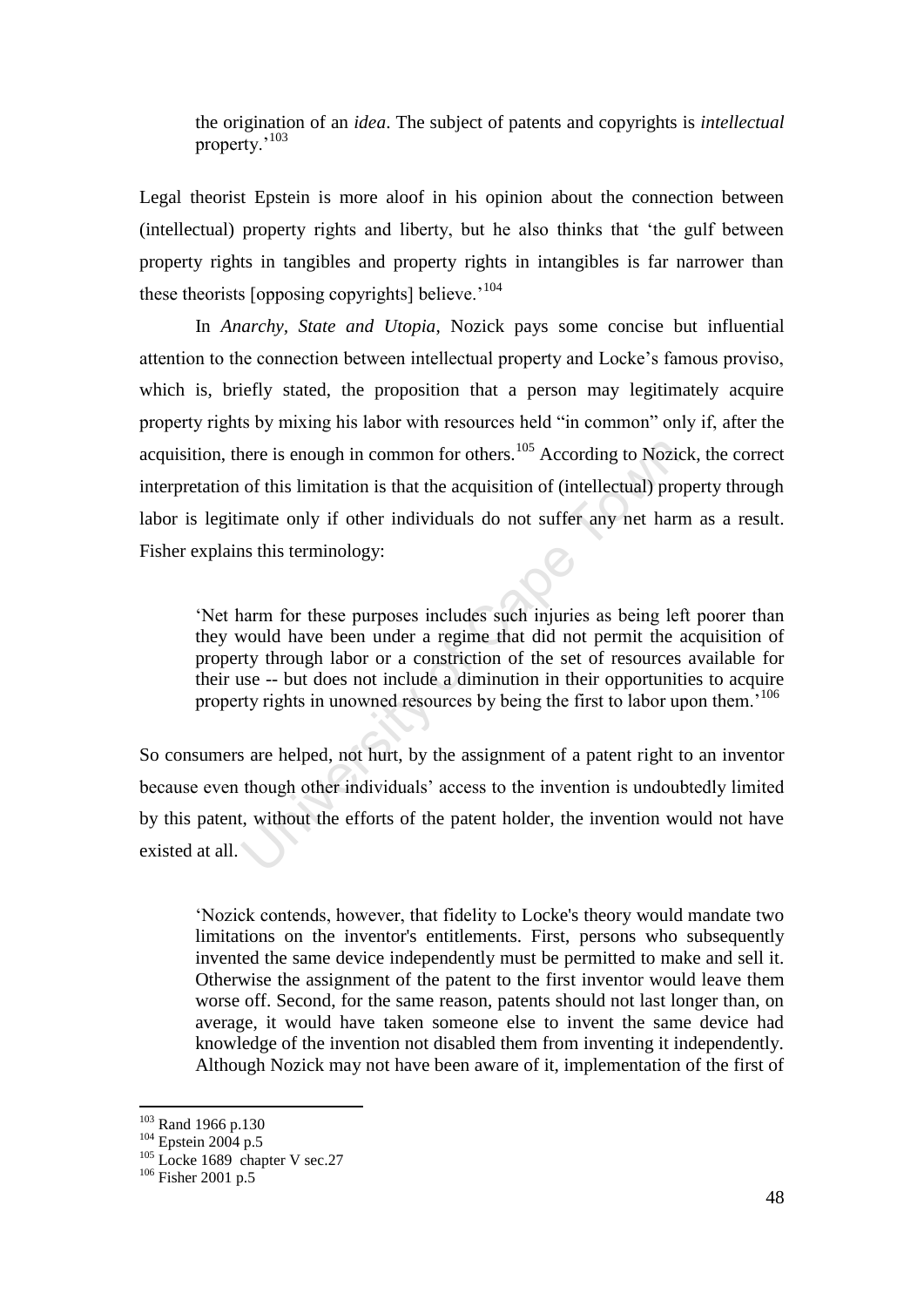these limitations would require a substantial reform of current patent law - which, unlike copyright law, does not contain a safe harbor for persons who dream up the same idea on their own.<sup>'107</sup>

Apparently, Nozick"s direct application of Locke"s proviso contains space for IP rights for two creators "dreaming up" the same work.

Let us take a step back and connect Locke's natural rights theory to copyrights and patents, as I also covered in chapter 3. Briefly, the starting point for advocates of IP rights is that they are justified because 1) a creator owns himself, 2) he owns his labor, and 3) thus, he owns those intellectual properties with which, by dint of these creative acts, he mixes his labor.

No libertarian will disagree with the statement that an individual owns himself and has the freedom to decide the use his own labor, so it is no wonder that the third point is the most controversial aspect. The critics of this justification think that copyright and patent protection actually contradict Locke"s justification of property. While partly referring to Palmer, Bell paid some unambiguous attention to the "unnaturalness" of copyrights and patent rights: ertarian will disagree with the statement that an individual<br>reedom to decide the use his own labor, so it is no wonder<br>most controversial aspect. The critics of this justification<br>referring to Palmer, Bell paid some unamb

"By invoking state power, a copyright or patent owner can impose prior restraint, fines, imprisonment, and confiscation on those engaged in peaceful expression and the quiet enjoyment of their tangible property. Because it thus gags our voices, ties our hands and demolishes our presses, the law of copyrights and patents violates the very rights that Locke defended.<sup>108</sup>

Bell also thinks that, looking at the American system of IP protection, the reasons to support a system of IP rights by itself stand more in utility than natural rights. He argues that the argument for natural rights in copyrights and patents cannot claim the support of the US constitution, judicial interpretation, Locke's theory of property, or the Founders" views of copyrights and patents. "On that evidence I conclude that copyrights and patents represent notable exceptions to the default rule that a free people, resting common law rights and engaging in market transactions, can copy original expressions and novel inventions at will,<sup>109</sup> Bell stresses. The fact that he believes to have proven that the original initiators of the US constitution nowhere defended the clause as a measure necessary to protect the natural rights of authors and

 $107$  Fisher 2001 p.5

<sup>108</sup> Bell 2002 p.4

 $109$  Ibid. p.5-6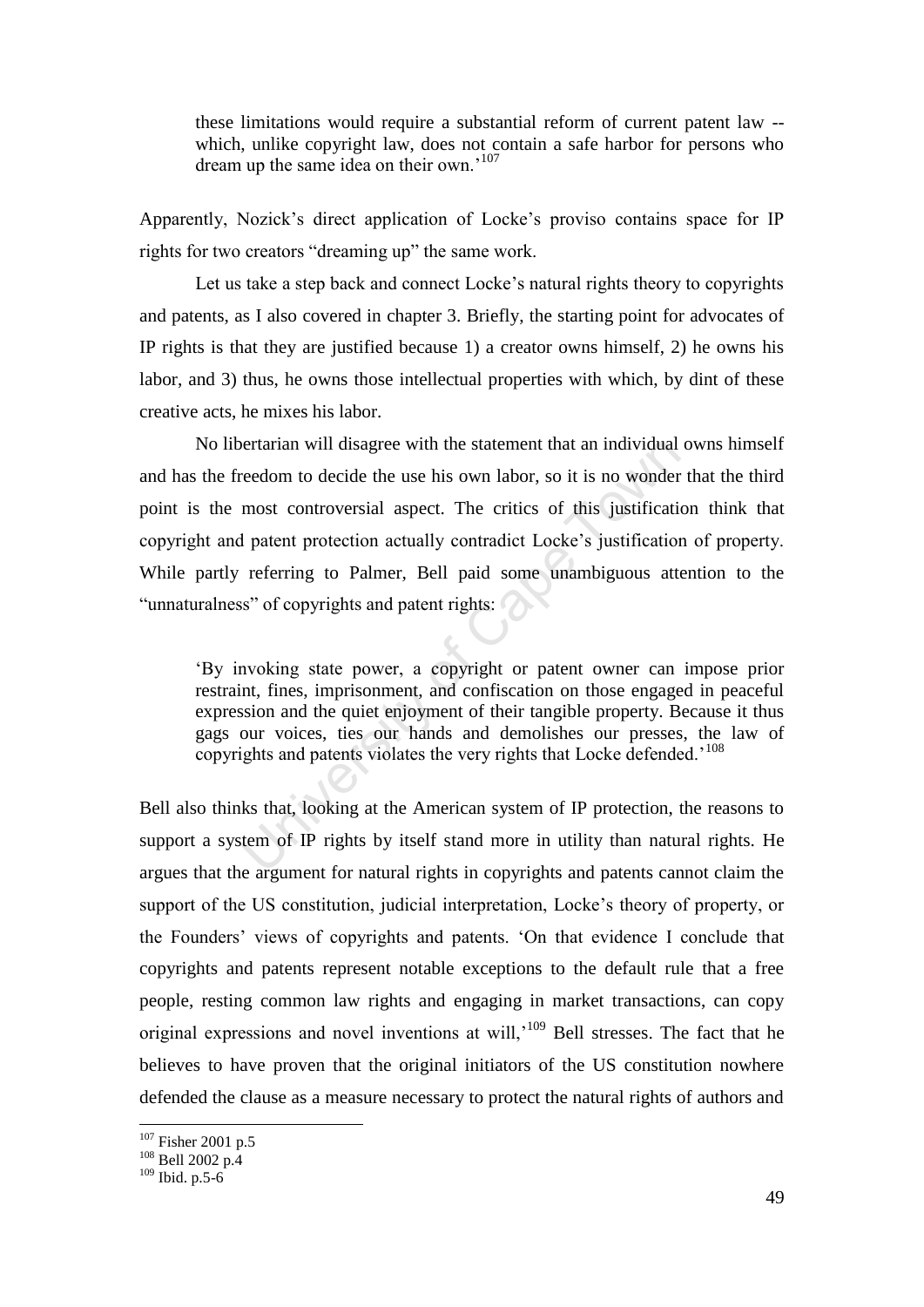inventors, makes Bell convinced of the idea that "copyrights and patents are exceptions to natural rights so extraordinary as to require explicit constitutional authorization.<sup>110</sup>

 Epstein does not agree with this. Firstly, he makes clear that these types of property are the result of pure labor, which, according to Locke"s theory, the creator cannot keep because first possession of a tangible object allows him only to protect the paper on which the draft is written, rather than the draft itself. "Yet by the same token, the author has not taken anything else out of the commons and so does not run into the joint contribution objections that undermine the power of the first possession rule for tangible objects. The only function of legal intervention here is to protect that investment in labor, without any expropriation.<sup> $111$ </sup> I think this is indeed an important remark. However, Epstein makes an even more interesting point regarding the "cultural common" for inspiration and ideas. Obviously, it is not solely the mental activity which creates inventions or art. "All individuals are constantly subject to a wide range of external influences, which enrich their works. (…) [S]ome believe the creation of the copyright monopoly is one of the factors that prevents the proportionate response of return to labor.<sup> $112$ </sup> But according to Epstein, this leaves us with the ridiculous challenge to reason who gets how much credit for the influences that lead to the work or innovation. His answer to this specific challenge is the same as it is in the general case – confession and avoidance: labor, without any expropriation."" I think this is indeed<br>vever, Epstein makes an even more interesting point i<br>mon" for inspiration and ideas. Obviously, it is not sole<br>h creates inventions or art. 'All individuals are

"There is little question that all these influences come to bear on the individual author. But by the same token, it is possible to locate in one person, or a small group of joint authors, the creative spark or hard effort that took these disparate influences and melded them into a coherent work, worthy of our attention. The others with whom the creator works can protect themselves by contract. It thereby gives the entire claim to the one person who has contributed the lion"s share to the finished product, with the precise intention of slighting the indirect contributions of other individuals to this product.<sup>113</sup>

Epstein also assesses how serious the conflict is between copyright and freedom of speech, and finds similarities with the "cultural commons" discussed above. His view is that we deal with a common domain of ordinary speech and language that is outside

 $110$ Bell 2002. p.6

 $111$  Epstein 2004 p.28

 $112$  Ibid. p.29

<sup>113</sup> Ibid. p.29-30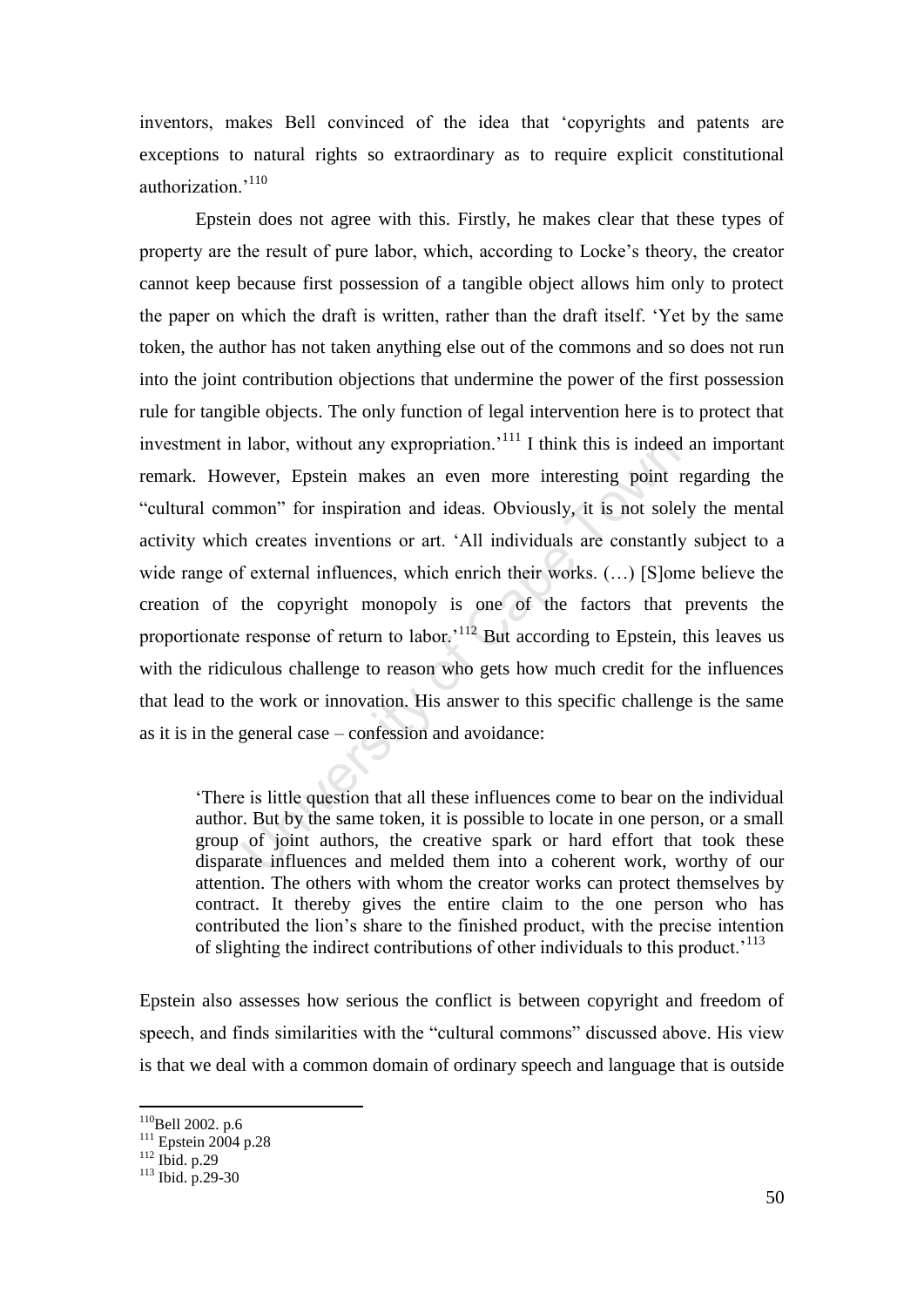the scope of the copyright law, which facilitates creation of writings that are properly subject to protection under the law. "The legal monopoly conferred by a copyright or a patent need not translate itself into an economic monopoly so long as there are close substitutes, as there are for every new popular song that is released.<sup> $114$ </sup> In this field, Epstein"s opinion has close relations to the utilitarian statements regarding monopoly, and its focus on substitutes even rings the "libertarian bell" that the market will settle this competition by itself. Of course, there is a significant difference between songs or musical work (copyrights), and, for example, genetic material (patents). Generally, everyone agrees that the duration for a patent, if any, should be shorter than that of a copyright, but beyond that, there are considerable differences in opinion. Epstein thinks that the problem is well handled by traditional doctrines, but he realizes that there is a group of 'others who think, even more emphatically, quite the opposite.<sup>115</sup>

Epstein"s analysis regarding the sources of creation is also acknowledged by Kinsella. He expresses this by commenting on the work of his "opponent" Rand. Concerning patents, Rand notes that a discovery cannot be patented, only an invention can. She explains this by stressing that discovery identifies a law of nature, a principle or a fact of reality not previously known. "[A discovery] cannot be the exclusive property of the discoverer because: (a) he did not *create* it, and (b) if he cares to make his discovery public, claiming it to be true, he cannot demand that men continue to pursue or practice falsehoods except by his permission.<sup>116</sup> However, Kinsella thinks that a distinction between creation and discovery is ethically irrelevant in defining property rights. "No one creates *matter*; they just manipulate and grapple with it according to physical laws. In this sense, no one really creates *anything*. They merely rearrange matter into new arrangements and patterns.<sup>117</sup> After giving some examples about how people would be ignorant of ways matter can be manipulated and utilized, Kinsella comes to the point where Epstein ends: adopting a limited term for IP rights. This, as opposed to a perpetual right, also requires arbitrary rules. e problem is well handled by traditional doctrines, but he<br>up of 'others who think, even more emphatically, quite the  $\alpha$ <br>n's analysis regarding the sources of creation is also ackr<br>expresses this by commenting on the wo

"No one can seriously maintain that nineteen years for a patent is too short, and twenty-one years too long, any more than the current price for a gallon of milk can be objectively classified as too low or too high. Thus, one problem

<sup>&</sup>lt;sup>114</sup> Epstein 2004 p.30-31

<sup>115</sup> Ibid. p.31

 $116$  Rand 1966 p.130

<sup>&</sup>lt;sup>117</sup> Kinsella 2002 p.24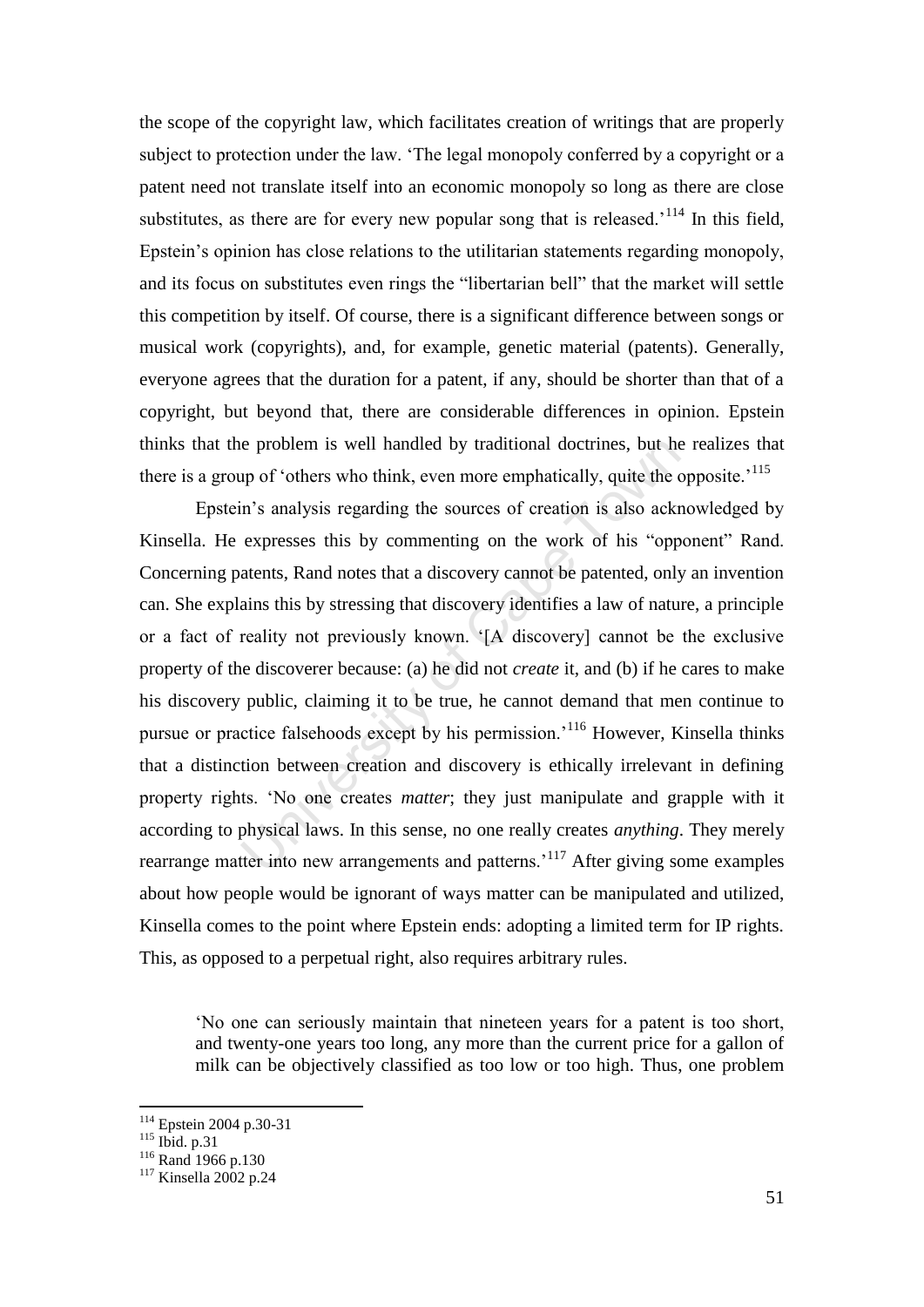with the natural-rights approach to validating IP is that it necessarily involves arbitrary distinctions with respect to what classes of creations deserve protection, and concerning the length of the term of the protection.<sup>118</sup>

Kinsella is clearly correct about the arbitrariness of the validity of a copyright or a patent. Moreover, it is an argument that reminds us of Bell"s aversion to the lack of measurability of the economic benefits of a system of IP rights. The fact that a certain regulation must rely on arbitrary conditions chosen by the state is clearly a reason for many libertarians to disapprove of this regulation.

# **4.3 Discussing scarcity**

As I already made clear while handling the theorists with a utilitarian background, the fundamental idea for the anti-IP libertarians is that property rights are necessary because tangible goods are naturally scarce (as analyzed in chapter 2), unlike ideas. According to the antagonists, scarcity should not be created. "*Prima facie*, therefore, IP law trespasses against or "takes" the property of tangible property owners, by transferring partial ownership to authors and inventors.<sup>119</sup> g scarcity<br>made clear while handling the theorists with a utilitarian ba<br>idea for the anti-IP libertarians is that property rights<br>ble goods are naturally scarce (as analyzed in chapter 2),<br>the antagonists, scarcity should

 What exactly is the relation between scarcity and creation? In a reply to Kinsella in 1995, David Kelley holds that not scarcity, but rather creation is the source of property rights. He thinks that property rights are required to support man"s life by the use of his reason, and that the primary task in this context is to create values that satisfy human needs, rather than relying on what we find in nature:

"The essential basis of property rights lies in the phenomenon of creating value. Scarcity becomes a relevant issue when we consider the use of things in nature, such as land as inputs to the process of creating value. As a general rule, I would say that two conditions are required in order to appropriate things in nature and make them one's property: (1 ) one must put them to some productive use, and (2) that productive use must require exclusive control over them, i.e., the right to exclude. Condition (2) holds only when the resource is scarce. But for things that one has created, such as a new product, one"s act of creation is the source of the right, regardless of scarcity.<sup>120</sup>

<sup>&</sup>lt;sup>118</sup> Kinsella 2002 p.25

<sup>119</sup> Ibid. p.36

<sup>&</sup>lt;sup>120</sup> Kelley 1995 p.13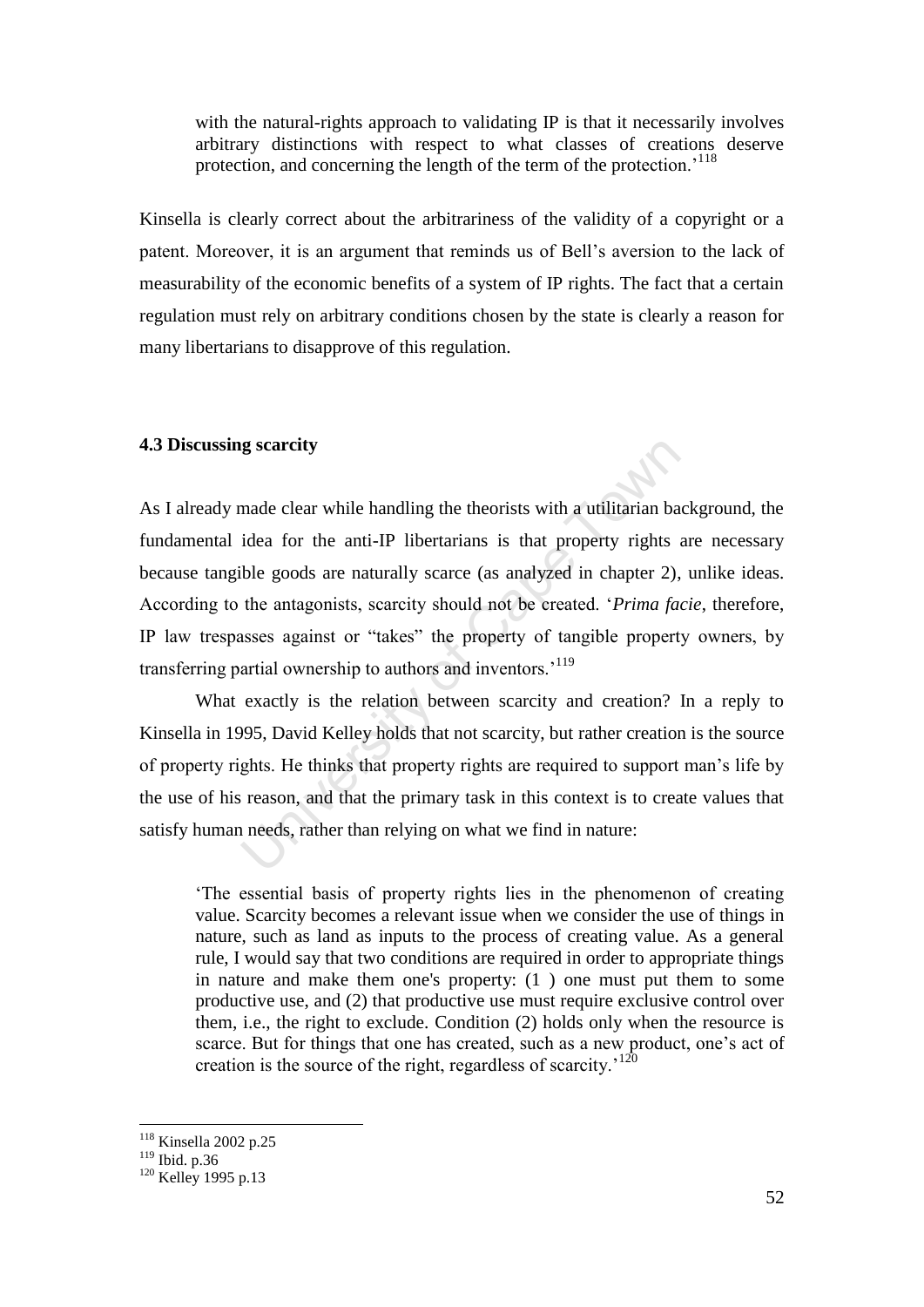Rand and Murray Franck have the same opinion.<sup>121</sup> Nevertheless, Kinsella disagrees and focuses on the first possessor. 'Given scarcity,' he states, 'and the correspondent possibility of conflict in the use of resources, these conflicts are avoided and peace and cooperation are achieved by allocating property rights to such resources.<sup> $122$ </sup> Referring to Hoppe, Kinsella continues:

"For if rules allocating property rights are to serve as objective rules that all can agree upon so as to avoid conflict, they cannot be biased or arbitrary. For this reason, unowned resources come to be owned – homesteaded or appropriated – by the first possessor.<sup>123</sup> The general rule, then, is that ownership of a given scarce resource can be identified by determining who first occupied it. (…) However, "creation" itself does not justify ownership in things; it is neither necessary nor sufficient. One cannot *create* some possibly disputed scarce resource without first using the raw materials used to create the item. But these raw materials are scarce, and either I own them or I do not. If not, then I do not own the resulting product. If I own the inputs, then, by virtue of such ownership, I own the resulting thing in which I transform them<sup>,124</sup>

This takes us back to the basis of property in the libertarian context. To discuss scarcity as Kinsella does, rooting it as the essence of his solution, I get back to Epstein once again. He highlights the problems of first ownership and mixing labor in situations where it is not clear who owns raw materials. First, he thinks it is not right to treat all resources as *res nullius* (things owned by no one) instead of *res commune*  (things that are common property). This raises the problem of distinguishing people who take innocently from those who take in bad faith, and how to handle both of these characters in the correct way. The outcomes, according to Epstein, are unsatisfying and "not the sets of results Locke had hoped to achieve by mixing private labor with commonly owned natural resources. However, it follows inexorably from his description of the initial ownership position.<sup> $125$ </sup> ; it is neither necessary nor sufficient. One cannot *create* is<br>ed scarce resource without first using the raw materials i<br>m. But these raw materials are scarce, and either I own the<br>then I do not own the resulting produ

 Indeed, sidestepping from these problems (treating the gifts of nature as *res nullius*) shifts the system in such a way that every individual can take as much as he pleases. This actually brings up the question of what exactly an individual is required to do in order to become an owner. Epstein asks himself what is of greater

<sup>&</sup>lt;sup>121</sup> See Rand 1966 and Franck 1995

<sup>122</sup> Kinsella 2002 p.36

 $123$  Hoppe 1989 p.142 quoted in Kinsella 2002 p.36

<sup>&</sup>lt;sup>124</sup> Kinsella 2002 p.36-37

<sup>&</sup>lt;sup>125</sup> Epstein 2004 p.18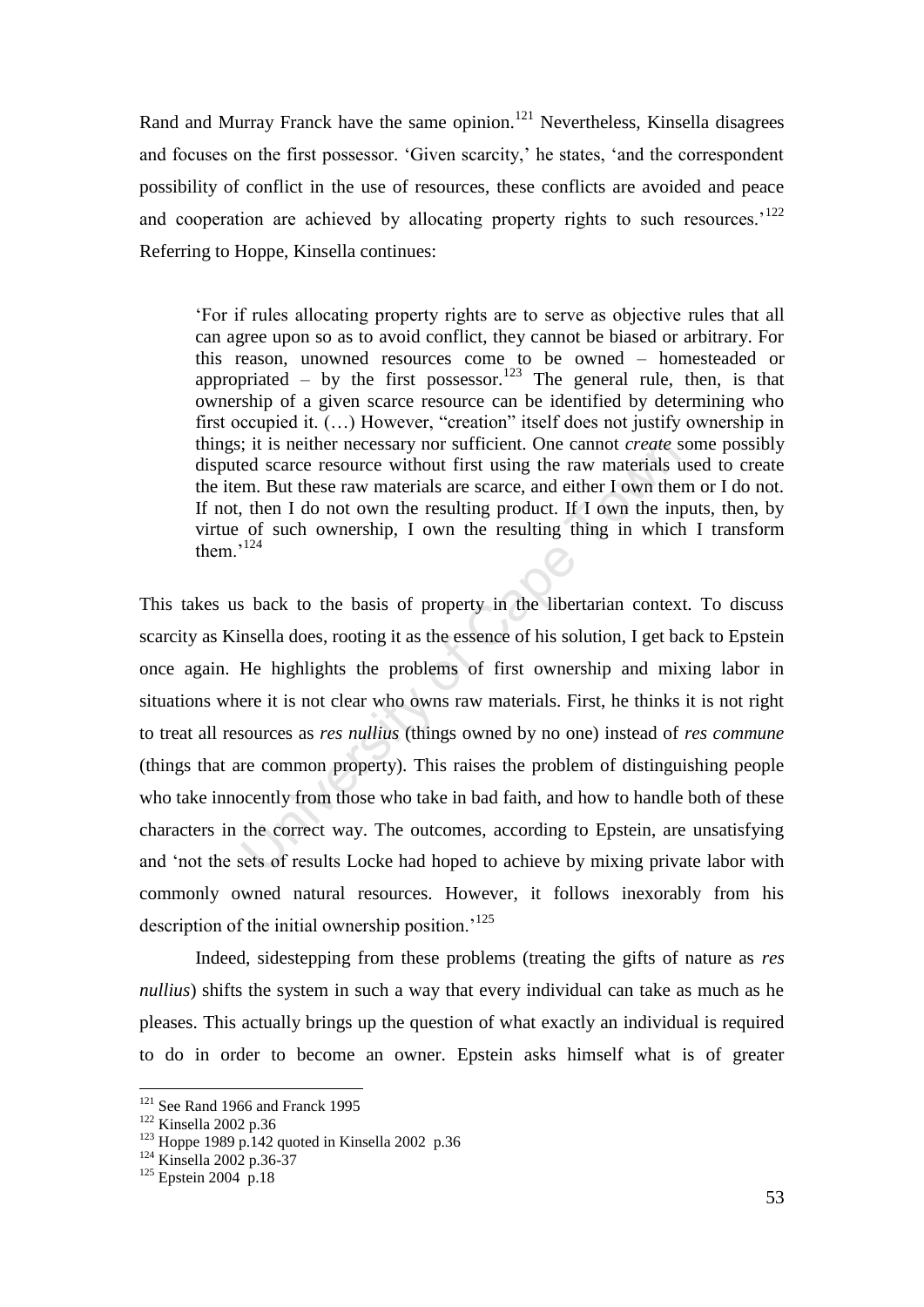importance, and whether the mixing of one's labor is part of appropriation or already the "creating" phase:

"Locke in a sense has it all backwards. The purpose of the first possession rule is to allow for the easy acquisition of material things so that their owners will be in a position to expend labor on them. It makes sense to demand the huge expenditures of labor as a precondition of ownership. Locke only alludes to that erroneous view because he wants to make the pre-existing value of natural resources small relative to the labor used to improve them. That might be true in some cases, but not for all. (…) The movement from *res commune* to *res nullius* escapes the serious objections to the theory of combining labor with external objects, but standing alone it does not answer all questions that the philosophical skeptic can raise relating to the troubled status of private property. $126$ 

This explains how Epstein finds the link between liberty and property that he applies to intellectual property. "There is an unearned increment of talent or wealth that is not deserved under some strong theory of individual moral desert.<sup> $127$ </sup> However, in the opinion of Epstein this is not a big problem, because the general case will be that no one else could mount a claim based on desert either. That is why according to Epstein "[t]he best solution is to develop some cheap rule that allows individuals to mark off property as their own as cheaply as possible.<sup>128</sup> The limitations by law are designed to continue the process of creating long-term social improvement by sensible incremental modifications of a system of property rights, and not to challenge the legitimacy of liberty or private property, or to set these two in opposition to each other.<sup>129</sup> how Epstein finds the link between liberty and property the<br>property. There is an unearned increment of talent or wear<br>er some strong theory of individual moral desert.<sup>127</sup> Ho<br>stein this is not a big problem, because the

 Paul Cwik, who expressed his criticism of Kinsella"s statements in 2008, supports Epstein with regard to the disagreement with Kinsella"s scarcity-doctrine. Cwik questions whether IP rights fit into a system of Austrian Economics, and answers affirmatively. He especially disagrees with Kinsella"s belief that his approach is a correct interpretation of Rothbard"s findings, as Cwik stresses that the correct interpretation of Rothbard"s *The Ethics of Liberty* sees that there is most certainly

<sup>126</sup> Epstein 2004 p.20-21

 $127 \text{ }\frac{1}{25}$  Ibid. p.25

 $128$  Ibid. p.25

<sup>129</sup> Ibid. p.26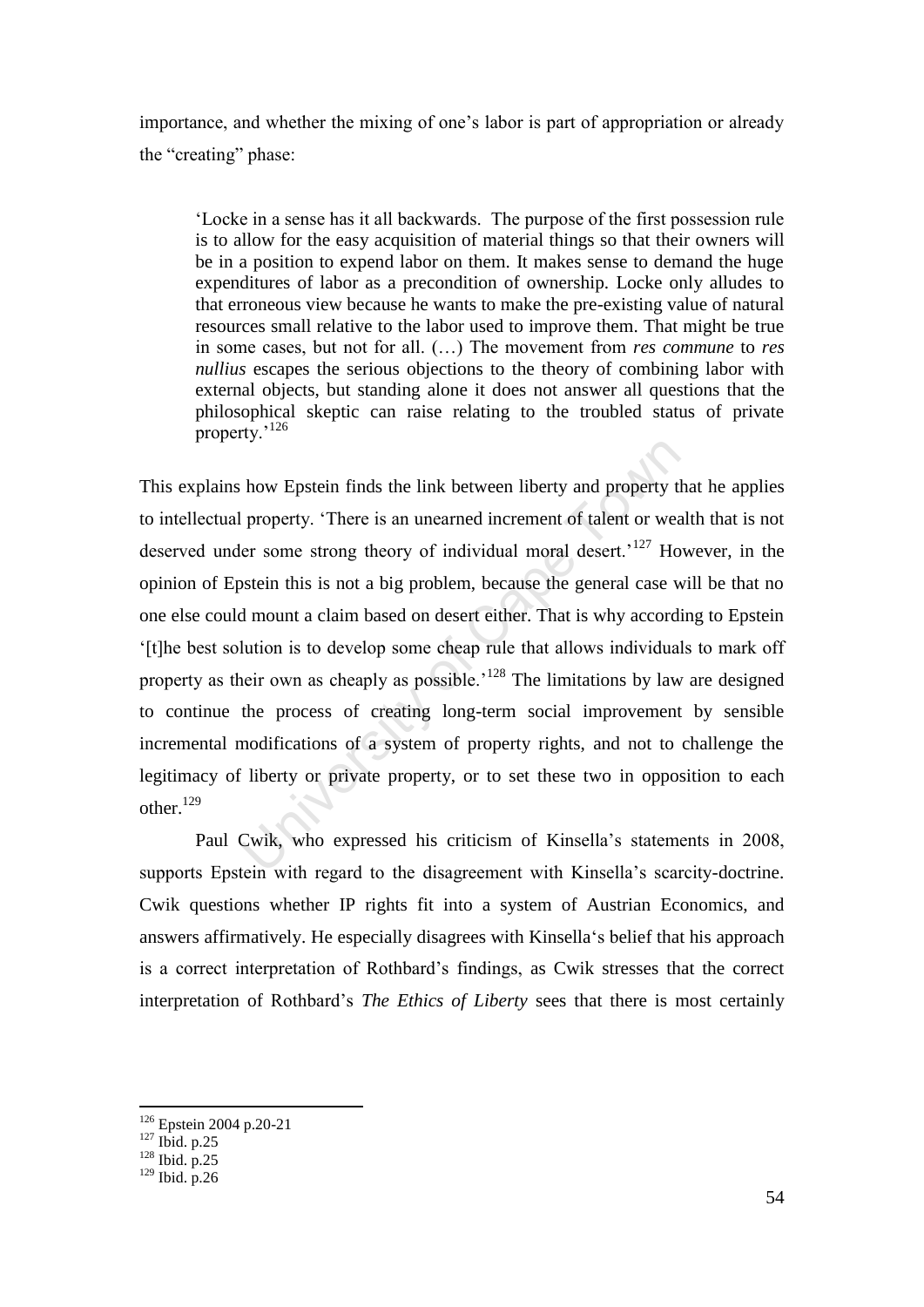room for IP rights in Austrian Economics.<sup>130</sup> His conclusion is that IP rights would benefit the society pursued by libertarians:

"Rights are designed to reduce conflict and without IP rights some may perceive the copiers of another work as parasites and things could turn nasty. Austrian economists have been at the vanguard on tissues such as privatizing the commons, creating private companies to provide public goods, and creating property rights to solve problems of externalities. (…) It is up to us to apply the same techniques that we have successfully used in the past.<sup> $131$ </sup>

The complexity of this thesis is made clear by the way in which libertarians argue about the explanations of well-established founders of the libertarian body of thought. In the end, it seems that while the proponents of IP rights take a small step back from their downright laissez-faire ideas, they are able to express an underpinned opinion about why IP rights are fair, or at least, not unfair. I wish to conclude this chapter by highlighting the way that Epstein acknowledges the friction, but finds himself able to rest with the compromise:

"Quite simply, any system of property imposes heavy costs of exclusion. However, these costs can only be eliminated by adopting some system of collective ownership that for its part imposes heavy costs of governance. The only choice that we have is to pick the lesser of two evils. There is no magic solution for liberty or property that creates benefits without dislocations. But once we recognize that trade-offs are an inescapable feature of social activity, we could conclude that a sensible system of copyrights is not such a bad tradeoff after all.'<sup>132</sup> seems that while the proponents of IP rights take a small s<br>the laissez-faire ideas, they are able to express an underpi<br>rights are fair, or at least, not unfair. I wish to conclude th<br>he way that Epstein acknowledges the

### **4.4 Conclusion**

Libertarians have diverse opinions about how intellectual property fits into a free market-society. Three distinct groups are relevant when it comes to IP rights from a laissez-faire perspective: utilitarians, natural rights theorists and antagonists.

 The utilitarians focus on rewarding inventors by offering exclusivity against third parties in order to improve innovation, and have the opinion that the effect of this is demonstrably positive. Antagonists disagree and think that the arbitrariness and

 $130$  Cwik 2008 p.17

 $^{131}$  Cwik 2008 p.17

 $132$  Epstein 2004 p.38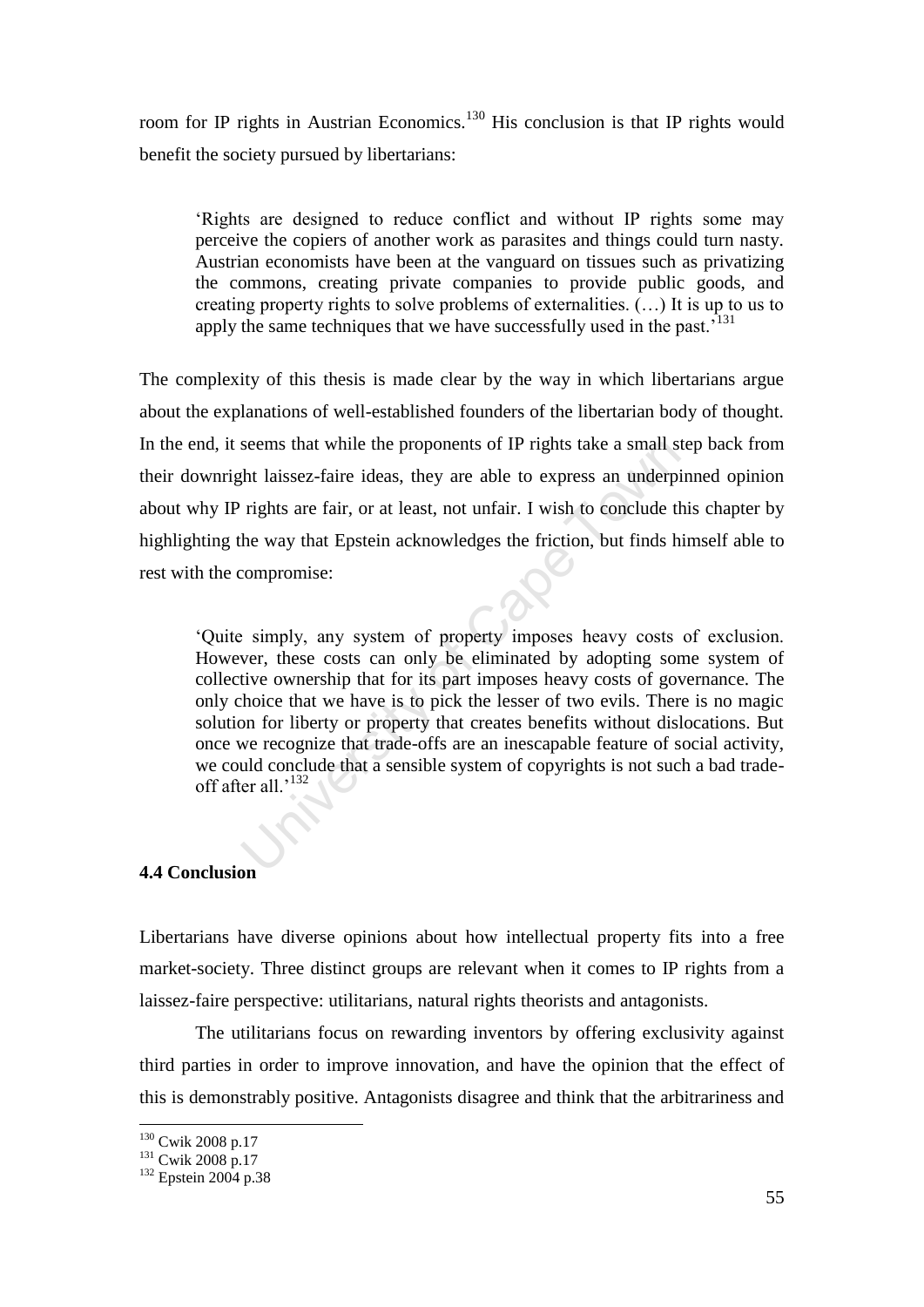lack of measurability are reason enough not to protect patents and copyrights with simulated rights. When it comes to the doctrine of using contracts to protect works, both parties agree about the inability to protect creations in such a way. The difference is that utilitarian"s think this is a problem with regard to innovation and prosperity, while antagonists have the view that this is harmless. Concerning the fact that the antagonists state that the artificial monopolies are unacceptable because they are illegitimate privileges due to state intervention, utilitarians remark that a copyright or patent is only one aspect of competition and is therefore limited in influence. This will not convince antagonists, since one of their most fundamental statements in this area is that the law exists not for wealth maximization, but rather only for justice.

 The dispute between natural rights theorist and antagonists goes back to property, scarcity and creation. Locke"s proviso is being interpreted so that one owns the intellectual property one creates, because one owns himself and his labor. Antagonists claim that the outcome actually contradicts Locke"s justification of property, and that IP rights are exceptions to the free society. Whether purely based on Locke"s thoughts or not, natural rights theorists realize that society"s "common pool" of resources demands for a compromise that exists in an IP rights system. Again, arbitrariness is one of the main complaints regarding this solution and is deemed unacceptable by the antagonists, who heavily disagree with the statement that creation is a source of property rights. They consider natural scarcity the one and only basis for property, but in the end there are many pertinent views that negate this rationale. lispute between natural rights theorist and antagonists<br>city and creation. Locke's proviso is being interpreted so tal property one creates, because one owns himself at<br>claim that the outcome actually contradicts Locke's j

 In my opinion, the view on resources in a *res commune* way (rather than *res nullius*) is a valid one that actually makes the plea for compromise the most deliberate and adjective argument I have discussed in this chapter.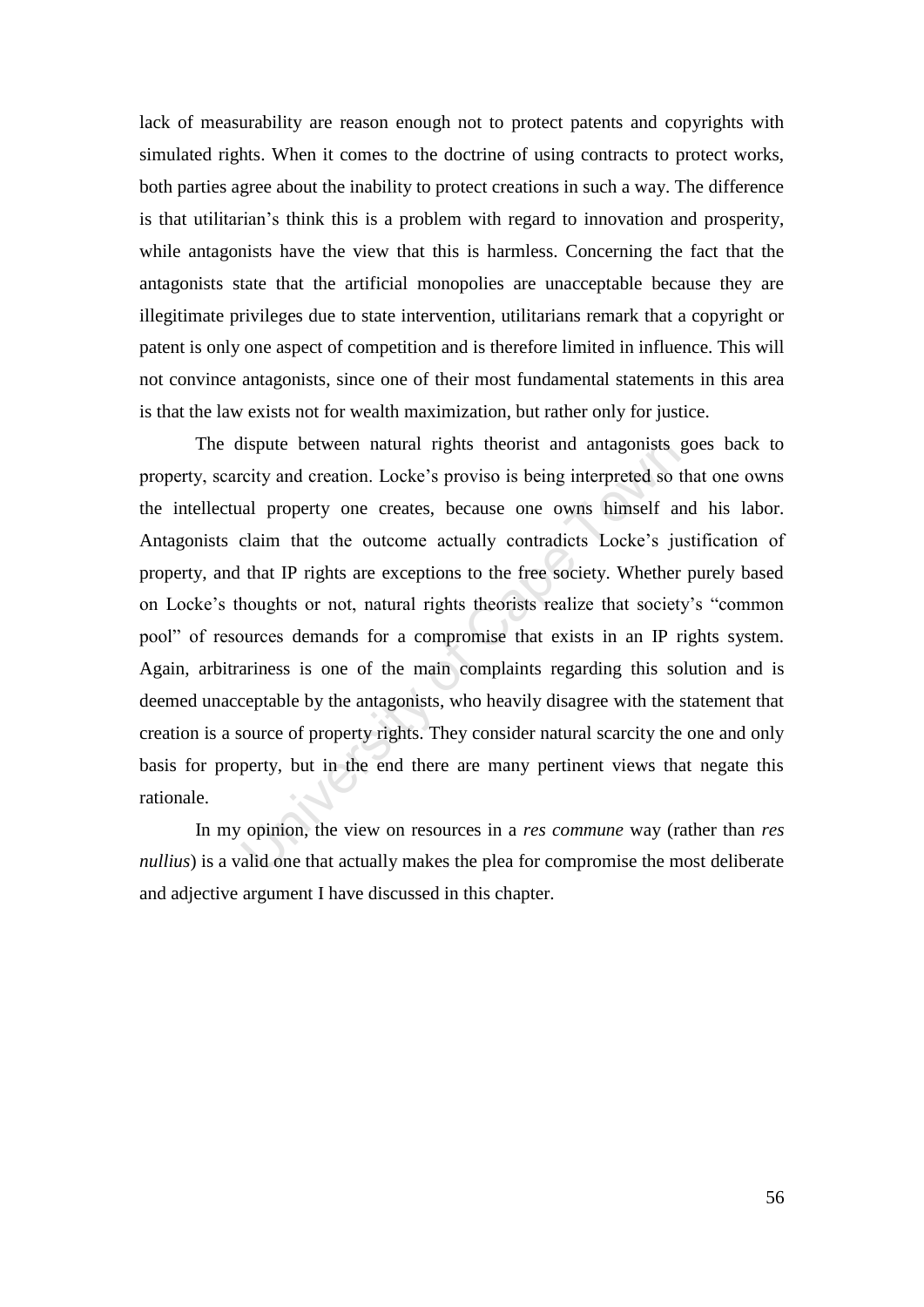### **5 Criticism of libertarians and their views on intellectual property**

When it comes to intellectual property rights, libertarians clearly debate much amongst themselves. However, in this last chapter, I wish to take the comparison of views one step further. With regard to both the general libertarian idea and their vision on IP laws, there are critics that can be considered as liberal who have interesting comments on libertarians while still sincerely respecting individual freedom.

I will especially discuss the body of thought of John Rawls concerning disagreements with the libertarian view in general. To further the discussion about intellectual property, I will mainly pay attention to theorists Lawrence Lessig and James Boyle, both IP experts with a possible solution for the complicated discussion regarding IP rights in our modern society.

# **5.1 The Rawlsian disagreement**

Nozick"s work *Anarchy, State and Utopia* appears to be of great fundamental importance to the opinions discussed in the previous chapters. An interesting fact is that this writing is partly an answer to the groundbreaking work of liberal theorist John Rawls: *A Theory of Justice*, first published in 1971. In light of this thesis, the form of criticism on libertarianism based on Rawls liberal views is a relevant one, since Rawlsians consider liberty to be the primary aim of the political system, but believe that libertarians underestimate the inequality caused by a (complete) free market society. both IP experts with a possible solution for the complicat<br>ights in our modern society.<br>Islam disagreement<br>The Town of Cape Towns of The Operational Sian disagreement<br>of the opinions discussed in the previous chapters. An

An impressive number of writers carried out parallel studies comparing the ideas of Nozick and Rawls. An important one is Will Kymlicka, writer of the in 1990 released work *Contemporary Political Philosophy,* in which he clearly supports Rawls' theory which can be described as "justice as fairness." Rawls bases his theory on the two pillars that together should lead to this fairness: the principle of equal liberty and the difference principle.<sup>133</sup> Rawls agrees with Nozick that liberty is an important aspect of a fair society, but he does not support the extreme way in which Nozick thinks individual liberty should be respected and untouched no matter what.

<sup>&</sup>lt;sup>133</sup> Rawls 1999 p.xii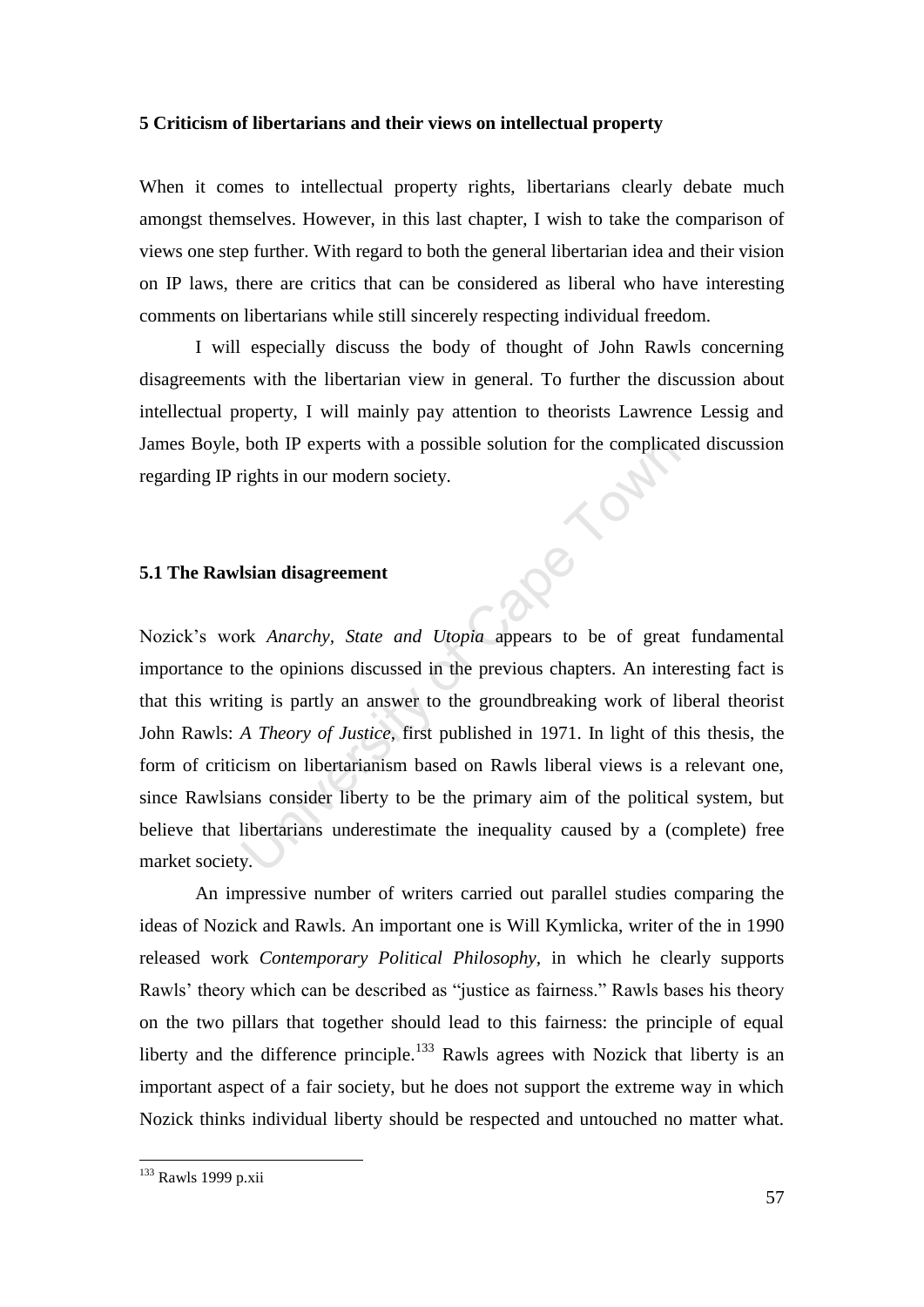As we have discussed earlier, according to Nozick, every individual is entitled to the goods he currently possesses, and the goods should be distributed in a free market through free and voluntarily exchanges. Everyone should be allowed to use their own possessions in whatever manner they wish, as long as he practices this without intervention of third parties. Besides this, people own themselves, and every individual should be seen as an "end," and not as a "mean" for other ends without their consent. Taxation is the main example of individuals as means.

Why does Rawls think that this does not lead to justice as fairness, and what are the grounds for his view that the state has rights over at least a portion of individuals" goods and the distribution thereof? Kymlicka supports the opinion of liberals. He states that taxation removes undeserved disadvantages in people"s circumstances, and that it is fair to provide limits on the way resources can be transferred. A taxation scheme is a proper way of continuing to mitigate the effects of undeserved natural disadvantages after that initial distribution, in order to implement  $a$  more general right to a fair go in life.<sup> $134$ </sup> This Rawlsian idea does not agree with Nozick"s notion that individuals have "absolute rights" over goods they acquired through free exchanges. Liberals refer to the fact that obviously a person did not choose their natural limitations to pursue prosperity, and for that reason they should not suffer because of it. In the end, for whatever reason, a person might be unable to produce or generate his own food (a lack of earning power<sup>135</sup>), which without a doubt leads to suffering. states that taxation removes undeserved disadvantages<br>s, and that it is fair to provide limits on the way reso<br>taxation scheme is a proper way of continuing to mitigate<br>atural disadvantages after that initial distribution,

Nozick"s argument of "self-ownership" generates friction with Rawls principle of difference, because he advocates a transfer of a production (made by an individual using his talents) to others. However, Rawls" "justice as fairness" theory claims to respect these talents and its owner, but because the distribution of talent is a matter of luck, disadvantaged people have a legitimate claim on those with advantages, and vice versa, the advantaged have a moral obligation to the disadvantaged:

"Liberals accept that I am the legitimate possessor of my talents, and that I am free to use them in accordance with my chosen projects. However, liberals say that because it is a matter of brute luck that people have the talents they do,

<sup>134</sup> Kymlicka 1990 p.102  $135$  Ibid. p.101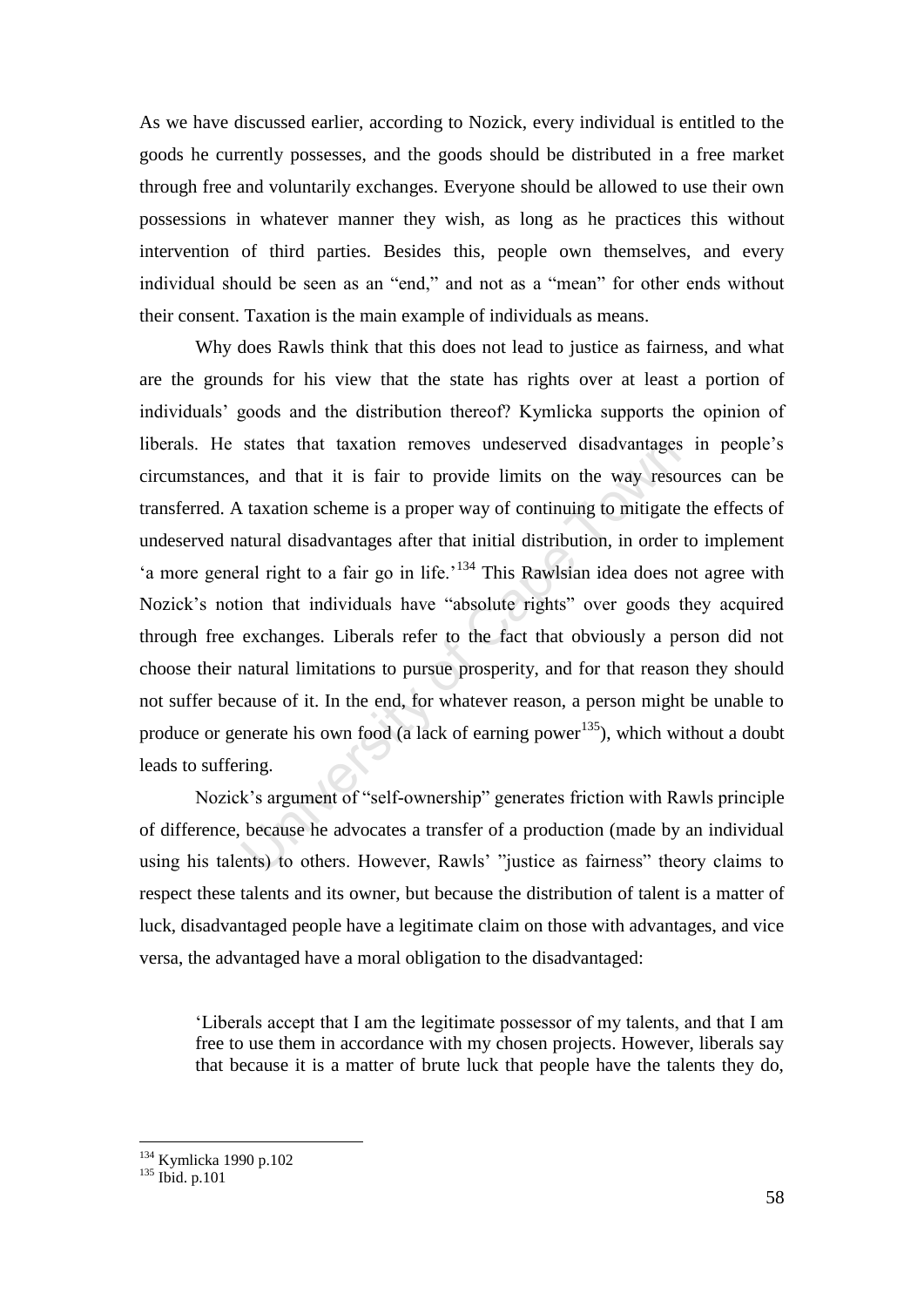their rights over their talents do not include the right to accrue unequal rewards from the exercise of those talents.<sup>136</sup>

Rawls thinks that his "justice as fairness" can be reached by finding a basis for public agreement, by finding a way of organizing familiar ideas and principles into a conception of political justice that expresses those ideas and principles in a slightly different way than before:

"Justice as fairness tries to do this by using a fundamental organizing idea within which all ideas and principles can be systematically connected and related. This fundamental idea is that of a society as a fair system of social cooperation between free and equal persons viewed as fully cooperating members of society over a complete life.<sup>'137</sup>

Applied to individuals, Rawls" principle of fairness states that "a person is required to do his part as defined by the rules of an institution when two conditions are met: the institution is just (or fair; it fulfills the requirements of his two principles) and one has voluntarily accepted the benefits of the arrangements or taken advantage of the opportunities it offers to further one's interests.'<sup>138</sup>

I sense a similarity with Mises" opinion about the government as mentioned in the first chapter of this thesis. Individuals can limit their liberty and end up in consent with people who voluntarily restrict their powers and allow others to make decisions that influence their lives. However, the libertarian view is that this agreement cannot be established by coercion, but only in a free market. dividuals, Rawls' principle lite.<sup>7157</sup><br>dividuals, Rawls' principle of fairness states that 'a person<br>defined by the rules of an institution when two condition<br>ust (or fair; it fulfills the requirements of his two principl

 In his article on (intellectual) property, Epstein compares Rawls and Locke, and states that, according to the Rawlsian view on fairness and redistribution, it "takes a good deal of confidence to believe that we have a strong knowledge of the determinants of individual success.<sup> $139$ </sup> According to the finding that we do not allow individuals to make gifts of what they have created, even to their loved ones, Epstein concludes the following:

"[T]he argument has shifted, at least in part, from justice in the acquisition of liberty and property to justice in transfer. (…) If people do not own their own

<sup>136</sup> Kymlicka 1990 p.105

 $137$  Rawls 1996, p.9

<sup>&</sup>lt;sup>138</sup> Rawls 1971 p.111-112

<sup>&</sup>lt;sup>139</sup> Epstein 2004 p.8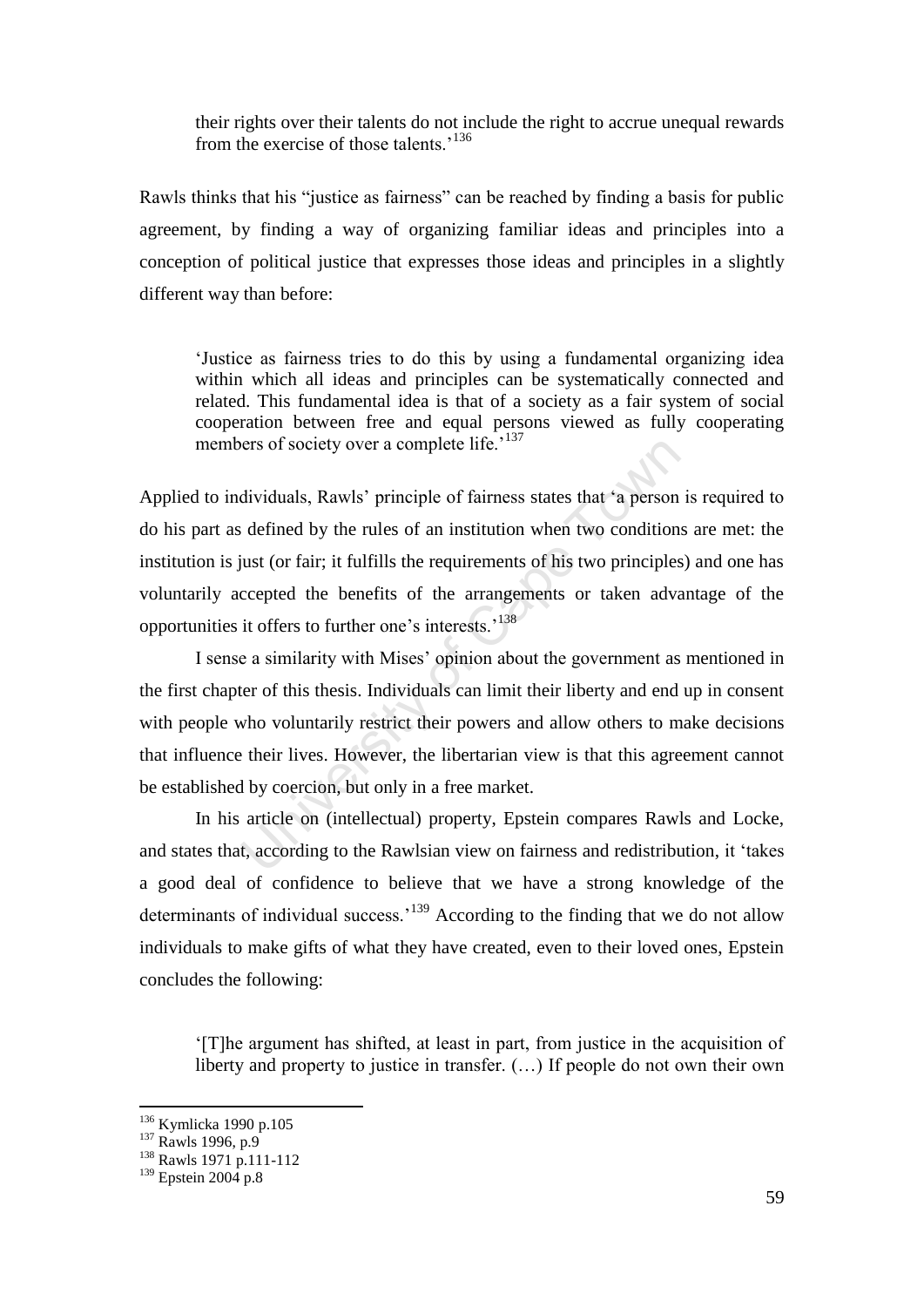talents, they cannot transfer the fruits of their labor to anyone else either, or so it would appear. (…) If I do not deserve the fruits of my labor, genetic endowments and parental assistance, then who does? $140$ 

A way to link the general views to the function of IP rights is to assess the (possible) effects of IP law on society. In an contribution to a symposium on intellectual property and its function for social justice, Anupam Chander and Madhavi Sunder ask if the libertarian vision of Nozick is "in ascendance in intellectual property, overshadowing Rawls's egalitarianism,  $141$  and find the answer is no. A legal regime might be created for one purpose (IP for instrumental reasons), but that should not mean that the implications for all other purposes should be ignored. They argue that the view that intellectual property law seeks to solve a fundamental problem of information economics makes the proponents of the original view single minded: "to incentivize the production of information.<sup> $142$ </sup> Chander and Sunder argue that the view is too narrow, and therefore the Rawlsian approach is more suitable because (1) understanding intellectual property's impact on a variety of social values helps us restrain maximalist intellectual property demands; (2) relying on the tax and welfare systems to remedy any resulting distributional deficiencies is unrealistic; (3) the raison d'etre of Western intellectual property laws is not necessarily globally scalable because of varying capacities to innovate; (4) we must attend to the kind of innovation that law spurs (for example, does the existing regime adequately incentivize the discovery of treatments for poor people's diseases?); and (5) we can best understand fair use doctrine not just as market failure but as an important component of free speech.<sup>143</sup> is intellectual property law seeks to solve a fundamenta<br>conomics makes the proponents of the original view single<br>e production of information.<sup>142</sup> Chander and Sunder argue<br>y, and therefore the Rawlsian approach is more s

 The discussion between Rawlsians and libertarians seems to come down to certain aspects that we have discovered in dialogues earlier in this paper. The (possibility of having) knowledge of the determinations of individual success combined with the admissibility of welfare-redistribution on these grounds is an important issue that Epstein points out. Besides that, we seem to return to the discussion of the measurability of benefits of IP rights in different economic and

<sup>&</sup>lt;sup>140</sup> Epstein 2004 p.8-9

 $141$  Chander & Sunder 2007 p.564

<sup>&</sup>lt;sup>142</sup> Ibid. p.573-574

<sup>&</sup>lt;sup>143</sup> See Chander & Sunder 2007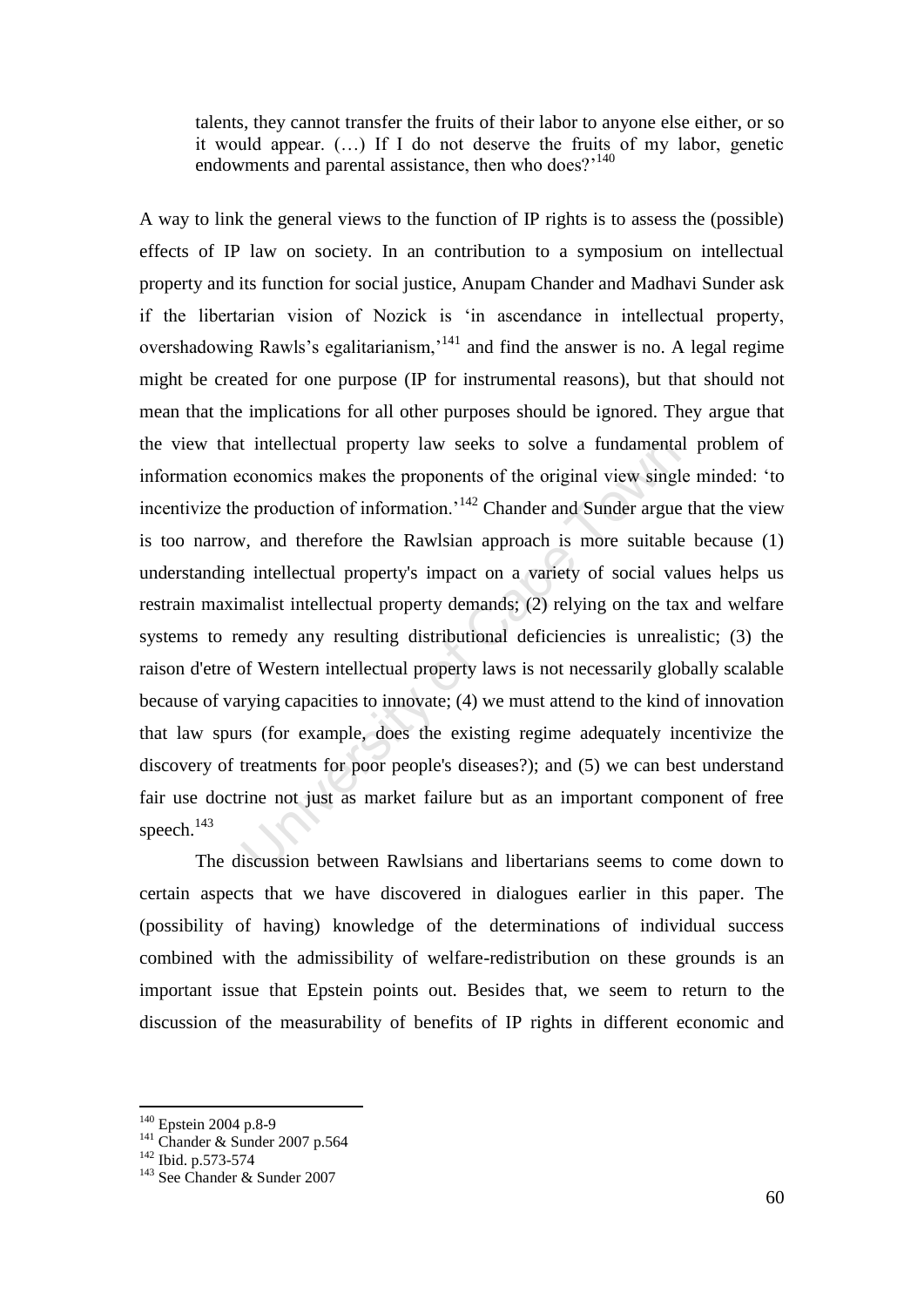social fields (like I mentioned before in the discussion with Chicagoans regarding private property), where both parties have diverse ideas about fairness and equality.

# **5.2 Different approaches to intellectual property**

Over the last decade, a group of theorists have developed a new, interesting approach to copyrights in a modern society. Its advocates believe that copyrights developed in such a way that we have ended up with an "extreme" IP system that has lost sight of its original goal. These legal theorists have the opinion that because of the complicated system and strict control of copyright, society misses opportunities in the development of culture and creativity (which is one of the goals of IP rights in the first place). Lawrence Lessig is one of these writers. He is the founder of a non-profit organization called *Creative Commons*, whose goal is to "increase the amount of creativity (cultural, educational, and scientific content) in "the commons" – the body of work that is available to the public for free and legal sharing, use, repurposing, and remixing. $144$ 

Lessig, who is known as a liberal, makes clear that he is not against intellectual property. He rather believes that the end does not justify the means anymore: "[I]ntellectual property is good. I am in favour of it. Why are we pro-IP? Copyright is essential to the creative process. I am wildly on the side of pro-IP, and piracy is bad. Is that clear? IP is good; piracy is bad. But here is that really innovative suggestion: so too is war bad.<sup> $145$ </sup> Lessig refers to the "war on piracy" that is going on in the field of his specialization: software and internet. He argues that society needs a balanced IP policy again: by stem and strict control of copyright, society misses oppor<br>of culture and creativity (which is one of the goals of IP<br>awrence Lessig is one of these writers. He is the founder o<br>called *Creative Commons*, whose goal is

"A sensible policy (…) could be a balanced policy. For most of our history, both copyright and patent policies were balanced in just this sense. But we as a culture have lost this sense of balance. We have lost the critical eye that helps us see the difference between truth and extremism. A certain property fundamentalism, having no connection to our tradition, now reigns in this culture – bizarrely, and with consequences more grave to the spread of ideas and culture than almost any other single policy decision that we as a democracy will make.'

<sup>&</sup>lt;sup>144</sup> 'What is CC?' available at http://creativecommons.org/about/what-is-cc <sup>145</sup> Lessig 2007 p.42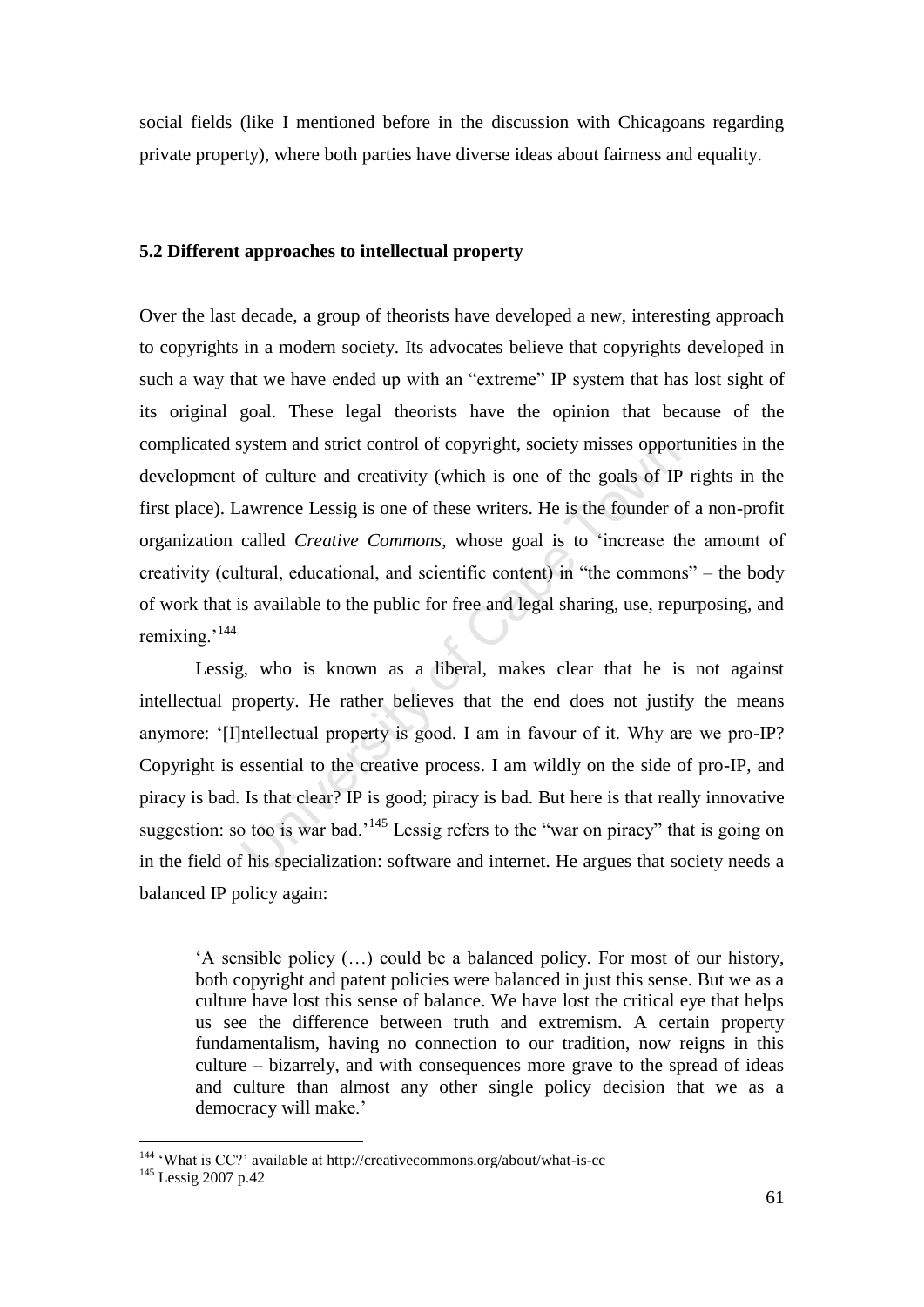In his attempts to explain how this extremism blocks culture, Lessig often draws a parallel with the use of text; words and language. In contemporary society, a teacher of English literature is allowed to take two famous pieces of texts and tell the children to mix them together and write an essay from them (freedom of text). However, the teacher is not allowed to do the same thing with the artwork of George Lucas and Hitchcock, because it is called piracy. 'We cannot begin to teach this literacy in our schools, so the capacity, the potential, is destroyed because we call it illegal. That is the critical point.'<sup>146</sup>

The comparison with text and words, which are completely in "the public domain," reminds us of Epstein"s words that are quoted in chapter 4. In the end, everything has its own source, which makes it impossible to track down all the different influences of a mix, and allocate percentages of influence, and thus credit, to the sources. Acknowledging this, through Creative Commons, advocates of this form of open sourcing want to achieve "creative pools" from which everybody can use whatever pleases him, as long as his creation also will be made available in the pool. The creator can assemble his own package of IP rights, so it is not necessarily "thrown" in the pool for everyone to do as he pleases with it. Another aim of the open source-idea is a more understandable description of the rights, so that a lay person knows what to expect. The system produces a license that comes in three separate layers: as its own source, which makes it impossible to track<br>
ences of a mix, and allocate percentages of influence, and<br>
Acknowledging this, through Creative Commons, advocate<br>
cing want to achieve "creative pools" from which ev

"The first, most important layer perhaps, is a commons deed, which expresses in a human readable way what the freedoms are that go with this content. Second, is a lawyer-readable licence – which actually guarantees the freedoms that are associated with this content. Third, critically, a machine-readable expression of the freedoms, that makes it so computers around the world can begin to gather content on the basis of the freedoms. (…) These three layers together are crucial. We need to find a way to make the freedoms understandable, unchallengeable and usable in a digital age – understandable by ordinary people, unchallengeable by lawyers, and usable by computers. That is the objective. $147$ 

Lessig's vision in light of this thesis gives no reason to conclude that he has a point of view that both pro- and anti-IP libertarians would disagree with. The approach deals with the practical side of IP, rather than the theoretical views we discussed earlier.

<sup>&</sup>lt;sup>146</sup> Lessig 2007 p.43

 $147$  Ibid. p.45-46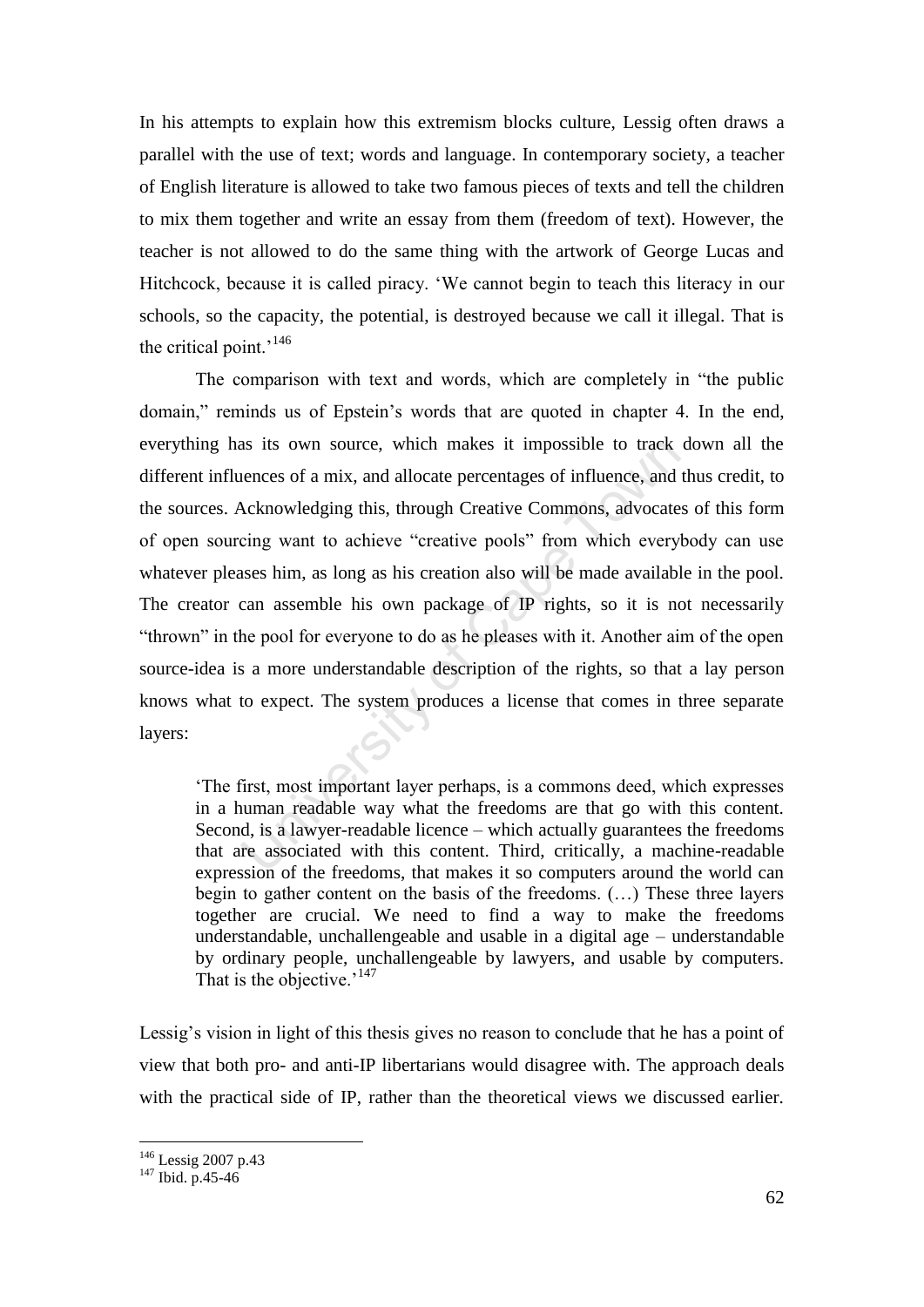The commons have a proper free market-structure in which contract is the basis for the creative pools, and nobody is forced to cooperate with this system.

 Not everyone is happy with the open source-initiative, and not everyone agrees that this could fit in the libertarian body of thought. Microsoft chairman Bill Gates, stated that "[t]here is some new modern-day sort of communists, who want to get rid of the incentives for musicians and movie makers and software makers under various guises, they don't think that incentives should exist.<sup>148</sup>

I don"t think it is necessary to assess whether this is indeed a "sort of communist" point of view. But is it indeed harmful that these rising ideas do not include the financial incentive for producers? We noticed in chapter 4 that on a theoretical level that is already a very though discussion between utilitarians and IPantagonists. However, especially in the field of internet and software, Lessig shows examples of projects that made incredible developments while sharing and remixing. $149$ 

 The discontent with the idea of open source from a libertarian point of view appeared in a debate between Epstein and James Boyle (present chairperson of Creative Commons) in the *Financial Times*. Epstein recognized the "open source movement" as a reaction to the question of how we produce IP in the first place, and expresses some problems with open source software.<sup>150</sup> First, it has not been tested, and is likely to be vulnerable because the apparent intention of the provision is to "infect" a new program so that all of its content becomes open source software subject to the General Public Licence (GPL). Second, the clause might only bind those people who know that they are using open source code. This argument points out the same problem as the issue of contract in chapter 4. Once the contract protection lapses after a few individuals pass the creation from one to another, the open source movement is left only to its copyright remedies, which are likely to prove far weaker. Epstein"s third point is that the movement cannot scale up to meet its own successes. Epstein compares the commune with a company, and thinks the system might work well in the early days, but problems will rise when a given worker wants to quit. The danger of immense resentment "can be ducked only by creating a capital structure that gives wel that is already a very though discussion between utilita<br>However, especially in the field of internet and software,<br>projects that made incredible developments while<br>iscontent with the idea of open source from a liberta

<sup>&</sup>lt;sup>148</sup> 'Gates taking a seat in your den' available at http://news.cnet.com/Gates-taking-a-seat-in-yourden/2008-1041\_3-5514121.html?

<sup>&</sup>lt;sup>149</sup> See Lessig 2008 chapter 6

<sup>&</sup>lt;sup>150</sup> Epstein 'Why open source is unsustainable' available at http://www.ft.com/cms/s/2/78d9812a-2386-11d9-aee5-00000e2511c8.html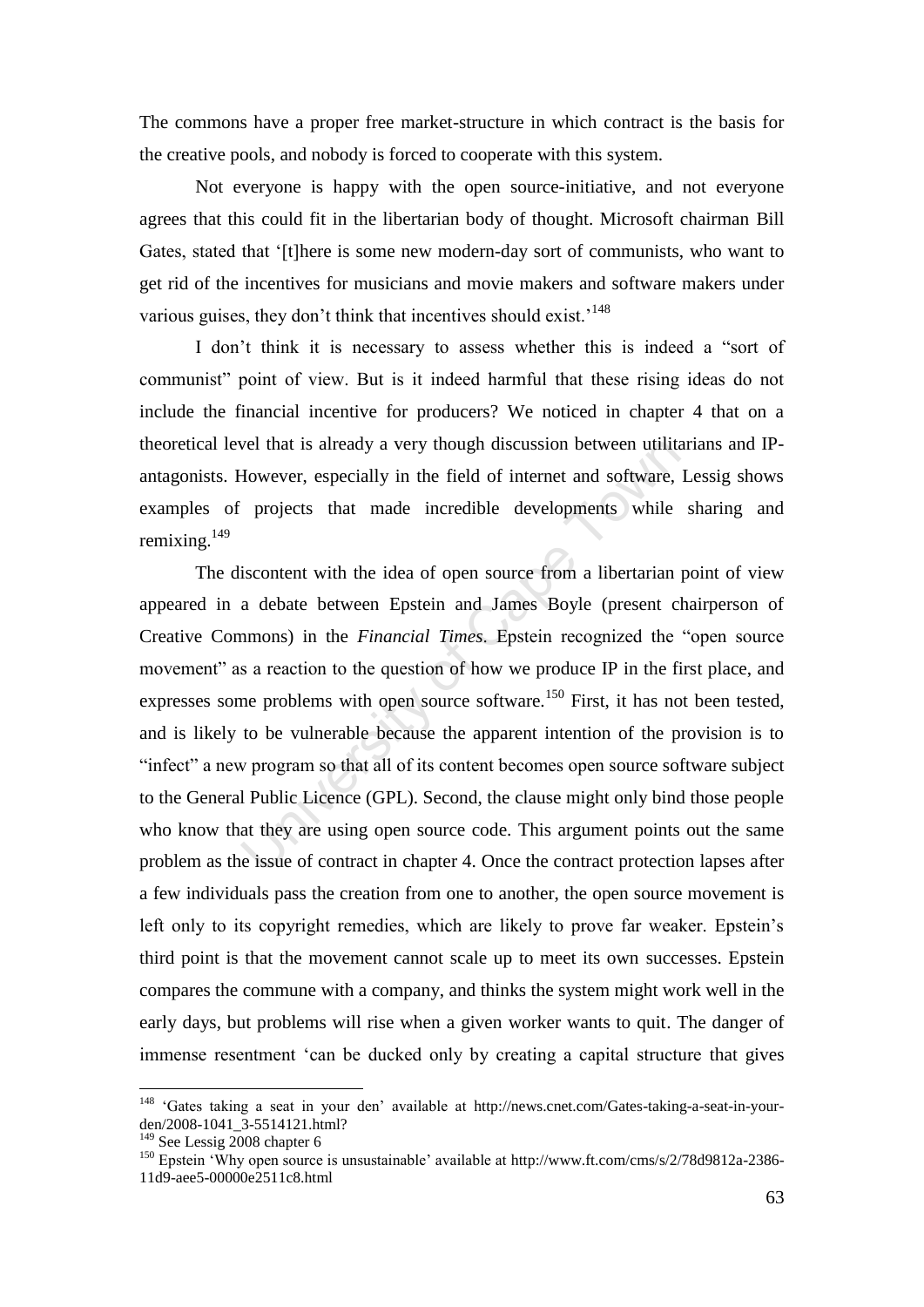present employees separable interests in either debt or equity in exchange for their contributions to the company. (…) The bottom line is that idealistic communes cannot last for the long haul.<sup>'151</sup>

Boyle disagrees, and bases his answer on two guidelines: listen to the market, and assume judicial common sense. Regarding the first of these guidelines, Boyle thinks that with Epstein"s free market-view as a starting point, different conclusions should be drawn:

"In his scholarship, Prof Epstein has pointed out eloquently that the market is the best information processing system we have: we should assume that it is incorporating all available information. If we apply his principle here, it indicates that the market has weighed his fears and found them wanting. In my view, the market is discounting Microsoft"s stocks moderately because of fears about the competitive challenge posed by open source, and discounting open source-reliant stocks mildly, because of fears about legal challenges to the GPL or software produced under it.<sup> $152$ </sup>

As an example of a concurrent of Microsoft, Boyle names IBM ("not known for investing billions of dollars into the businesses built on licences that are simultaneously vague and imperialistic<sup> $153$ </sup>). Boyle and Epstein have different ideas about the combination of open source and free market. Boyle concludes his opinion regarding this topic by stating that "[t]hat does not mean that the free software movement will inevitably triumph. Nor does it imply that the GPL is seamless – no licence is. But every business has an element of legal risk, or contract-uncertainty; the GPL seems to me – and, so far as I can tell, to the market – less uncertain than  $most$ <sup>,154</sup> tes that the market has weighed his tears and found them w<br>the market is discounting Microsoft's stocks moderately be<br>the competitive challenge posed by open source, and disc-<br>reliant stocks mildly, because of fears about

Regarding the second part of Epstein"s disbelief in open source, Boyle denies that we can speak of a "commune," holding tangible property in common and excluding the rest of us. He rather sees it as "a community, creating an offering to the entire world the ability to use, for free, non-rival goods that all of us can have, use and re-interpret as we wish.<sup>155</sup> With regard to influence of government, the two are not

<sup>151</sup> Epstein "Why open source is unsustainable" available at http://www.ft.com/cms/s/2/78d9812a-2386- 11d9-aee5-00000e2511c8.html

<sup>152</sup> Boyle "Give me liberty *and* give me death?" available at http://www.ft.com/cms/s/2/78d9812a-2386- 11d9-aee5-00000e2511c8.html#U101244209021g4

<sup>153</sup> Ibid.  $154$  Ibid.

 $155$  Ibid.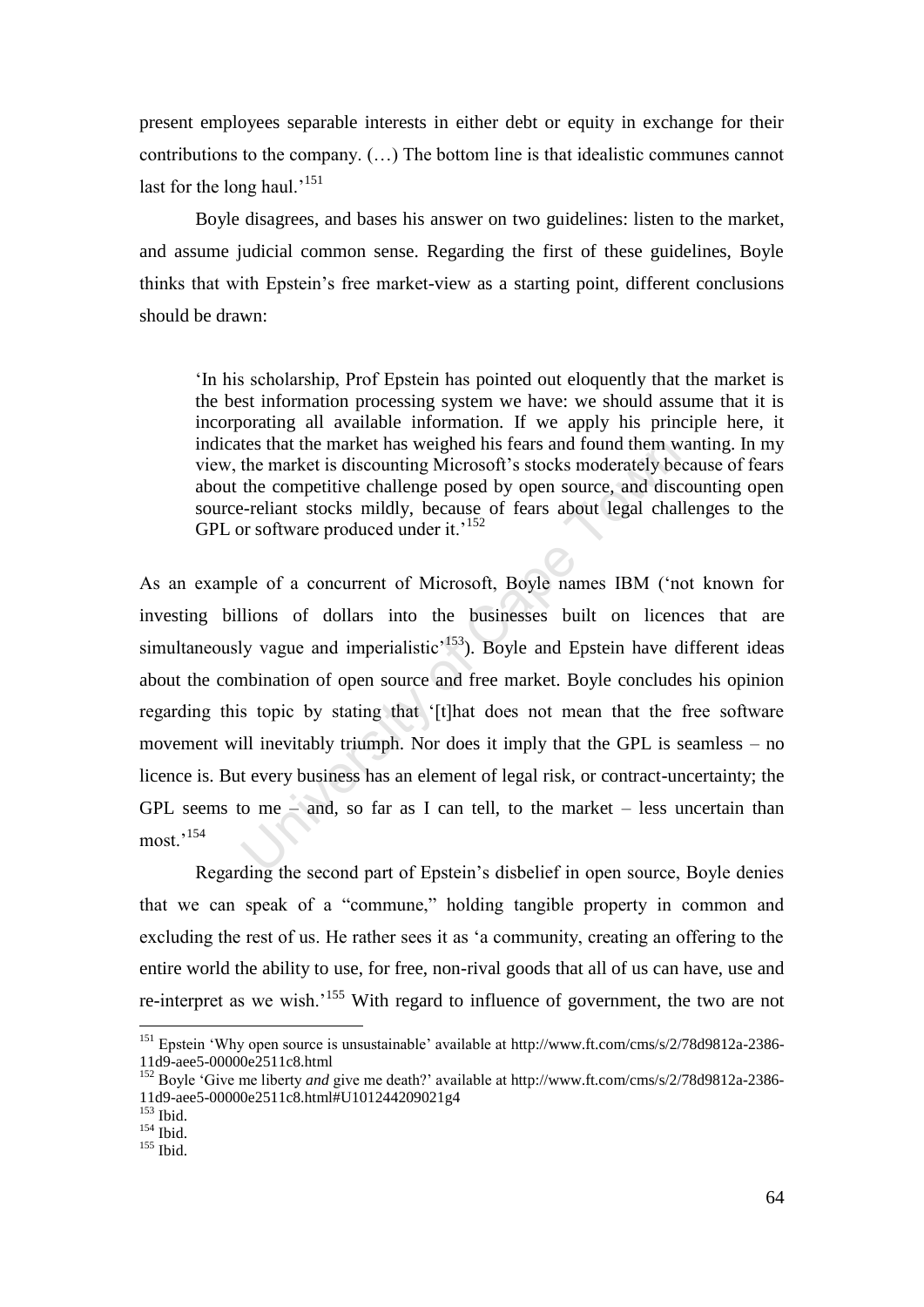that distinct. To the statement that if open source is less effective than proprietary software, that gap should not be ignored by positing some positive network externalities that come from giving it a larger base, Boyle answers the following:

"Given that initial "if", I think this is a reasonable point. If open source software is less effective, government should not be investing in it. (Some people assume it will always be superior: I do not.) The point, of course, is that most of the government recommendations to invest in open source are based on assessments that, for a particular task, open source is actually superior *and* that adopting open source has important benefits because of its design – including ease of modification, and ability credibly to pressure proprietary providers to lower their prices.<sup>156</sup>

I wish to stress again that this particular topic only deals with a small part of the complicated IP discussion between libertarians. However, it is an interesting aspect of copyrights and patents that shows the matter from a different angle than we are used to in this paper. Unlike Bill Gates, I think that the ideas of the open source movement have a lot in common with the libertarian body of thought. The way they are dealing with (mainly digital) IP is based on contract, free will and well-defined derivatives from property that does not interfere with the rights of other individuals. It rather is a practical approach to the "extremism" that the creative common advocates sense in today"s IP practice. This also appears from Epstein"s vision on the topic, which indicates that it is particularly the feasibility of these projects that he questions. is a say an that this particular topic only deals with a smaple discussion between libertarians. However, it is an interest depatents that shows the matter from a different angle than there. Unlike Bill Gates, I think that

 In the conclusion of *Free Culture*, Lessig shows how the IP extremism emerges in today"s society by detailing an example that deals with the AIDS problem in sub-Saharan Africa. In this example, Lessig shows that the main factor in the current undesirable IP system is the government. Patents make HIV treatment extremely expensive, and although Lessig is an advocate of a drug patent system, according to him, (because of intensive lobbies) the United States government is not acknowledging that they are dealing with a crisis and therefore too strongly and extremely protecting the patents of (in this case) drug companies.

"The corruption is our own politicians" failure of integrity. For the drug companies would love – they say, and I believe them – to sell their drugs as

<sup>156</sup> Boyle "Give me liberty *and* give me death?" available at http://www.ft.com/cms/s/2/78d9812a-2386- 11d9-aee5-00000e2511c8.html#U101244209021g4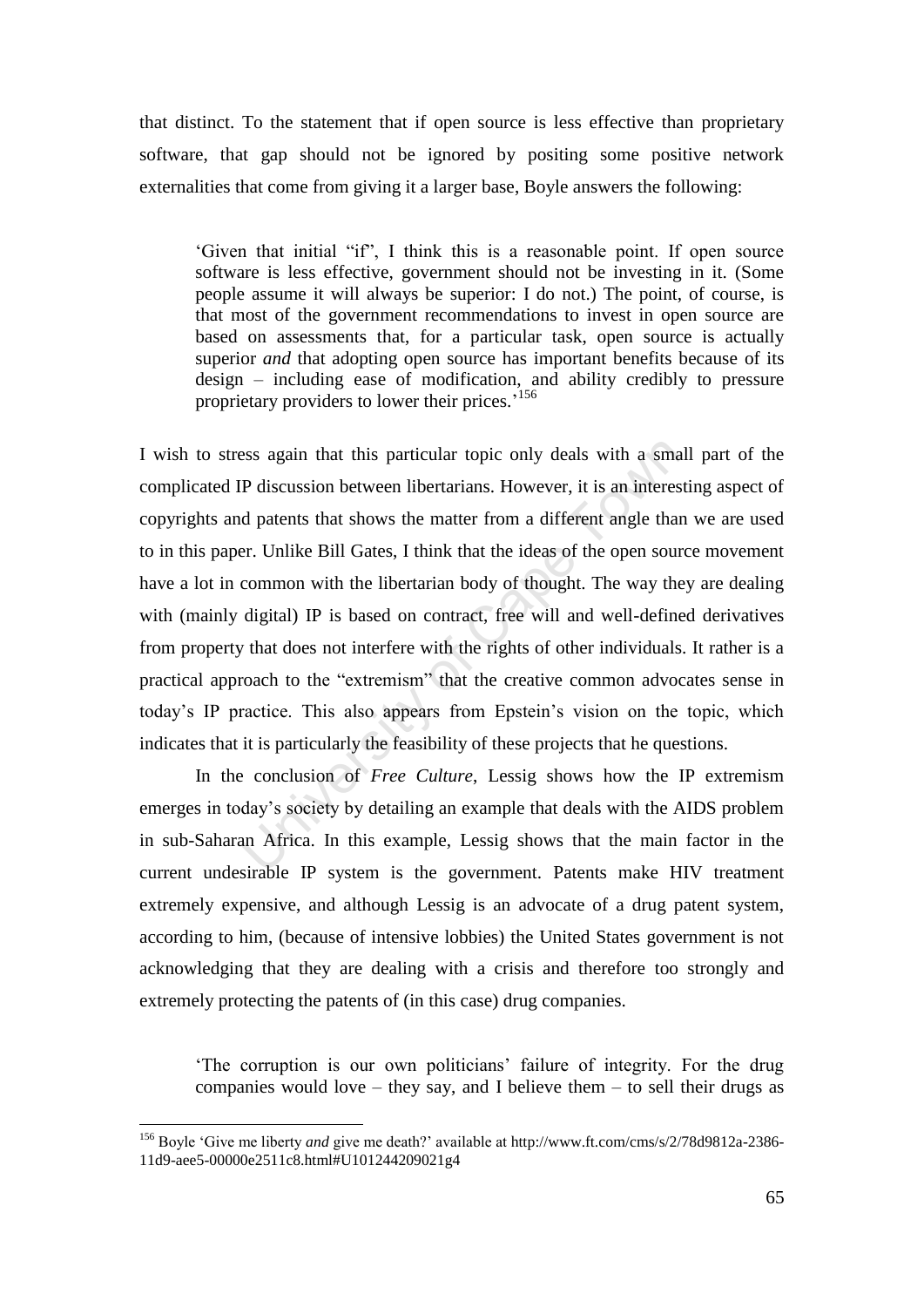cheaply as they can to countries in Africa and elsewhere. There are issues they"d have to resolve to make sure the drugs didn"t get back into the United States, but those are mere problems of technology. They could be overcome. A different problem, however, could not be overcome. This is the fear of the grandstanding politician who could call the presidents of the drug companies before a Senate of House hearing, and ask, "How is it you can sell this HIV drug in Africa for only \$1 a pill, but the same drug would cost an American \$1,500?" Because there is no "sound bite" answer to that question, its effect would be to induce regulation of prices in America. The drug companies thus avoid this spiral by avoiding the first step.<sup> $157$ </sup>

What Lessig wants to make clear is that our society has lost the sense of balance; the insight between truth and extremism. "A certain property fundamentalism, having no connection to our tradition, now reigns in this culture – bizarrely, and with consequences more grave to the spread of ideas and culture than almost any other single policy decision that we as a democracy will make.<sup>158</sup>

This is only one of Lessig"s range of examples of where a strict appliance of IP legislation conflicts with desirable (cultural) situations. His solution does not contain one of the libertarian views we discussed in chapter 4, but rather aims at a practical stimulus within the current system. The Contentry of Contentry of Contentry of Contentry of Contentry of Contentry of Contentry of Contentry of Contentry of Contentry of Contentry of Contentry of Contentry of Contentry of the libertarian views we discussed i

# **5.3 Conclusion**

Libertarians receive extensive critiques from theorists with a liberal point of view. Supporters of Rawls "egalitarian" approach have problems with the general freemarket views of libertarians because they deny the unfair situations of unequally divided talents and capacities. However, when we apply the Rawlsian view to the topic of IP theory, we find points of controversy that are similar to the discussion between libertarians themselves: the (possibility of having) knowledge of the determinations of individual success combined with the admissibility of welfareredistribution on these grounds, and the measurability of benefits of IP rights in different economical and social fields.

 The ideas of the open source movement have a different relation to the libertarian body of thought. They advocate an approach that for a small part criticizes

<sup>157</sup> Lessig 2004 p.260-261

<sup>158</sup> Ibid. p.261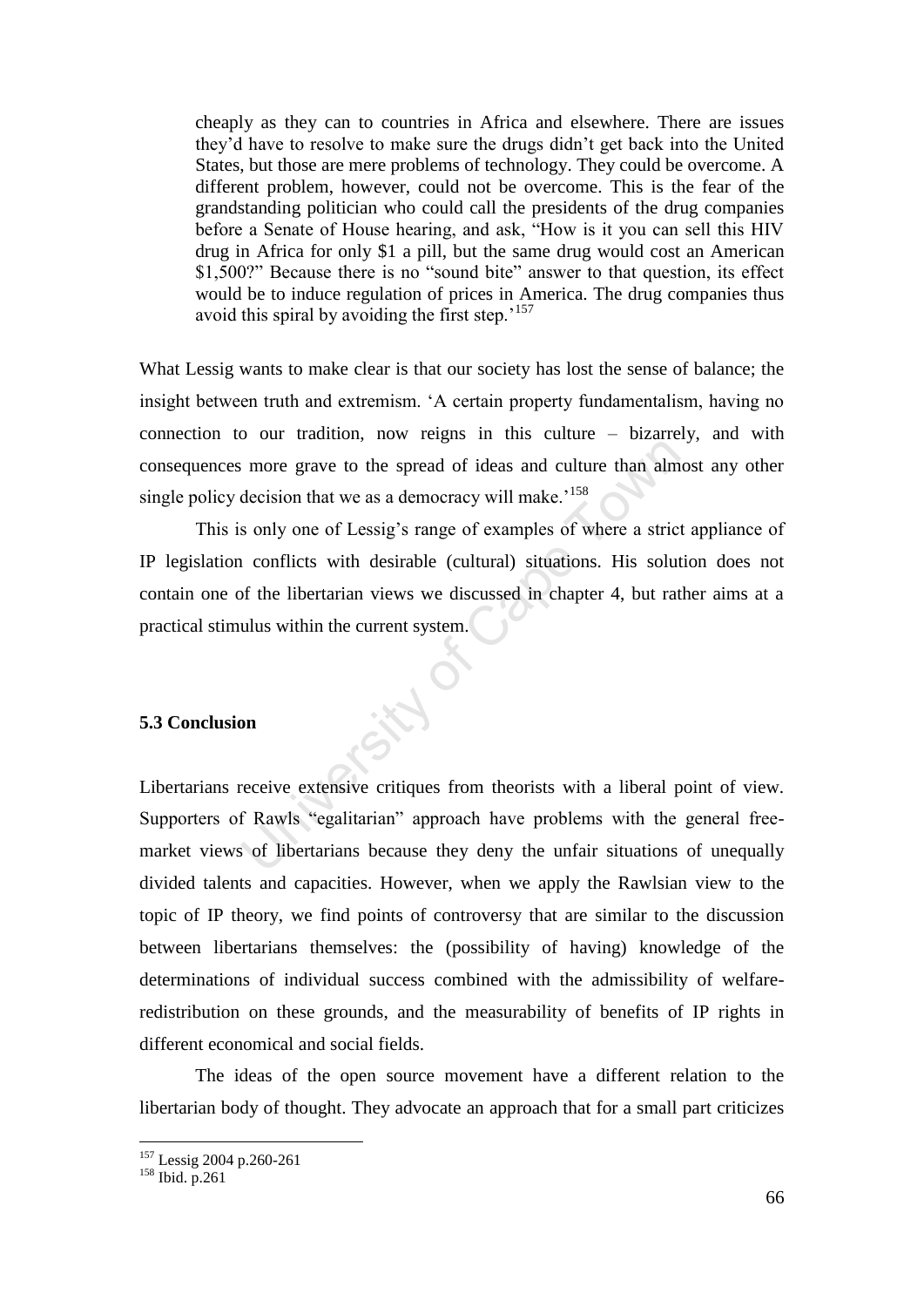the theory, but mainly focuses on the practical development of IP rights within the current system. Lessig, Boyle and their constituency are pro-IP, but foresee losses in culture and social welfare if governments keep on running the system in the extreme way they do today. It is not a clear-cut resistance to libertarianism. In fact, in my opinion, the ideas of libertarian antagonists of IP have a lot in common with the way the open source movement shapes and promotes creative commons. On the whole, we can conclude that amongst both (most) libertarians and open source advocates, there is a general discontent with the way IP regulations can and do effect the distribution of creativity and welfare in an undesirable way.

University of Cape Town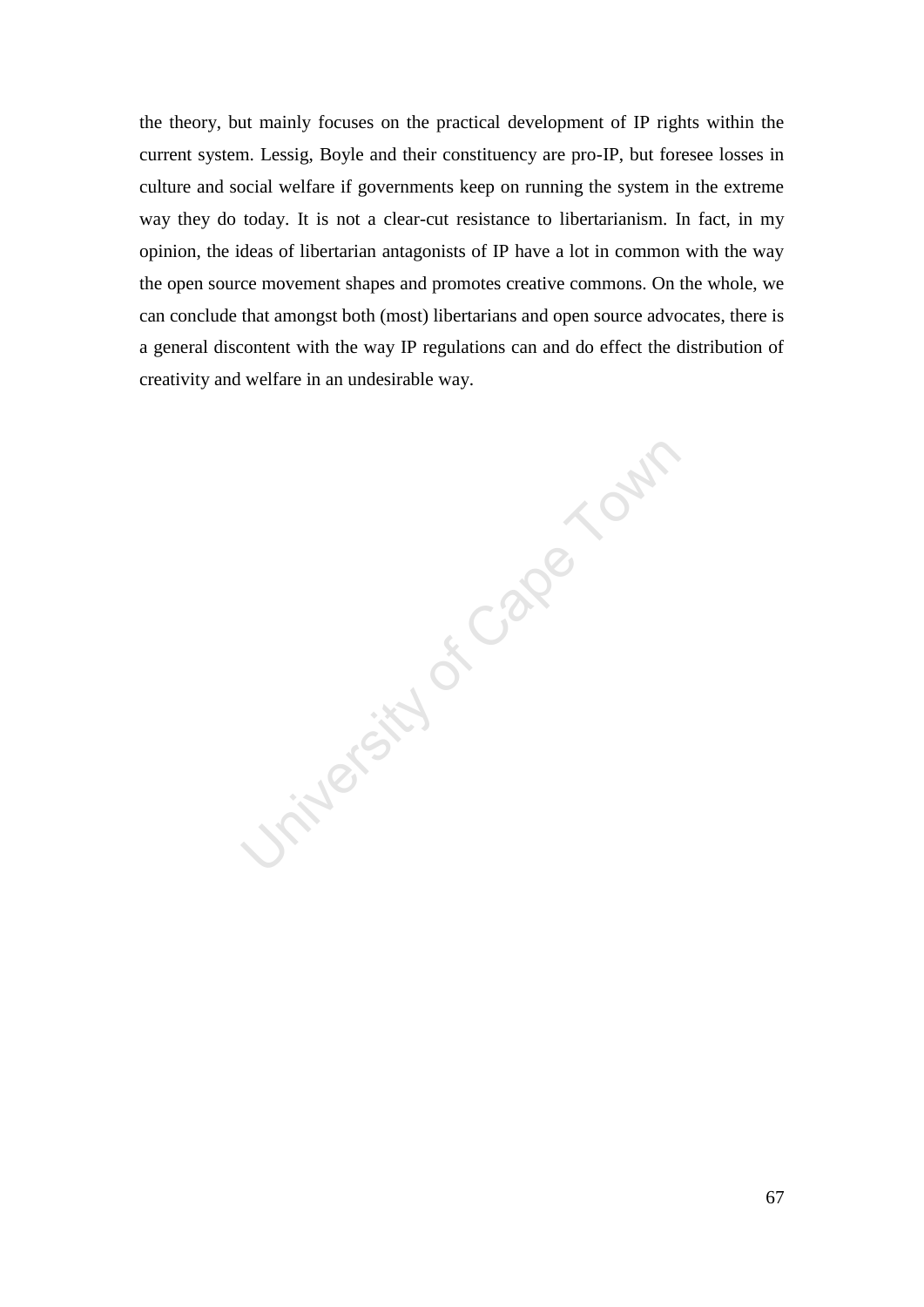# **Conclusion**

Libertarians believe that through the means of a free market and private property, harmony and mutual benefit with regard to economy and society will be reached. In their opinion, political authority is not necessary  $-$  it is even undesirable  $-$  for the social cooperation that is essential for life. A commonly stated libertarian principle is that a stateless or minimal state situation encourages people to cooperate intensively, because they will find out that effectively, this is most beneficial. The main problem laissez-faire theorists express about government is the fact that the state is the only institution allowed to use coercion, which creates a conflict with individual freedom. In a free market-society there is room for state-like structures, but only on a voluntary basis.

 The basic concept of property from a libertarian point of view is scarcity. Liberal founding father Locke introduced the theory of mixing labor in order to appropriate goods, which is still the most important approach within libertarianism. It is not surprising that the major dilemma concerns where a legal system should draw the lines to limit one person"s use of his rights in order to protect the rights of another individual. That is the aspect of the theory that slightly separates libertarians. An important (Pareto) theory that stresses how private property stimulates prosperity is the idea that, motivated by the desire of increasing (individual) social welfare, owners will transfer appropriated goods if they are convinced that what they acquire has more value to them than what they give up. Liberal (Chicagoan) critics of this view do not agree with the libertarian system of first appropriation combined with the Paretoefficiency. Chicagoans generally prefer a way of financial allocation to maximize wealth and value of production. In this discussion, I have more understanding for the libertarian view that it is scientifically impossible to redistribute welfare in such a way, and that it just increases arbitrariness, which is immoral and undesirable due to its inability to determine situations in advance. Ret-society there is room for state-like structures, but only consider the structures and a libertarian point of vieling father Locke introduced the theory of mixing laboods, which is still the most important approach with

 Intellectual property theories that are used by libertarian writers can be divided into utilitarianism and natural rights. According to utilitarians, society benefits from created works and inventions. Mill"s happiness principle, holding that as long as an intellectual work does not hurt society, it is beneficial and the system should stimulate creators, is the historical basis for the utilitarian view. The natural theory comes in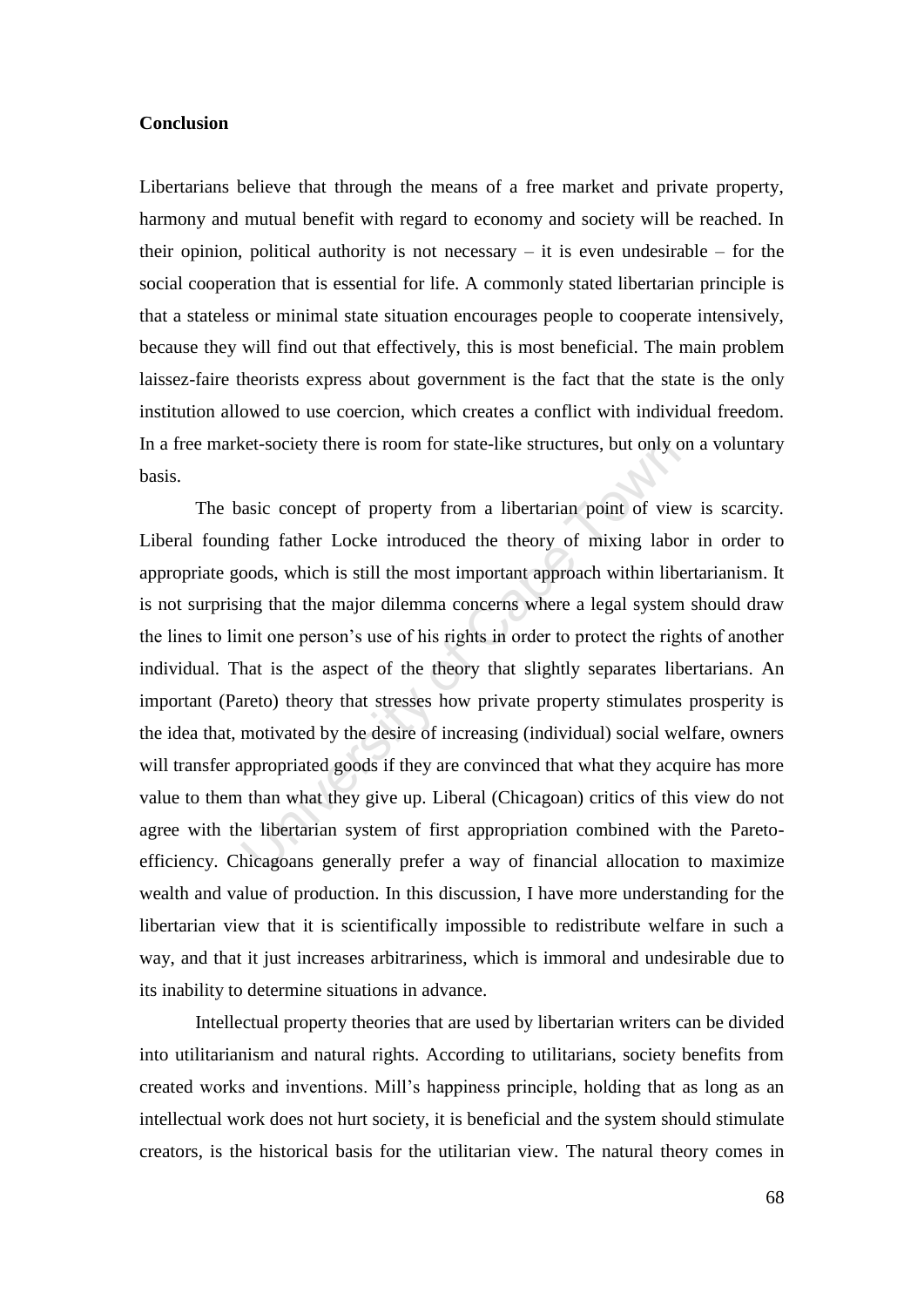forms based on personhood (introduced by Hegel) and based on labor (introduced by Locke). Probably because Hegel's theory is too undefined towards utilitarians or Locke"s labor theory for libertarians to base their views on it, libertarian natural rights advocates use Locke as a starting point. This means "mixing labor" is their basis, instead of reward, will and personhood.

 Libertarian proponents rooted in utilitarianism focus on rewarding inventors by offering exclusivity against third parties in order to improve innovation, and have the opinion that this effect is demonstrably positive. The reason that antagonists disagree (because of arbitrariness and lack of measurability) follows the common libertarian argumentation that is a response to virtually all attempts to redistribute welfare and re-address prosperity fairly. Regarding the doctrine of the use of contracts to protect works, both utilitarians and antagonists agree about the inability to protect creations in such a way. The difference is that utilitarians think this is a problem regarding innovation and prosperity, while antagonists consider it harmless. Antagonists state that the artificial monopolies are unacceptable, for they are illegitimate privileges due to state intervention. Utilitarians, however, think that a copyright or patent is only one aspect of competition and is therefore barely influential. Again, this raises the antagonist answer that the law exists not for wealth maximization, but rather only for justice. For natural rights theorist and antagonists, the discussion goes back to property, scarcity and creation. Antagonists claim that the outcome of Locke"s proviso actually contradicts his justification of property. IP rights are exceptions to the free society. Natural rights theorists acknowledge that society"s "common pool" of resources asks for a compromise that exists in an IP rights system. Again, arbitrariness is one of the main complaints about this solution. Antagonists do not accept this rationale, and strongly disagree with the statement that creation is a source of property rights. In their opinion, natural scarcity is the one and only basis for property. I believe that the practical view on resources in a *res commune* way (rather than *res nullius*) is a valid one that actually makes the plea for compromise deliberate and adjective. e-address prosperity fairly. Regarding the doctrine of the us<br>rks, both utilitarians and antagonists agree about the inabi<br>such a way. The difference is that utilitarians think this<br>novation and prosperity, while antagonis

 Though there is much debate and criticism amongst Libertarians, there are also critical remarks by other (liberal) theorists. An important contribution is the Rawlsian "egalitarian" approach, which disagrees with the general free-market views of libertarians because of its denial of the unfair situations of unequally divided talents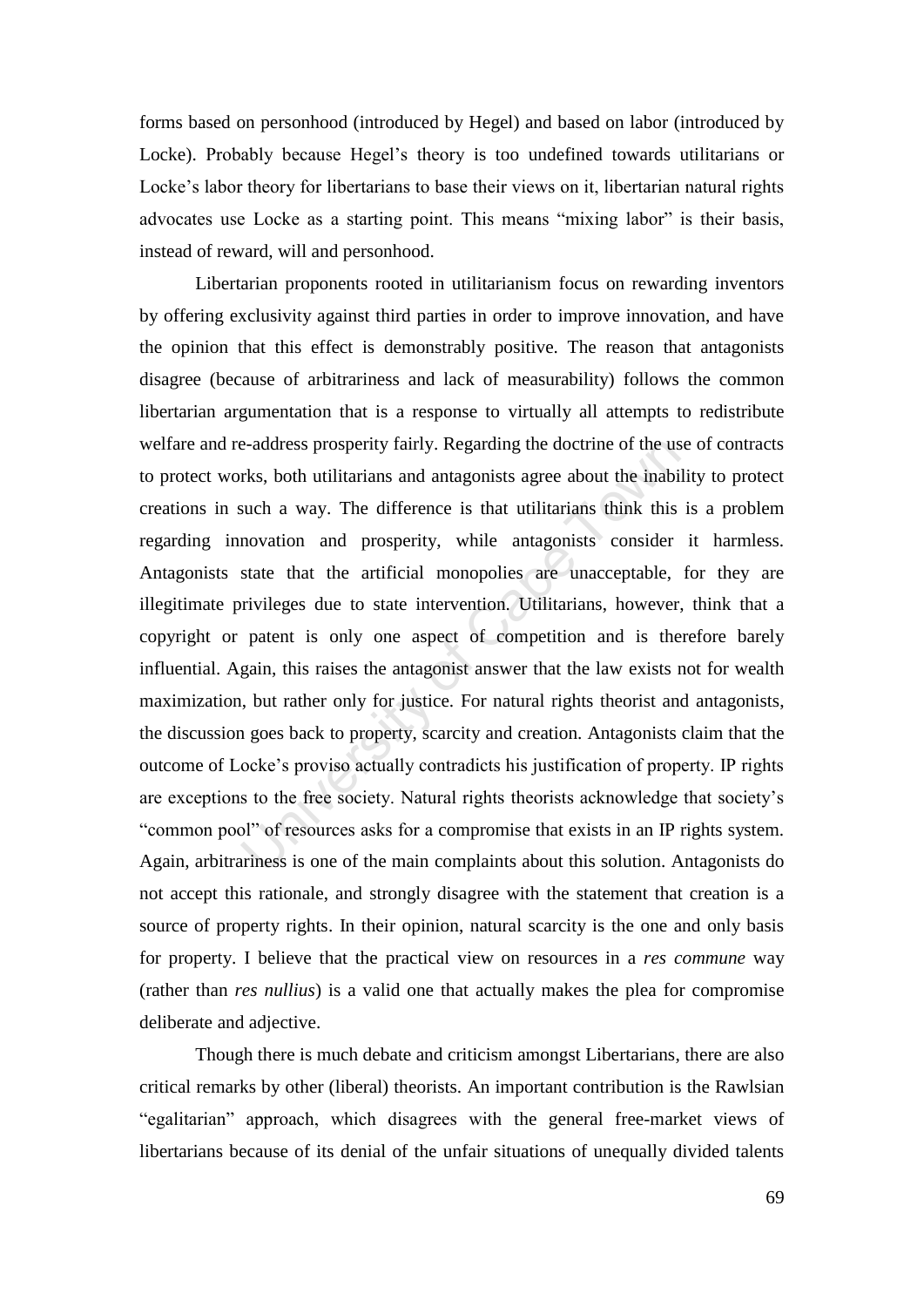and capacities. Just as within the libertarian discussion, the (possibility of having) knowledge of the determinations of individual success combined with the admissibility of welfare-redistribution on these grounds, and the measurability of benefits of IP rights in different economic and social fields, is the skeptical answer of libertarians to the Rawlsian alternative.

Advocates of open source commons express the realization that the theories might not be the problem, but rather find fault with the extremism with which people adhere to the chosen path. They support an approach that for a small part criticizes the theory, but mainly focuses on the practical development of IP rights within the current system. While advocates of IP regulation, these writers foresee losses in culture and social welfare if governments continue to run the system in the extreme way that they do today. One should realize that this is not a resistance to libertarianism, but rather creates possibilities for overlap and mutual concessions that can lead to desirable solutions that could have best of both (utilitarian and natural rights) worlds.

 Antagonists of intellectual property are probably the theorists who apply the general libertarian thought most strictly to IP rights. Lack of possibilities to measure, predict and regulate lead to arbitrariness. However, in the broad range of things, and given circumstances and context of society today, there is a need for concessions. Concessions that acknowledge that when it comes to creation, everything is relative since there are innumerable, untraceable influences that a creator uses with or without even knowing it. Concessions that leave space for contracts that make use possible, whether it is free or paid. Concessions which are designed to follow the theory with prosperity as a goal, but yield when the end does not justify the means any longer. is if governments continue to run the system in the extreme<br>e should realize that this is not a resistance to libertarianis<br>bilities for overlap and mutual concessions that can lead<br>could have best of both (utilitarian and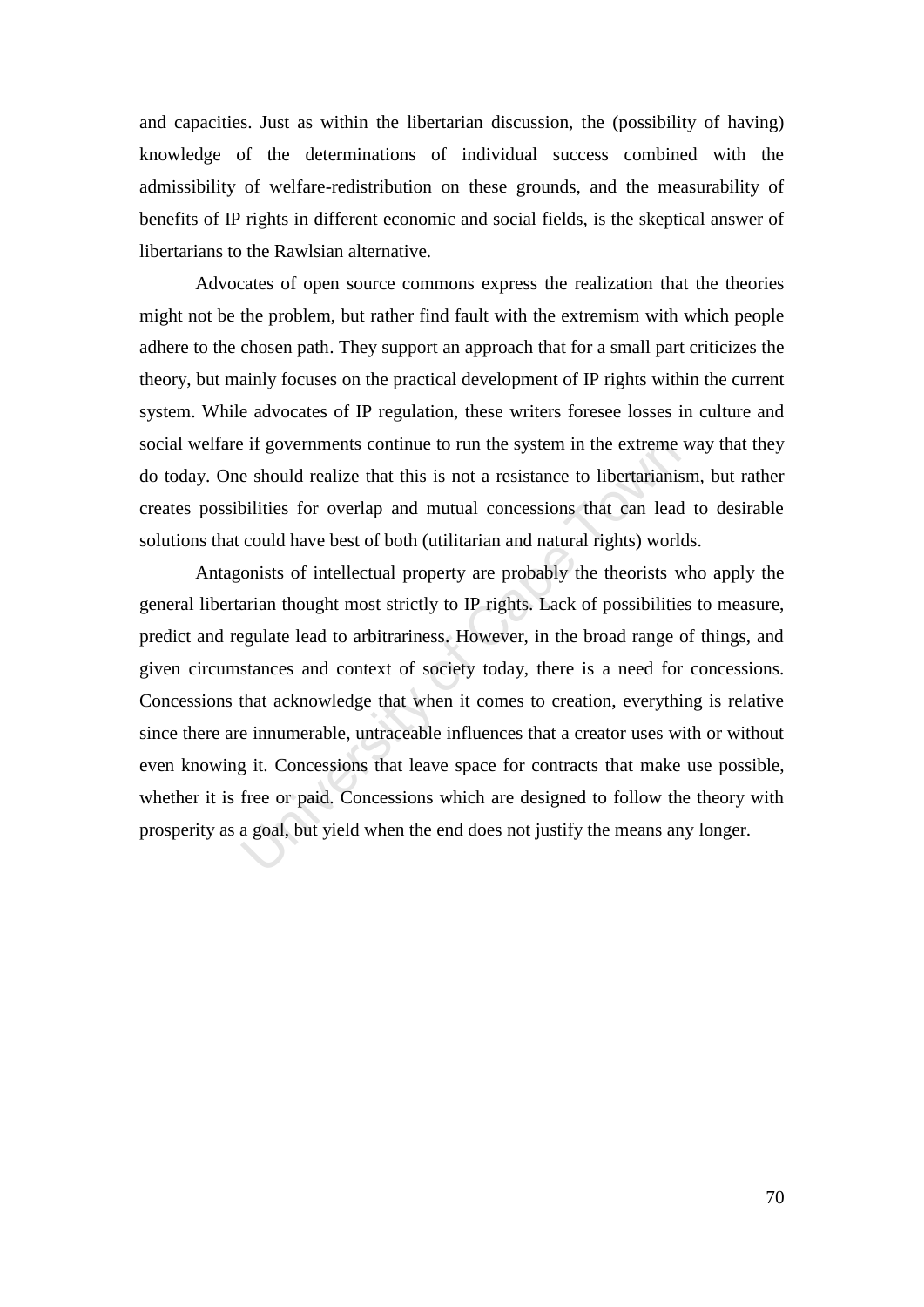## **Bibliography**

*Primary sources* 

Agreement of Trade-Related aspects of Intellectual Property Rights

United States Code Title 35

## *Secondary sources*

"An Interview with Hans-Hermann Hoppe, Austrian Economics Newsletter, Vol.18 No.1, Austrians and the Private-Property Society" available at [http://mises.org/journals/aen/aen18\\_1\\_1.asp](http://mises.org/journals/aen/aen18_1_1.asp)

Bastiat, Frédéric 'Ce qu'on voit et ce qu'on ne voit pas' available at <http://bastiat.org/fr/cqovecqonvp.html>

## Bell 2002

Bell, Tom W. "Indelicate Imbalancing in Copyright and Patent Law" in Adam Thierer and Wayne Crews (eds) *Copy Fights: The Future of Intellectual Property in the Information Age* (2002) CATO Institute, Washington DC. Frice 'Ce qu'on voit et ce qu'on ne voit pas' available at<br>
"Indelicate Imbalancing in Copyright and Patent Law' in *P*<br>
rews (eds) *Copy Fights: The Future of Intellectual Propert*<br> *ge* (2002) CATO Institute, Washington

## Blair and Cotter 2005

Blair, Roger D. and Cotter, Thomas F. *Intellectual Property Economic and Legal Dimensions of Rights and Remedies* (2005) Cambridge University Press, Cambridge UK.

Block 1977 Block, Walter "Coase and Demsetz on Private Property Rights" 1 *Journal of Libertarian Studies* 111 (1977)

Boyle, James "Give me liberty *and* give me death?" available at http://www.ft.com/cms/s/2/78d9812a-2386-11d9-aee5- 00000e2511c8.html#U101244209021g4

Chander and Sunder 2007 Chander, Anupam and Sunder, Madhavi "Is Nozick Kicking Rawls"s ass? Intellectual Property and Social Justice" *UC Davis Legal Studies Working Paper No.108* (2007)

Cwik 2008 Cwik, Paul F. "Is There Room for Intellectual Property Rights in Austrian Economics?' *Austrian Scholars Conference* March 13-15 2008, Auburn, Alabama, available at <http://mises.org/journals/scholar/cwik3.pdf>

Epstein, Richard A. "Why open source is unsustainable" available at http://www.ft.com/cms/s/2/78d9812a-2386-11d9-aee5-00000e2511c8.html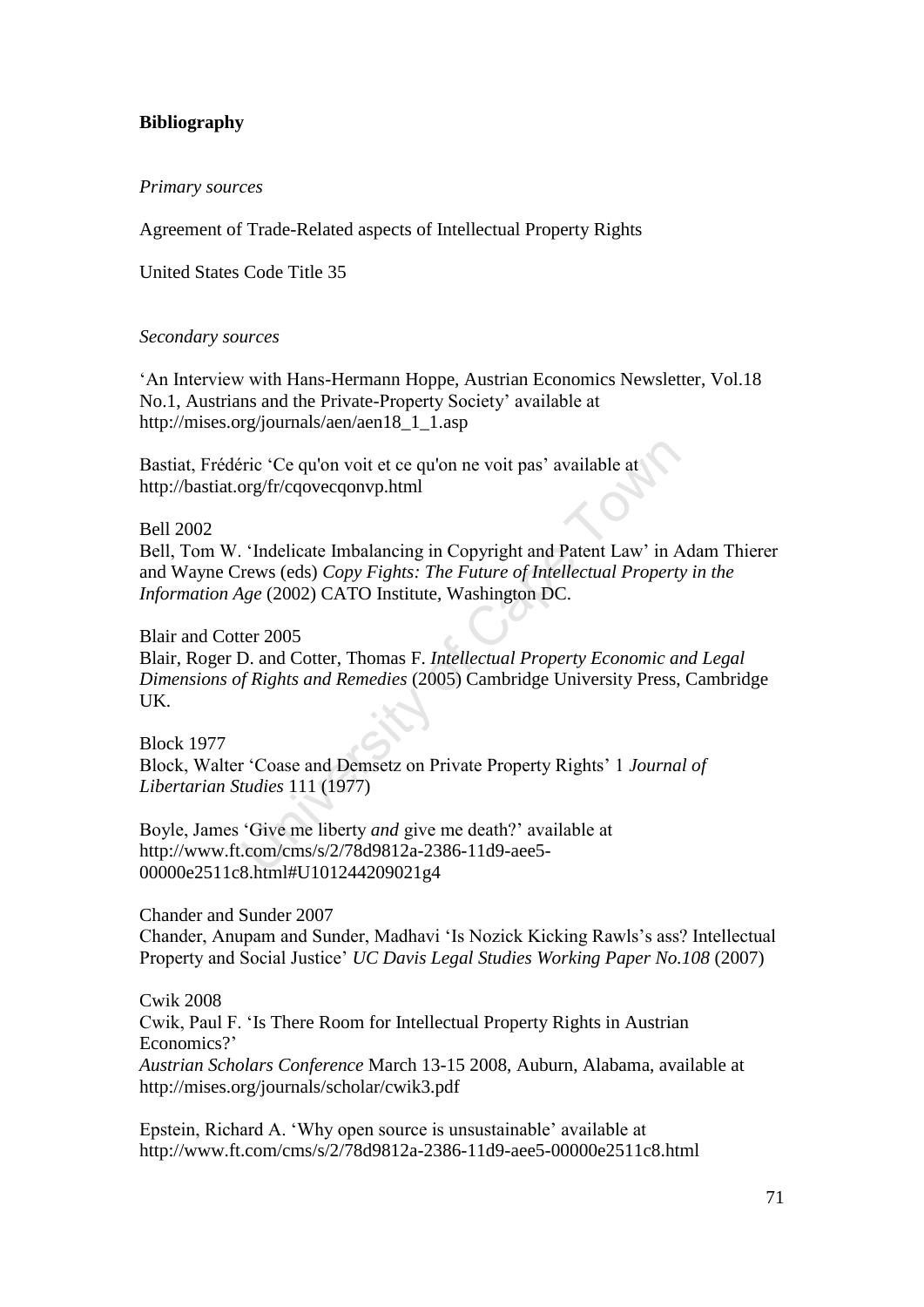Epstein 2004

Epstein, Richard A. "Liberty versus property? Cracks in the Foundations of Copyright Law" *John M. Olin Law & Economics Working Paper No.204 (2nd Series)* (2004)

Epstein 2008

Epstein, Richard A. *Supreme Neglect: How to Revive Constitutional Protection Fro Private Property* (2008) Oxford University Press, New York.

Fisher 2001

Fisher, William "Theories of intellectual property" in S. Munzer (ed) *New essays in the legal and political theory of property* (2001) Cambridge University Press, Cambridge UK.

Franck 1995

Franck, Murray "Intellectual and Personality Property" 5 no.3 *Institute for Objectivist Studies Journal* 7 (1995)

Friedman 1994

Friedman, David "Standards as intellectual property: an economic approach" 19 *University of Dayton Law Review* 1109 (1994)

"Gates taking a seat in your den" available at http://news.cnet.com/Gates-taking-aseat-in-your-den/2008-1041\_3-5514121.html?

Hayek 1944 Hayek, F.A. *The Road to Serfdom* (1944) George Routledge & Sons, London.

Hazlitt 1946 Hazlitt, Henry *Economics in One Lesson* (1946) Harper & Brothers, New York and London. al 7 (1995)<br>
44<br>
yid 'Standards as intellectual property: an economic approaches<br>
Dayton Law Review 1109 (1994)<br>
18 seat in your den' available at http://news.cnet.com/Gates<br>
18 seat 2008-1041\_3-5514121.html?<br>
The Road to

Hegel 1821 Hegel, G.W.F. *Philosophy of Rights* (2001) Batoche Books, Kitchener.

Hindley 2006

Hindley, Brian "The TRIPS agreement: the damage to the WTO" in Meir Perez Pugatch (ed) *The Intellectual Property Debate, Perspectives from Law, Economics and Political Economy* (2006) Edward Elgar, Cheltenham.

Hoppe 1989 Hoppe, Hans Hermann *A Theory of Socialism and Capitalism* (1989) Kluwer Academic Publishers, Boston.

Hoppe 1993 Hoppe, Hans-Hermann "The Ethics and Economics of Private Property" in Enrico Colombatto (ed) *Companion to the Economics of private property* (2004) Edward Elgar, London.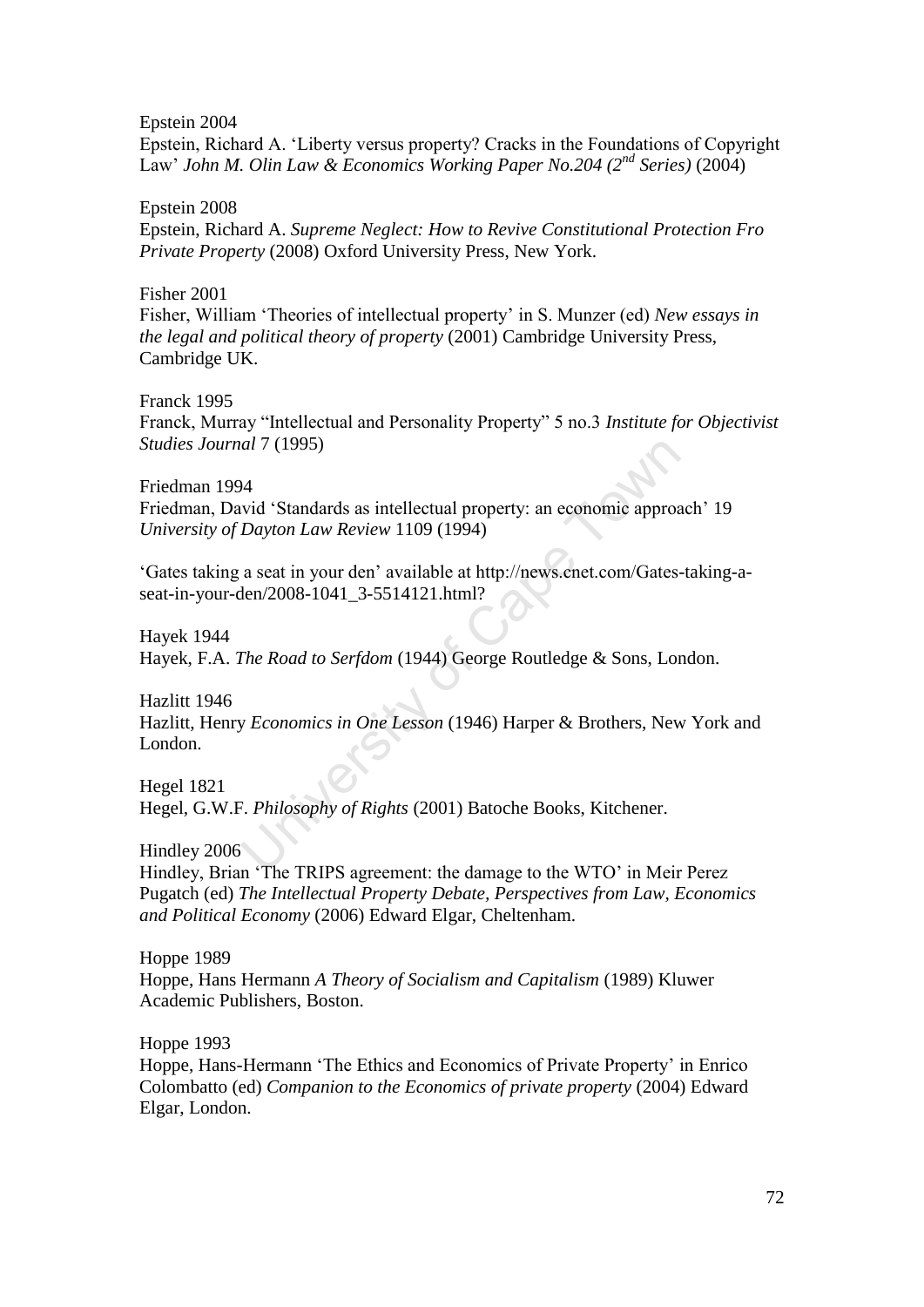Hughes 1988

Hughes, Justin "The Philosophy of Intellectual Property" 77 *Georgetown Law Journal* 299 (1988)

Kelley 1995

Kelley, David "Reply to N. Stephan Kinsella, "Letter on Intellectual Property Rights"." 5 no.3 *Institute for Objectivist Studies Journal* 13 (1995)

Kinsella 2001 Kinsella, Stephan N. "Against Intellectual Property" 15 *Journal of Libertarian Studies* 1 (2001)

Kitch 1977 Kitch, Edmund "The Nature and Function of the Patent System" 20 *Journal of Law and Economics* 265 (1977)

Kitch 1986 Kitch, Edmund "Patents: Monopolies or Property Rights?" 8 *Research in Law and Economics* 31 (1986)

Kymlicka 1990 Kymlicka, Will *Contemporary Political Philosophy: An Introduction* (1990) Oxford University Press, Oxford.

Lessig 2004 Lessig, Lawrence *Free Culture* (2004) The Penguin Press, New York.

Lessig 2007 Lessig, Lawrence *Remix* (2008) Bloomsbury, London.

Lessig 2008

Lessig, Lawrence "The Vision for the Creative Commons: What are We and Where are We Headed? Free Culture" in Brian Fitzgerald *Open Content Licensing: Cultivating the Creative Commons* (2008) Sydney University Press, Sydney. University of Cape Town

Locke 1689 Locke, John 'Two Treatises of Government' in Steven M. Cahn (ed) *Political Philosophy, the Essential Texts* (2005) Oxford University Press, New York.

Mackaay 1990 Mackaay, Ejan "Economic Incentives in Markets for Information and Innovation" 13 *Harvard Journal of Law and Public Policy* 867 (1990)

Menell 2000

Menell, Peter S. "Intellectual Property: General Theories" in Boudewijn Bouckaert and Gerrit de Geest (eds) *Encyclopedia of Law and Economics, vol.: Civil Law and Economics* (2000) Edward Elgar, Cheltenham.

Mill 1863

Mill, John Stuart *Utilitarianism* 7ed (1879) Longmans, Green, and Co., London.